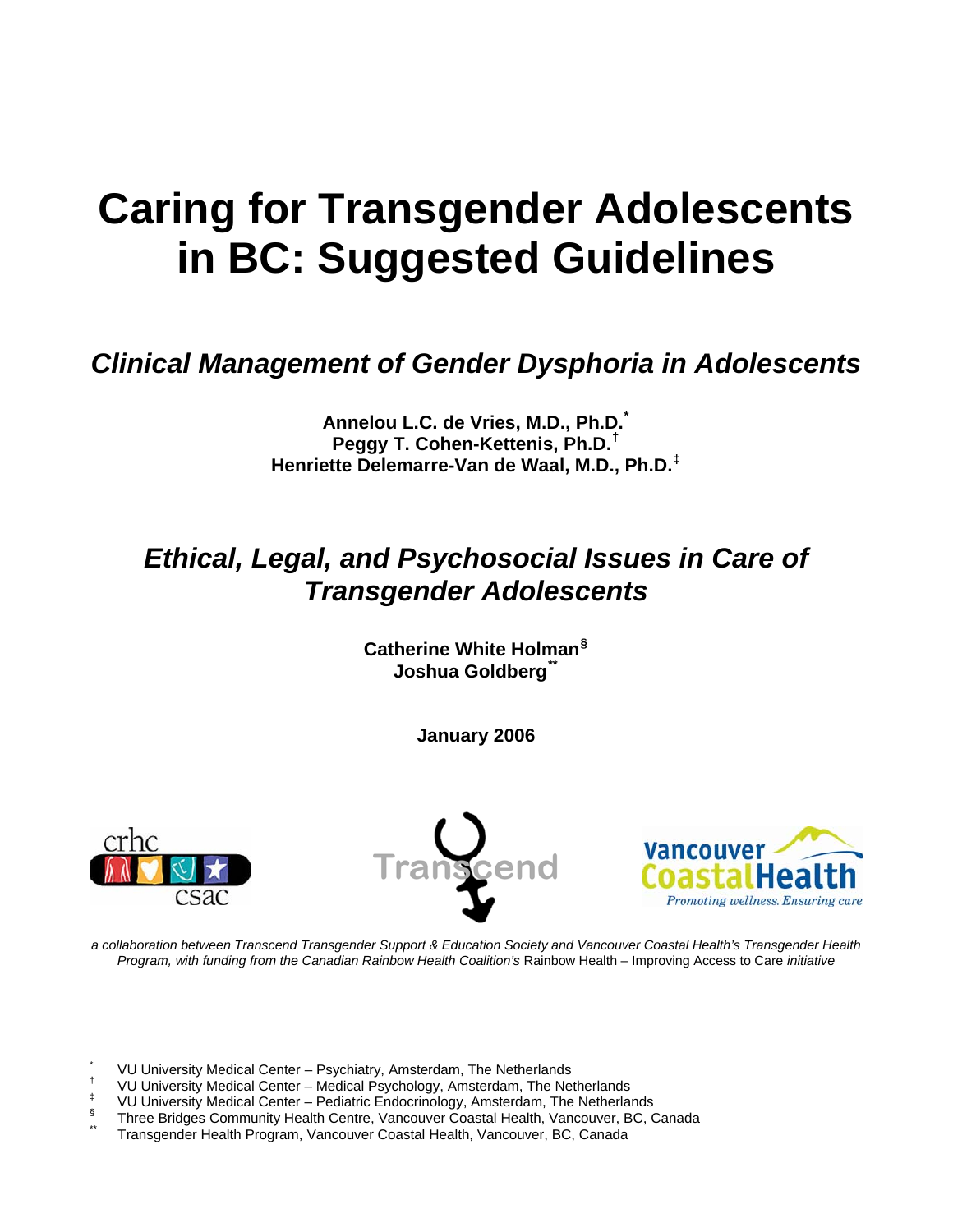# **Acknowledgements**

| <b>Project coordinators</b><br>Joshua Goldberg, Donna Lindenberg, and Rodney Hunt                                                                                                                                                                                                                                                         |                                                                                                                                                                                                                                |  |
|-------------------------------------------------------------------------------------------------------------------------------------------------------------------------------------------------------------------------------------------------------------------------------------------------------------------------------------------|--------------------------------------------------------------------------------------------------------------------------------------------------------------------------------------------------------------------------------|--|
| <b>Research assistants</b><br>Olivia Ashbee and A.J. Simpson                                                                                                                                                                                                                                                                              |                                                                                                                                                                                                                                |  |
| <b>Reviewers</b>                                                                                                                                                                                                                                                                                                                          | Sheila Kelton, RN, BScN<br>Endocrinology Nurse Clinician, Endocrinology & Diabetes Unit,<br>BC Children's Hospital, Vancouver, BC, Canada                                                                                      |  |
|                                                                                                                                                                                                                                                                                                                                           | Roey Malleson, MD<br>Medical Director, Youth Health Program; Head, Division of Adolescent<br>Medicine, BC Children's Hospital, Vancouver, BC, Canada                                                                           |  |
|                                                                                                                                                                                                                                                                                                                                           | Gerald P. Mallon, DSW<br>Professor and Executive Director, National Resource Centre for Family-<br>Centered Practice and Permanency Planning, Hunter College School of Social<br>Work, New York, NY, USA                       |  |
|                                                                                                                                                                                                                                                                                                                                           | Edgardo J. Menvielle, MD, MSHS<br>Medical Director, Gender Development Program,<br>Children's National Medical Center, Washington, DC, USA                                                                                     |  |
|                                                                                                                                                                                                                                                                                                                                           | Daniel L. Metzger, MD<br>Pediatric Endocrinologist, Endocrinology & Diabetes Unit, BC Children's<br>Hospital, Vancouver, BC, Canada                                                                                            |  |
|                                                                                                                                                                                                                                                                                                                                           | Jorge L. Pinzon, MD, FRCPC, FAAP, FSAM<br>Pediatrician, Youth Health & Eating Disorders Program, BC Children's Hospital;<br>Clinical Associate Professor, Pediatrics, University of British Columbia,<br>Vancouver, BC, Canada |  |
|                                                                                                                                                                                                                                                                                                                                           | Wallace Wong, PsyD<br>Department of Mental Health, Ministry for Children and Family Development,<br>Surrey, BC, Canada                                                                                                         |  |
| © 2006 Vancouver Coastal Health, Transcend Transgender Support & Education Society, and the<br>Canadian Rainbow Health Coalition                                                                                                                                                                                                          |                                                                                                                                                                                                                                |  |
| This publication may not be commercially reproduced, but copying for educational purposes with credit is<br>encouraged.                                                                                                                                                                                                                   |                                                                                                                                                                                                                                |  |
| This manual is part of a set of clinical guidelines produced by the Trans Care Project, a joint initiative of<br>Transcend Transgender Support & Education Society and Vancouver Coastal Health's Transgender Health<br>Program. We thank the Canadian Rainbow Health Coalition and Vancouver Coastal Health for funding this<br>project. |                                                                                                                                                                                                                                |  |

Copies of this manual are available for download from the Transgender Health Program website: <http://www.vch.ca/transhealth>. Updates and revisions will be made to the online version periodically. For more information or to contribute updates, please contact:

> Transgender Health Program #301-1290 Hornby Street Vancouver, BC Canada V6Z 1W2 Tel/TTY/TDD: 604-734-1514 or 1-866-999-1514 (toll-free in BC) Email: [trans.health@vch.ca](mailto:trans.health@vch.ca) Web: <http://www.vch.ca/transhealth>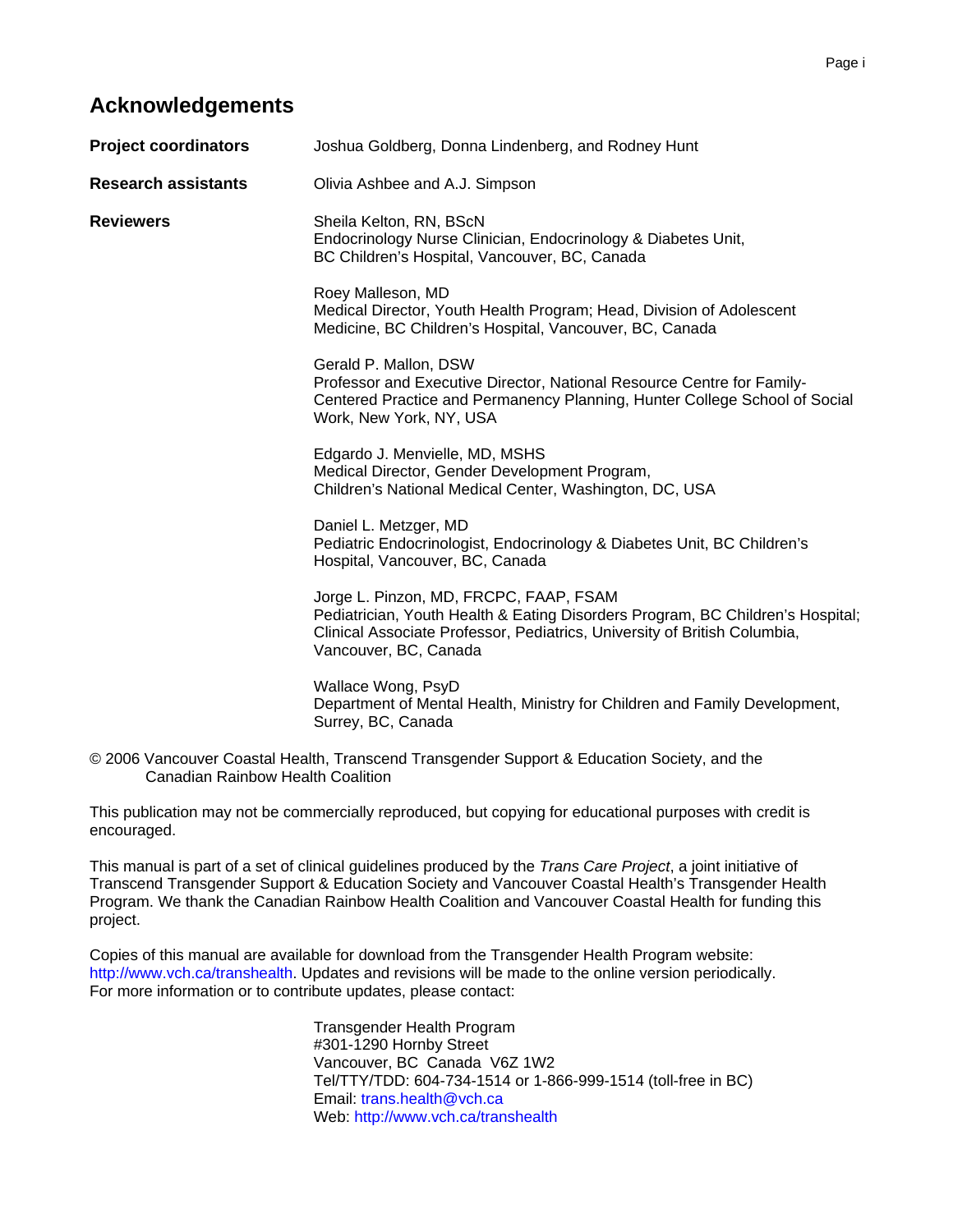# **Table of Contents**

|  | $C-2$ |  |
|--|-------|--|
|  |       |  |
|  |       |  |
|  |       |  |
|  |       |  |
|  |       |  |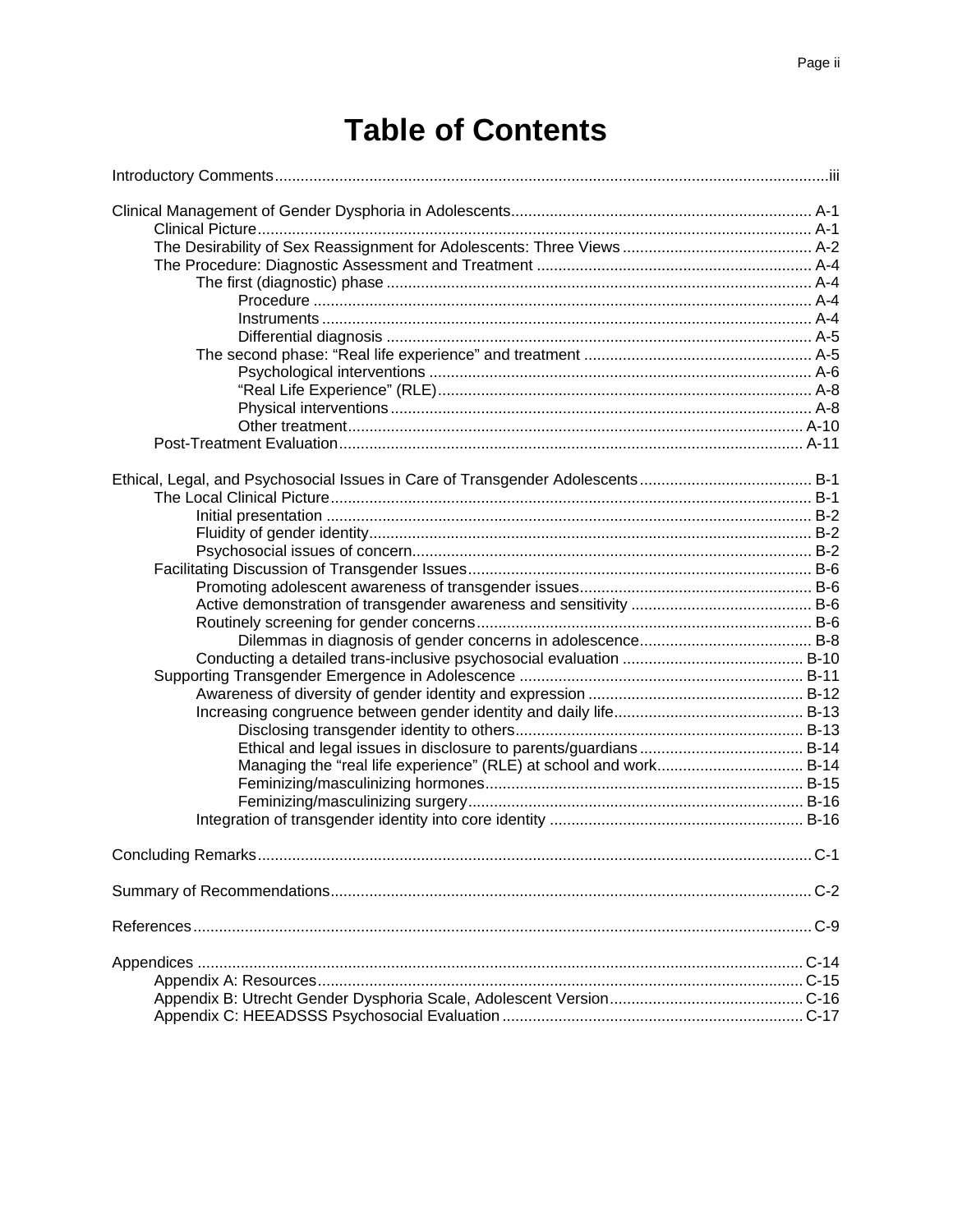# **Introductory Comments**

<span id="page-3-0"></span>With the closure of the Vancouver Hospital Gender Dysphoria Program in 2002 and the subsequent adoption of a decentralized community-based model of care (Kopala, 2003), clinicians with varying degrees of training and experience are now responsible for care of transgender [\\*](#page-3-1) individuals in BC. Like every population the adolescent transgender community is diverse and health needs vary greatly. This document is intended to assist health and social service professionals whose adolescent patients and/or family members ask for assistance relating to trans-specific concerns. It is written for professionals who are already familiar with basic terms and concepts in transgender care, and are seeking more advanced clinical guidance on transgender issues.

Adolescents struggling with transgender issues face many of the same concerns as transgender adults – societal marginalization, internalization of stigma, and gender dysphoria. However, clinical services and protocols must be tailored to the adolescent's physical and psychological development as well as the age-peer, familial, and cultural contexts of the adolescent's life.

The first chapter of this document, *Clinical Management of Gender Dysphoria in Adolescents*, offers an overview of the clinical issues in caring for the adolescent who wishes to undergo sex reassignment. Written by a highly experienced team of clinicians working at a clinic for gender dysphoric children and adolescents in Amsterdam, the protocols outlined by Drs. de Vries, Cohen-Kettenis, and Delemarre-Van de Waal underscore the need for dysphoric adolescents to be seen by specialists who have extensive training and experience relating to gender identity concerns in adolescence. In BC, these services are provided by adolescent mental health clinicians working in concert with a team at BC Children's Hospital that has experience with hormonal treatment of gender dysphoric adolescents. A clinical pathway for adolescents who are being assessed for the appropriateness of sex reassignment is being developed by the Transgender Health Program.

Not all transgender adolescents have gender dysphoria or wish to undergo sex reassignment. The second chapter in this document, *Ethical, Legal, and Psychosocial Issues in Care of Transgender Adolescents*, is written by local professionals who work with a broader range of transgender adolescents in the community setting. It is intended to assist family physicians, community health nurses, social workers, school counsellors, and others providing more general care to transgender adolescents. This companion chapter aims to address regionally-specific concerns (including local legislation and system issues that affect options for care) as well as ethical, legal, and psychosocial issues for the non-specialist.

The recommendations in this document are consistent with but more detailed than the Harry Benjamin International Gender Dysphoria Association (HBIGDA)'s *Standards of Care* (Meyer, III, et al., 2001). Just as the HBIGDA *Standards* are intended as a flexible framework to guide the treatment of transgender people, the recommendations made in this document should not be perceived as a rigid set of guidelines. In any clinical practice it is paramount that protocols be tailored to the specific needs of each patient, and clinicians are encouraged to adapt and modify protocols to address changing conditions and emerging issues. Research in transgender health is still in its infancy, and there are widely diverging clinical (and consumer) opinions about "best" practice. In this document we offer suggestions based on a review of transgender health literature, interviews with expert clinicians, and the authors' clinical experience. Ongoing research and collegial meetings are needed to further develop practice protocols.

 $\overline{a}$ 

<span id="page-3-1"></span><sup>\*</sup> In this document, *transgender* includes any person who (a) has a gender identity that is different from their natal sex, and/or (b) expresses their gender in ways that cross or transcend societal expectations of the range of possibilities for men and women. This umbrella term includes crossdressers, drag kings/queens, transsexuals, androgynous individuals, Two-Spirit individuals, and individuals who are bi-gendered or multi-gendered.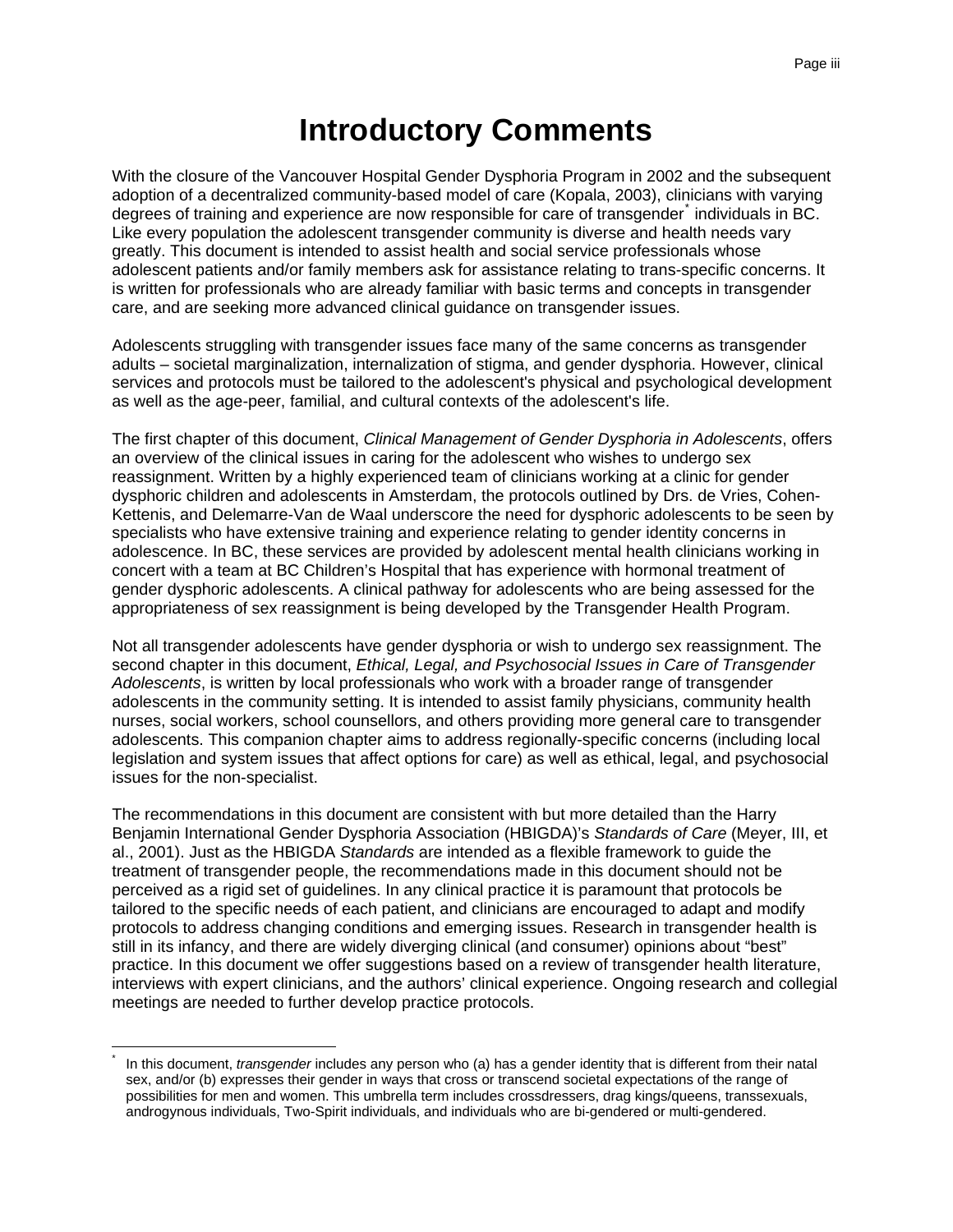# <span id="page-4-0"></span>**Clinical Management of Gender Dysphoria in Adolescents**

#### **Annelou L.C. de Vries, Peggy T. Cohen-Kettenis, & Henriette Delemarre-Van de Waal**

This chapter aims to provide professionals working with adolescents with gender-dysphoric feelings practical clinical guidelines for diagnosis and treatment. *Gender dysphoria* refers to distress caused by discrepancy between sense of self (gender identity) and the aspects of the body associated with sex/gender, other people's misidentification of one's gender, and the social roles associated with gender (Fisk, 1973). Apart from psychotherapy or other psychological interventions, treatment may include hormonal intervention, surgery, or other *sex reassignment* procedures to feminize/masculinize primary or secondary sexual characteristics to facilitate ease with self and presentation congruent with identity.

Ideally, work with gender dysphoric adolescents is done by a team of professionals from various disciplines, such as adolescent psychiatry and clinical psychology, psychotherapy, family therapy, and pediatric endocrinology. Clinicians who diagnose and treat gender dysphoric adolescents should have training in adolescent psychiatry or clinical psychology and experience diagnosing and treating the ordinary problems of adolescents (Meyer et al., 2001). The clinician must also be knowledgeable about transgender identity development, and the specialized counselling needs of family members and other significant others, as discussed in general terms in *Counselling and Mental Health Care of Transgender Adults and Loved Ones* (Bockting, Knudson, & Goldberg, 2006). This document focuses on the specific issues involved in care of adolescents.

First, we will describe the different phases of the assessment procedure and treatment process. Differential diagnostic considerations and possible psychotherapeutic treatment options are given. Physical interventions, including GnRH analogues to inhibit puberty and cross-sex hormones, are described with consideration of eligibility and readiness issues. We end with discussion of posttreatment evaluation.

The recommendations in this document are based on published literature and the authors' clinical experience. These guidelines are consistent with but not entirely similar to the *Standards of Care* of the Harry Benjamin Gender Dysphoria Association (Meyer et al., 2001) and the Royal College of Psychiatrists' guidelines for management of gender identity disorders in adolescents (Di Ceglie, Sturge, & Sutton, 1998). This document expands on both of these previously published works, including discussion of early diagnosis and intervention. Results of a May 2005 consensus meeting of pediatric endocrinologists, child psychologists, child psychiatrists, and ethicists (from Australia, North America, and Europe) on the hormonal treatment of gender dysphoric adolescents are incorporated (Gender Identity Research and Education Society, 2005). Ongoing interdisciplinary research and collegial meetings are important in further developing practice protocols.

# **Clinical Picture**

Prevalence data are lacking for prepubertal children. Most epidemiological studies include older adolescents, but no separate data exist for this age group.

The clinician should be aware of the different sex ratios according to age. The majority of the prepubertal children attending gender clinics are biological males; this is believed to be primarily due to lower social acceptability of cross-gender behaviour in boys than in girls (Bradley & Zucker, 1997). The sex ratio of adolescents, however, approaches a 1:1 relationship.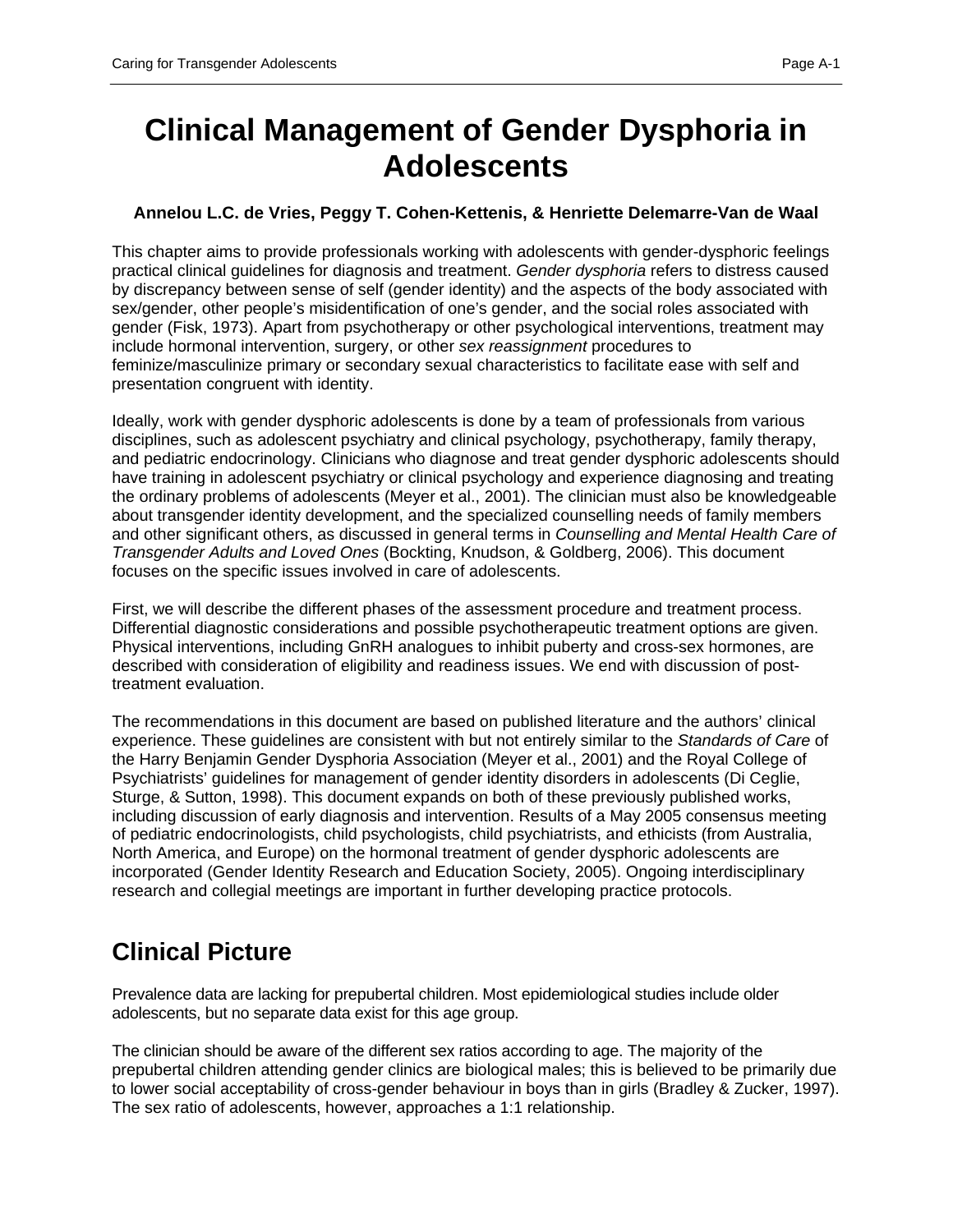<span id="page-5-0"></span>Not all prepubertal children with gender concerns will seek sex reassignment after puberty. Unlike adolescent Gender Identity Disorder (American Psychiatric Association, 2000), Gender Identity Disorder (GID) in childhood is believed to be more strongly predictive of homosexuality than transsexualism (Bradley & Zucker, 1997). So a clinician meeting a child with GID is more likely seeing a future gay/lesbian than a future transsexual. Additionally, while adolescents with GID have usually had gender concerns since childhood, not all children with GID continue to have gender concerns in adolescence or adulthood (Zucker & Bradley, 1995). For this reason, it is important to understand the clinical picture for adolescents who may be in need of intervention, and to make a distinction between prepubertal children and adolescents.

Adolescents who seek treatment for gender dysphoria have often shown signs of gender dysphoria from very early in age. They may have repeatedly stated that they were members of the opposite sex, have had cross-gender preferences, and have been unhappy if not allowed to act on these preferences. When older, but still prepubertal, they might have stopped talking about their cross-gender feelings out of shame, and might also have shown less cross-gender behaviours in an attempt to conform to societal norms. Biological males who look or behave feminine are frequently teased or bullied, which increases the risk of developing social or other problems. Biological females who look or behave masculine tend to be less ostracized and teased in childhood, as cross-gender behaviour is far more accepted in girls than in boys.

Adolescents with gender dysphoria may suffer deeply from fears relating to the physical changes of puberty or, for older adolescents, distress relating to the changes already experienced in puberty. Some already cross-live by the time they seek sex reassignment and take age-appropriate developmental steps (e.g. dating). Other adolescents try to conform to gender typical norms, behaving as inconspicuously as possible.

Although many gender dysphoric adolescents who seek treatment already have a strong and persistent wish for sex reassignment, it is important to note that these adolescents are a *heterogeneous* group who may:

- request sex reassignment but have ambivalence about it
- express a strong wish for sex reassignment during the intake phase, but change their minds later
- have no real sex reassignment request, but are merely confused about their gender feelings
- have gender concerns secondary to a co-existing condition (e.g. pervasive developmental disorder)

# **The Desirability of Sex Reassignment for Adolescents: Three Views**

The desirability of sex reassignment as a resolution for the psychological suffering of people with gender dysphoria, has, irrespective of the person's age, been controversial since the first surgeries were performed. Because gender identity seems to be fixed in most individuals after puberty, and psychological treatments are not particularly successful in changing gender identity once it is consolidated, changing the body to match the identity is often the treatment of choice for very gender dysphoric adults.

As discussed earlier, the outcome for children with gender concerns is far more variable than for adults (i.e., some have gender dysphoria that resolves spontaneously as the child ages). Additionally, it is extremely important to take into account that children and adolescents are in a rapidly changing developmental process. For this reason, there is clinical consensus that pre-pubertal children with GID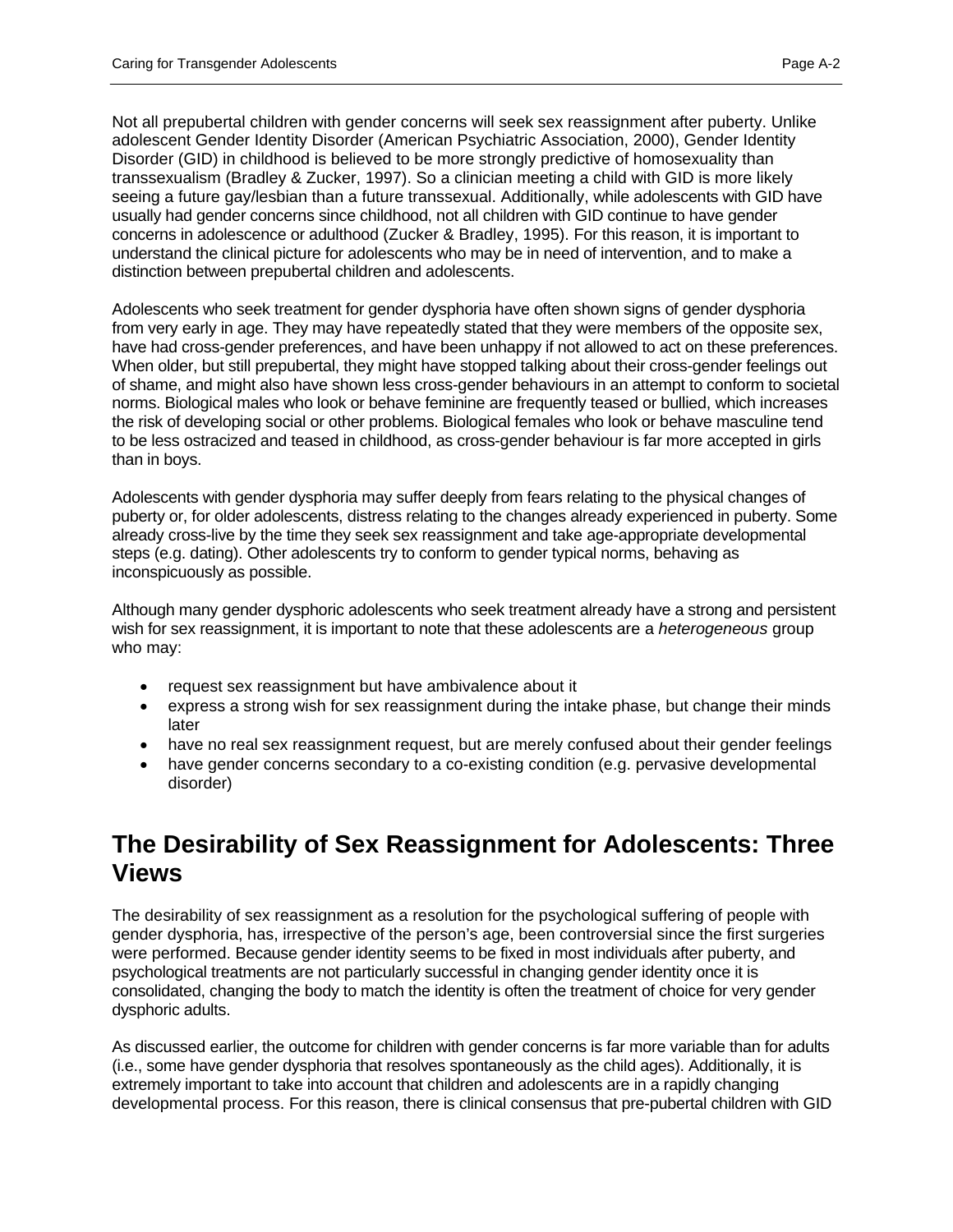should not be offered any physical treatment – although psychotherapy may be indicated (Cohen-Kettenis & Pfäfflin, 2003) – and that surgery should not be performed before the age of 18. Although experts agree that mental or emotional maturity would probably be a more appropriate criterion for determining surgery eligibility than setting an arbitrary age, at this time there are no clear and objective criteria for how to define and assess readiness for sex reassignment surgery in adolescents. Because of the current stage of knowledge regarding the effects of irreversible interventions, most professionals consider it premature to perform surgery before the age of 18, irrespective of legislation in some regions relating to adolescent competence to make decisions relating to medical care.

At the aforementioned expert-meeting in London (Gender Identity Research and Education Society, 2005) it became clear that three different views exist on the hormonal treatment for adolescents between the ages of 12 and 18 who are seeking sex reassignment:

- a) *No physical treatment, including hormones, should be given before legal adulthood*, (defined by most countries as 18 years of age). Clinicians holding this view argue that adolescents should experience all physical puberty stages and fully experience their adult physical characteristics. Only then are they believed to be able to fully appreciate their gender identity and capable of deciding on any physical treatment (Meyenburg, 1994).
- b) *Adolescents should experience puberty at least to Tanner stage 4 or 5* (typically 15-16 years of age). They are eligible for GnRH analogues if they fulfill the DSM-IV criteria for GID, have had a strong cross-gender identity from an early age, are psychologically relatively stable*,* and live in a supportive environment (Cohen-Kettenis & Pfäfflin, 2003; Cohen-Kettenis & Van Goozen, 1998). At this time GnRH analogues may be given to prevent further pubertal physical development, and cross-sex hormones might or might not be added soon after (Viner, Brain, Carmichael, & Di Ceglie, 2005). Studies on the effects of this treatment policy show good results with disappearance of the gender dysphoric feelings, no regret relating to the reassignment, and psychological well-being in the normal range (Smith, Van Goozen, & Cohen-Kettenis, 2001).
- c) *Adolescents may be eligible for hormonal suppression of puberty after Tanner stage 2 or 3*  (typically 12-13 years of age) if they fulfill the DSM-IV criteria for GID, have had a strong crossgender identity from an early age, are psychologically relatively stable*,* and live in a supportive environment (Cohen-Kettenis & Pfäfflin, 2003; Cohen-Kettenis & Van Goozen, 1998). Because thus far little is known about the psychological effects of pubertal sex hormones in adolescents with GID, the current policy is to start pubertal suppression only after Tanner stage 2 or 3 has been reached. There are several advantages for adolescents with GID receiving pubertyinhibiting hormones (Cohen-Kettenis & Van Goozen, 1998). First, it is a fully reversible process: if there is a change of mind during the process, the pubertal delay can be brought to end and the patient can continue to live in the gender role associated with phenotypic sex. Second, psychotherapy to more deeply explore gender concerns is easier if puberty is delayed, because the adolescent is free of fear of further physical development and has more psychological room to explore the inner world. Third, the delay provides more time to decide upon further treatment without having to commit to cross-gender living (although some already choose to do so and are able to function quite well). It has been our experience that whether the young adolescent is already cross-living or not, in both cases the chance of developmental problems and reactive depressive symptoms seems to diminish with this early intervention. Fourth, the suppression of puberty is considered as a useful aid in the diagnostic procedure: i.e., if the distress is eased by suppression of pubertal changes, this suggests that gender dysphoria is a primary cause of the distress. Fifth, for those who do go on to a full transition, the prevention of the development of unwanted and irreversible (after Tanner stage 2 or 3) changes in secondary sex characteristics typically means less medical intervention is needed to remove these features (as is the case when interventions start later in life).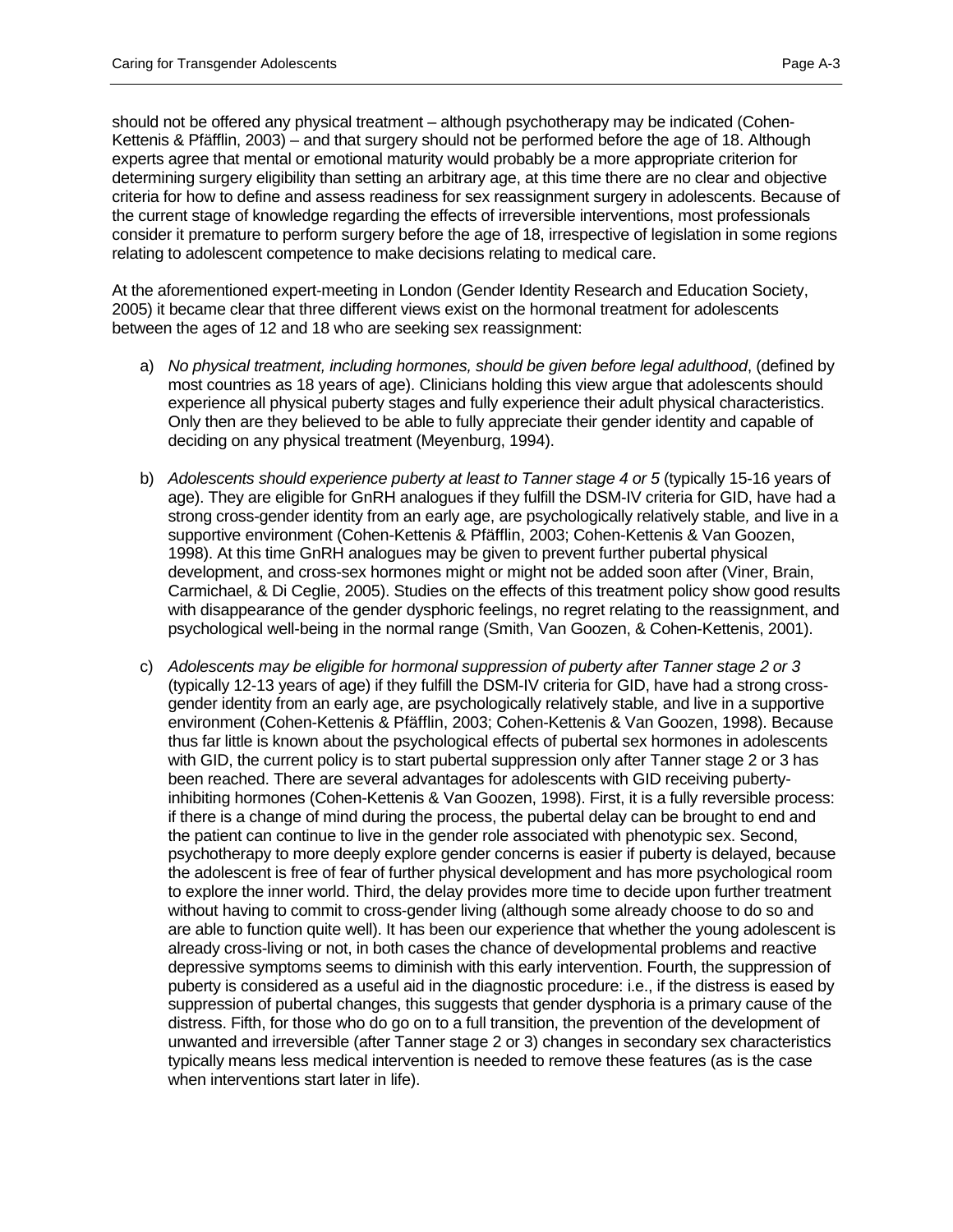<span id="page-7-0"></span>These different views on hormonal treatment are rooted in large part in varying perceptions of adolescence and puberty. A decision about which to adhere to depends on the individual adolescent, the guiding principles of the institution or system in which a clinician works, and the personal view of the clinician. In every case a thoughtful decision should be made about what is best to offer the adolescent. In our clinical experience it is clear that waiting until the age of 18 for any physical treatment is not an option for adolescents with severe gender dysphoria, although it can be a reasonable course of action in other cases and may be the only option if the clinical picture is so complicated by coexisting conditions that a clear diagnosis cannot be made. The decision to postpone medical treatment until an adolescent with GID has experienced either puberty Tanner stage 2 or 3 or puberty Tanner stage 4 or 5 has to be made in the absence of objective criteria and consensus among professionals.

# **The Procedure: Diagnostic Assessment and Treatment**

Although most cross-gendered adolescents come to clinics with a straightforward wish for sex reassignment, some have more open questions regarding their identity. In every adolescent the gender problem and potential underlying or related problems have to be examined comprehensively in the diagnostic phase.

# **The first (diagnostic) phase**

### *Procedure*

In this phase, information is obtained from both the adolescent and the parents/guardians on various aspects of the general and psychosexual development of the adolescent. Current cross-gender feelings and behaviour, current school functioning, peer relations, and family functioning have to be assessed (Goldenring & Rosen, 2004). With regards to sexuality, the subjective meaning of crossdressing, the type of crossdressing, sexual experiences, sexual behaviour and fantasies, sexual attractions, and body image should be explored.

In this diagnostic phase, the adolescent also has to be thoroughly informed about the possibilities and limitations of sex reassignment and other kinds of treatment to prevent unrealistically high expectations. This information is best given soon after the first sessions if the youth presents with a strong wish for sex reassignment. If the youth presents with confusion/ambivalence, or has gender problems but is not interested in sex reassignment, information on sex reassignment is postponed until this seems to become a realistic option. The way a patient responds to their understanding of the reality of sex reassignment can be informative diagnostically.

It is important to realize that even extremely cross-gender identified adolescents may lack the support or psychological resilience to handle the drastic life changes that accompany sex reassignment. Thus one should take potential psychological and social risk factors into account when making decisions relating to appropriateness of early interventions.

#### *Instruments*

Most instruments that measure aspects of GID have been developed for adults. Specific instruments that can also be used for adolescents are scarce. Some experience exists with the *Utrecht Gender Dysphoria Scale* (Cohen-Kettenis & Van Goozen, 1997), which is a short questionnaire dealing with the distress persons feel when confronted in daily life with the fact that they belong to their biological sex (see Appendix B). *The Body Image Scale* (Lindgren & Pauly, 1975), on which an individual can mark satisfaction with many different body parts as well as a wish to change these body parts, can be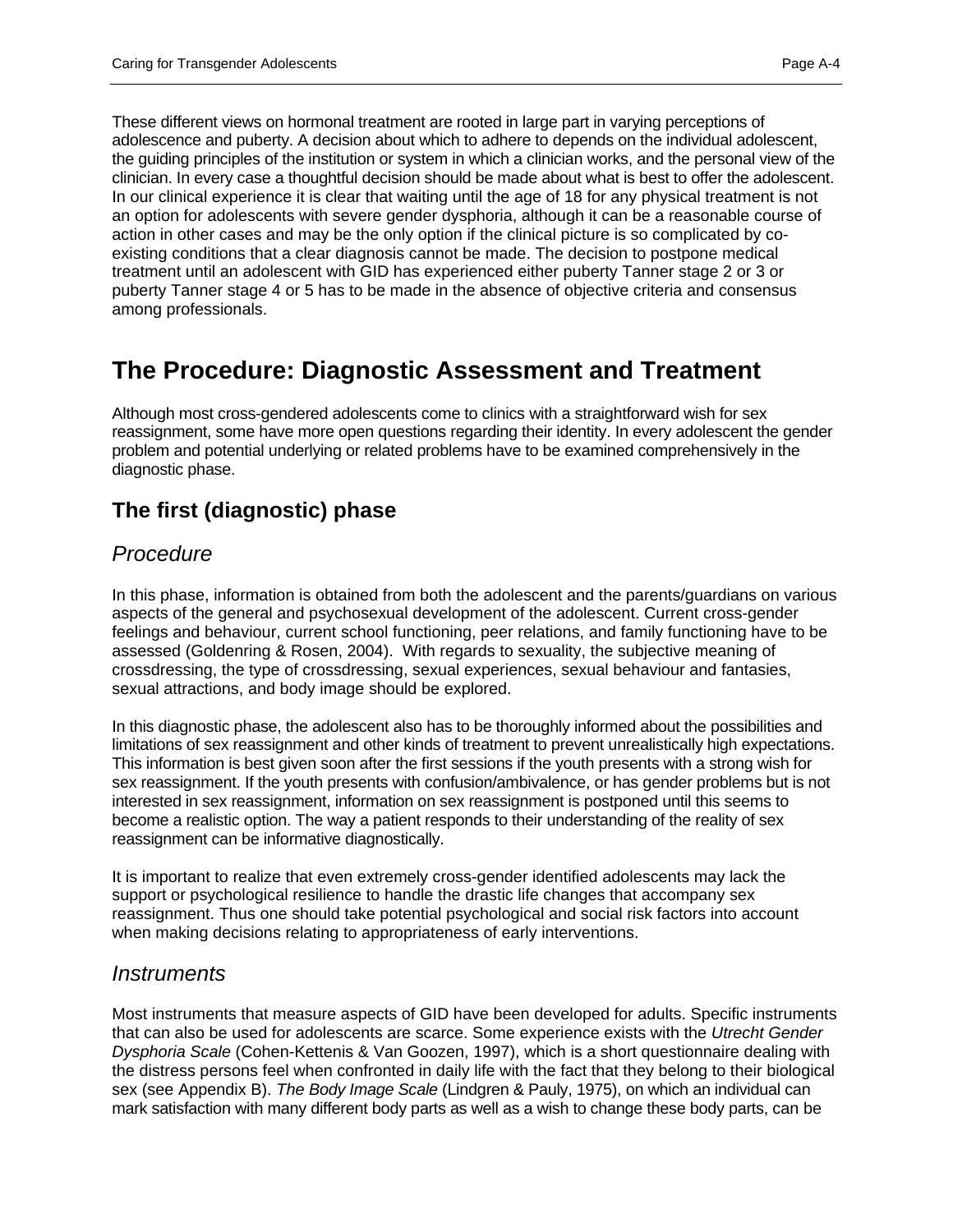<span id="page-8-0"></span>used. A *Gender Identity Questionnaire* for adolescents has been developed by Zucker et al. (2005), consisting of questions concerning cross-sex behaviour and gender identity in the last 12 months and over the entire lifetime. On the *Draw-a-Person* test (Rekers, Rosen, & Morey, 1990), both children and adolescents with GID usually draw a person of their wished (opposite) sex first when asked to draw a person. This last instrument is primarily interesting because of its qualitative information, but it is not a diagnostic instrument with good psychometric properties. (For a recent review of measurements of gender identity and gender role at various ages, see Zucker, 2005.) Besides these specific instruments, regular instruments (personality scales, structured psychiatric interviews, intelligence tests) are also needed for the assessment of the adolescent's intellectual, emotional, and social strengths and weaknesses.

### *Differential diagnosis*

As noted before, not all adolescents with gender concerns have a clear and explicit wish for sex reassignment. Some may simply be confused regarding aspects of their gender. For example, some young gays/lesbians/bisexuals have a history of cross-gender interests and behaviours (Green, 1987; Rottnek, 1999) and may have difficulty distinguishing sexual orientation issues from gender concerns. Individuals with *transient stress-related crossdressing* (crossdressing used in a ritualized fashion to alleviate stress) or *compulsive crossdressing* (for sexual or other reasons) may mistake their interest in crossdressing for a need for sex reassignment. This may also happen in patients suffering from *severe psychiatric conditions* (e.g. schizophrenia), accompanied by delusions of belonging to the opposite sex.

In cases involving confusion about gender feelings, psychotherapy and peer support can be helpful in resolving the confusion and coming to self-acceptance. If the wish for sex reassignment exists in an adolescent who has been extremely cross-gendered from early on and still exists after the other problems are adequately treated, it is likely the GID and other psychological problems co-occur. However, in cases of severe psychopathology one should be even more careful with sex reassignment than in other cases. Typically sex reassignment is postponed until a clear clinical picture emerges. In practice, this may imply that interventions do not take place before adulthood, to allow the evolution of the course of the psychiatric disorder and the level of psychosocial functioning to be evaluated over time.

Some individuals with gender dysphoria do not seek complete sex reassignment. Instead they try to integrate masculine and feminine aspects of the self, adopting an androgynous or bi-gendered form of expression. In such cases hormones or some form of surgery may be sought to minimize existing masculine or feminine physiologic characteristics (rather than to promote cross-sex development). In the experience of most clinicians, however, such a treatment wish is rare in adolescents. This might be because people who experience onset at earlier ages typically have more severe and extreme forms of gender dysphoria. Because the normal developmental process of adolescence often involves experimentation relating to identity and self-expression, caution is indicated if an adolescent presents seeking partial change.

## **The second phase: "Real life experience" and treatment**

As explained earlier, different views exist about the appropriate age for initiation of sex reassignment. In each individual case, it is key to decide whether early physical treatment will be beneficial or that the risk of regret or adverse outcome will be too high. Adolescents who are merely gender-confused or whose wish for sex reassignment seems to originate from factors other than a genuine and complete cross-gender identity are served best by psychological interventions. Even in adolescents with clear GID, if psychological resiliency or adequate social supports are lacking sometimes it is better to postpone medical intervention and use psychosocial interventions to try to create the conditions that will be conducive to a positive outcome for eventual sex reassignment. In other cases the gender dysphoria must be treated concurrent with other interventions.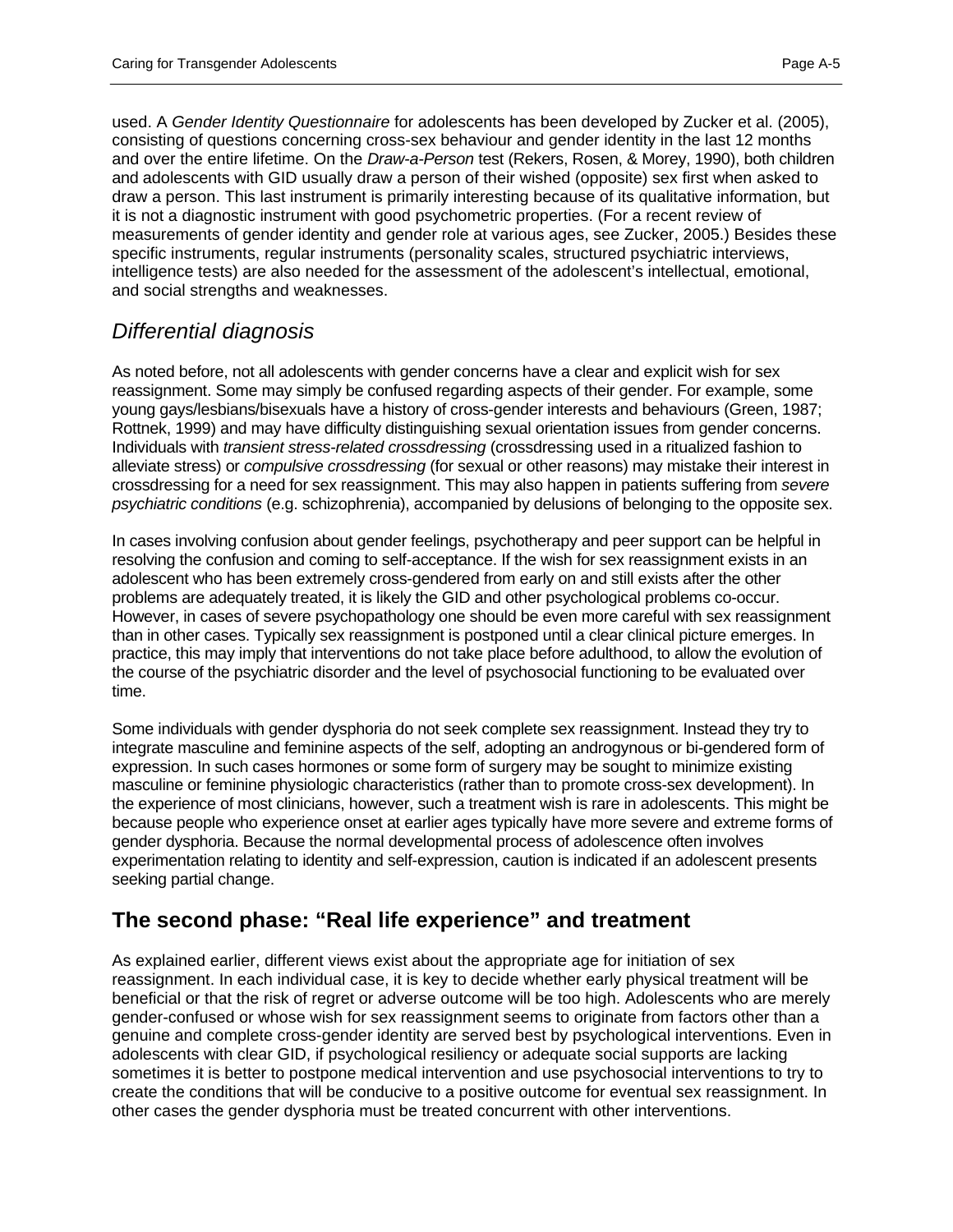### <span id="page-9-0"></span>*Psychological interventions*

Psychotherapeutic treatment can be helpful both for adolescents who are unsure of the direction they want to take and also for those who have a clear wish to pursue sex reassignment. As there are numerous possible underlying concerns, the range of treatment goals is equally large.

Individual therapy is usually the treatment of choice, but for individuals who want to explore their options for coping with gender dysphoria, group therapy has also been advocated. The observation of other adolescents dealing with their gender concerns, the sharing of information, and the peer support seem to be particularly beneficial to group members. In the Netherlands a volunteer organization organizes meetings for 12-18 year old adolescents with gender dysphoria. These meetings do not have a therapeutic goal. Instead, the meetings give the opportunity to meet gender dysphoric peers in a safe and informal social setting.

For applicants who pursue sex reassignment, the process of sex reassignment is lengthy and intensive and even the diagnostic phase contains therapeutic elements. Adolescents with gender dysphoria need time to reflect on any unresolved personal issues or doubts regarding sex reassignment before embarking on somatic treatment. Any form of psychotherapy offered to adolescents who are considering sex reassignment should be supportive. This means that the clinician makes clear to the adolescent that any outcome of therapy (ranging from acceptance of living in the social role congruent with the phenotypic sex to sex reassignment) is acceptable as long as it ultimately contributes to the well being of the adolescent. After all, for the adolescent, a false negative decision (no medical treatment for someone who needs it) is as disastrous as a false positive decision (sex reassignment for someone who should not have it). Only in a supportive environment will an adolescent be likely to explore any doubts and ambivalence that may exist.

Therapists need to be knowledgeable about the different treatment options to be able to explain all the consequences of sex reassignment. They also should be accustomed to working with this age group and be able to discuss sensitive topics. During the diagnostic phase but also later, when some form of hormone treatment has been initiated, various issues have to be brought up repeatedly – including relationships, sexuality, and infertility. Views and experiences of the adolescent often change over time. A 13-year old interested in dating but not genital sexual touching or penetration will likely experience less discomfort relating to genital incongruence (or will find it easier to suppress the discomfort) than an 18-year old who is more interested in pursuing sexual relationships.

It has been our experience that quite a few adolescents with GID entirely refrain from dating and sexual activity. The adolescent may feel uncertain because they are afraid to tell the partner about their gender identity problem (if they still live in the original gender role) or about their biological sex (if they have already made the role change). If reluctance to disclose transgender identity to a partner only seems to be a matter of communication skill, it may be helpful to discuss pros and cons of various options, and to role-play or rehearse explanations to imaginary partners. There is no single 'right moment' or 'right way' for disclosure, but the better prepared and the more confident an adolescent is, the easier it will be to overcome the barriers. If other underlying factors – personality characteristics such as shyness, self-consciousness, or extreme perfectionism ("I can only have a relationship if my treatment is completed"); psychopathology (e.g., depression or personality disorders); or external factors (e.g., religious/cultural prohibitions) – are an issue, they should be addressed first.

Like other adolescents, adolescents with gender problems need adequate information about sexuality in general, including prevention of HIV and other sexually transmitted infections. If they are not very capable in judging other persons and situations, it may be necessary to point out the chances of aggressive reactions when they engage in sexual encounters, especially if the sexual partners are not aware of the adolescent's sex of birth.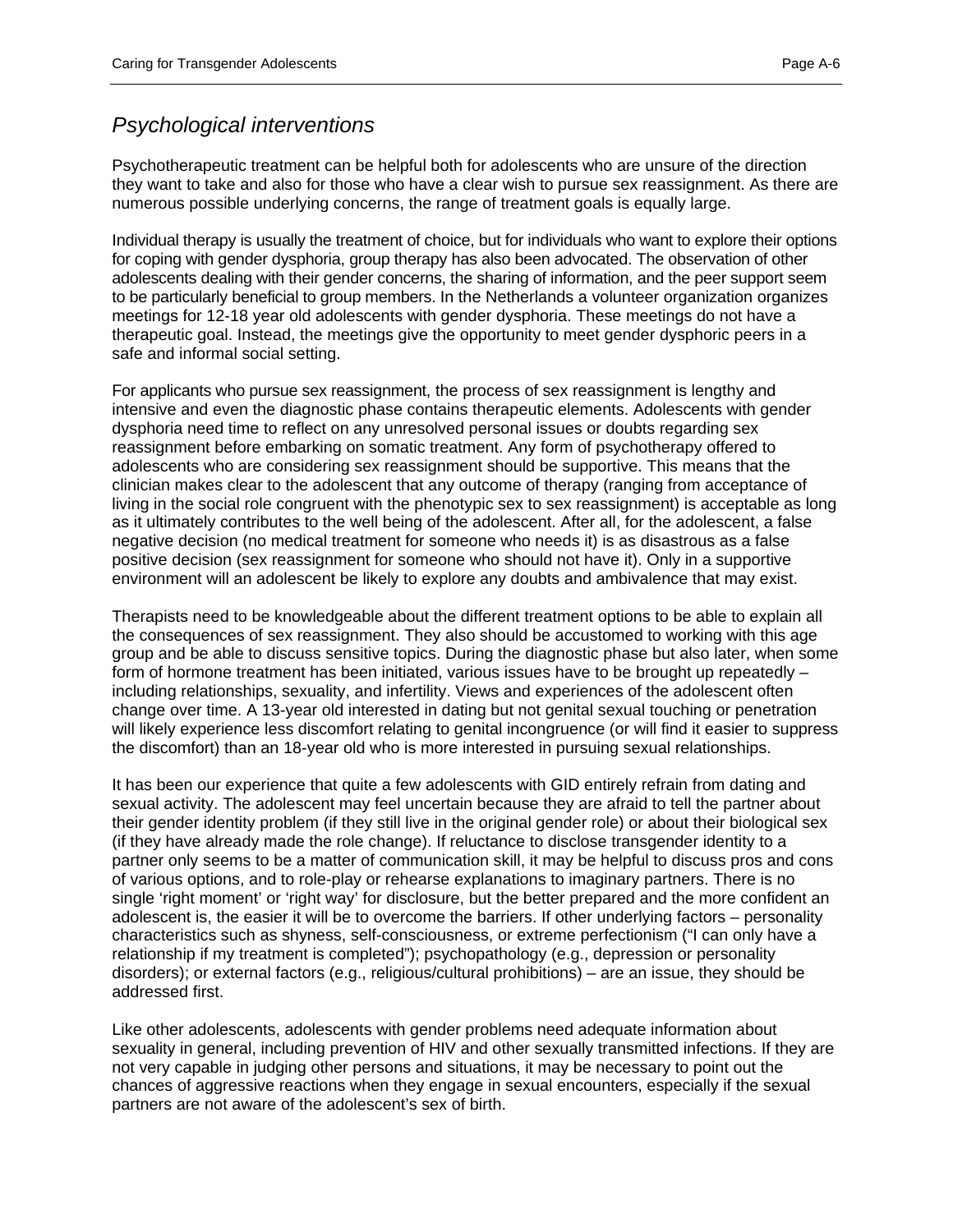A very difficult matter that has an impact not only on relationships but also on many aspects of the self is body image. If secondary sex characteristics have hardly developed and an early social role change has been made, unhappiness about unwanted characteristics such as beard growth and a low voice (male-to-female, abbreviated as MTF) or breasts (male-to-female, abbreviated as FTM), typical concerns in older adolescents/adults, are virtually non-existent. Yet many adolescents who have had pubertal delay treatment feel frustrated even in the absence of unwanted secondary sex characteristics because, in their opinion, they have to wait too long for their estrogen or androgen treatment to feminize/masculinize in the same ways as their age peers. There are usually more internal conflicts and more intense negative emotions if secondary sex characteristics have already developed prior to treatment starting; this may result in breast binding (FTM) and wrapping the penis or testicles (MTF). In these cases there might be shame, frustration, and regret that treatment had not started earlier. Some adolescents undergoing sex reassignment find it increasingly confusing that they still have genitals of their original sex over time.

Another subject that has to be discussed repeatedly and over time is the life-long impact of sex reassignment. Adolescents who have been fortunate to have supporting parents, a protective school, and have been treated so early that they have no unwanted secondary sex characteristics do not always realize that life may be less easy in adulthood. Colleagues or acquaintances may discover the situation and be less accepting than their parents and current friends. When involved in serious relationships, they will always have to inform the partners about their infertility and, most probably, their sex reassignment. Conversely, adolescents who have been exposed to teasing and bullying, or who have a non-accepting family, may feel shameful about their cross-genderedness and overestimate the negative impact of sex reassignment on their lives. Adolescents will profit most from having a balanced view of the short- and long-term costs and benefits of sex reassignment. Therapists may be helpful in establishing the youth with such a view.

Both adolescents who are eligible for sex reassignment as well as those who are not may need psychotherapy to address the impact of teasing, bullying, violence, and social isolation (Burgess, 1999). As with other youth who have had similar experiences, such life histories may seriously hamper the development of a healthy self-esteem or trust in other people. It may even cause an internalized transphobia. In severe cases, clinicians may have to reduce the negative impact of these experiences before they can continue with the diagnostic work.

Family therapy may, in some instances, help to resolve conflicts between family members. For example, some adolescents want to be open about transgender feelings or express their gender in ways that other family members are not comfortable with; conversely, if an adolescent is already crossliving, parents may fear aggressive reactions if friends who are not informed discover the adolescent's history of transition. Another common cause of conflicts is that the family members find it hard to make a distinction between what is related to gender dysphoria and what is not; some families (the adolescents included) tend to attribute every mishap to gender issues, whereas other families tend to underestimate the impact of gender dysphoria on the adolescent's development. It may be helpful to emphasize that all adolescents, including those with gender problems, have certain responsibilities – having gender dysphoria is no excuse for not washing the dishes or failing to complete homework. However, this does not mean that parents should not try to be sensitive to the special needs of their children. Family therapists or family counsellors should try to help parents determine realistic demands and to work on the development of healthy boundaries and limits. Conflicts may also arise between parents when they have different views about how to handle their child. Fathers often find it harder to accept cross-gender behavior of their children, especially the boys, than mothers do; if the mother tries to protect her child against the criticism or aggression of the father, marital conflicts may occur. The adolescent may feel guilty about causing the marital discord. A family therapist or counselor may help in finding solutions for such disagreements.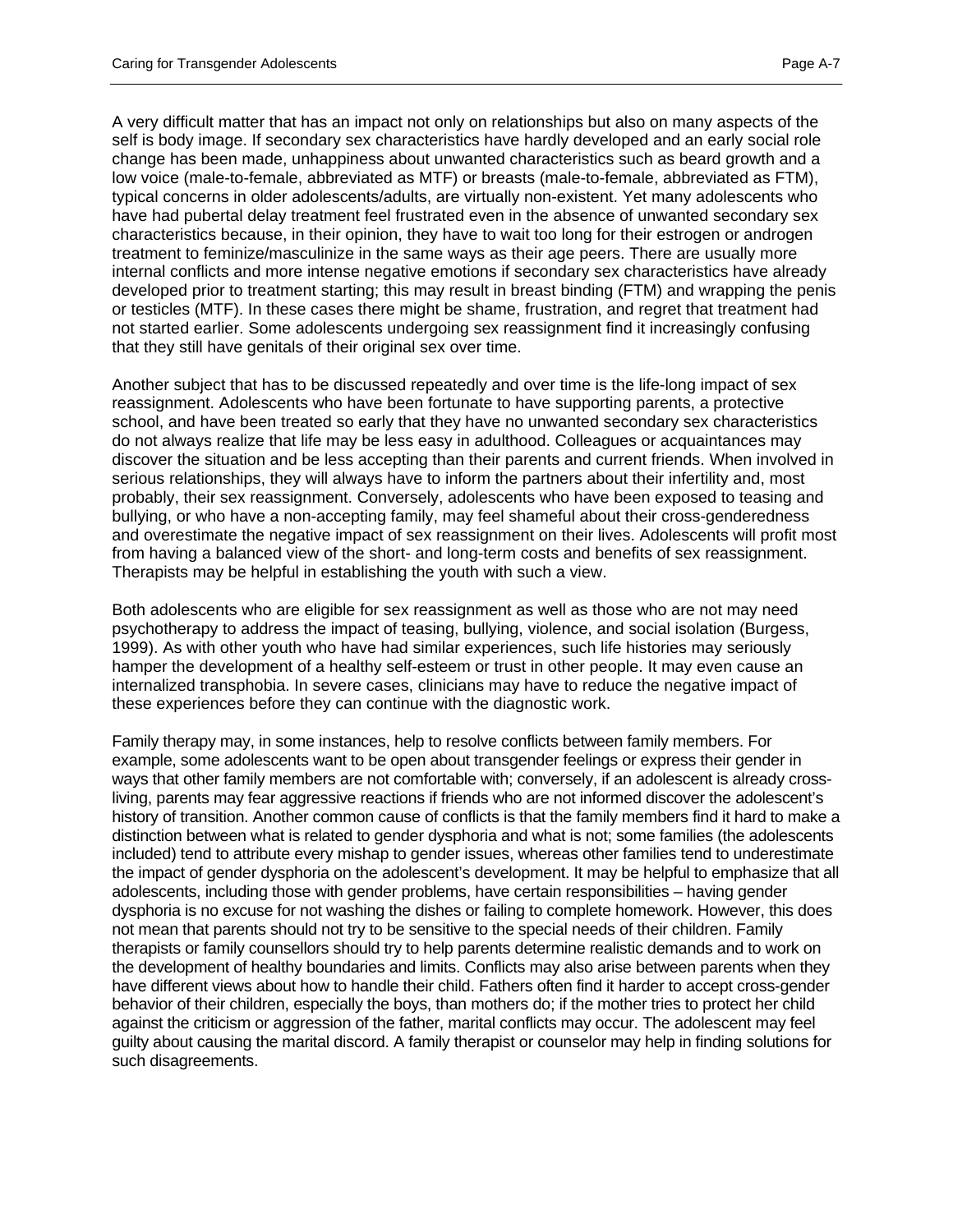<span id="page-11-0"></span>In the Netherlands, there is an organization of parents of gender dysphoric children and/or adolescents. At their regular meetings they exchange experiences, try to support each other and sometimes invite professionals to give relevant presentations. Although not all parents attend the meetings and some do so only a few times, most parents find it very useful to know of other parents who are familiar with the problems a family with a gender dysphoric child may encounter.

# *"Real Life Experience" (RLE)*

During the "real-life experience" (RLE) phase, adolescents live full-time in the role they are transitioning to, if they were not already doing so. The Harry Benjamin International Gender Dysphoria Association (HBIGDA)'s *Standards of Care* define the RLE as "the act of fully adopting a new or evolving gender role or gender presentation in everyday life", with the intention of experiencing *in vivo* the familial, interpersonal, socioeconomic, and legal consequences of transition (Meyer et al., 2001). The *Standards of Care* explicitly state that RLE is not a diagnostic test to evaluate whether gender concerns are present, but that the process tests "the person's resolve, the capacity to function in the preferred gender, and the adequacy of social, economic, and psychological supports". A fundamental premise of the RLE is that the person should experience life in the desired role before making irreversible physical changes.

For adolescents seeking sex reassignment, RLE includes informing family, friends, school and other social contacts about the wish for sex reassignment and the intention to undergo gender transition. Usually, a new name congruent with the adolescent's gender identity is chosen, and there is a concurrent switch in gender pronouns. There may also be a change in clothing, hairstyle, and gender-specific behaviours (including the use of the boys' washroom for FTMs, and the girls' washroom for MTFs). Essentially it is expected that the adolescent live as if physical transformation had already taken place.

During the RLE, the adolescent's feelings about the social transformation, including coping with the responses of others, is a major focus of the discussions and counselling. This is obviously less the case when an adolescent already lived in the desired role before applying for sex reassignment. It is difficult to give a general rule for the start of the RLE, as the personalities and life circumstances of adolescents are so different. Some wait until they have graduated from school, or after the feminization/masculinization of cross-sex hormones begins (after age 16). Others begin living in the desired role even before they have started with puberty-delaying hormones.

## *Physical interventions*

Physical intervention (hormonal and/or surgical feminization/masculinization, discussed below) is a long-term process. It is a very strong recommendation that the adolescent undergoing physical treatment have adequate familial support and stability, both to ensure attendance at medical appointments and also to help cope with psychosocial stresses. The psychological and social burden placed on adolescents during the sex reassignment procedure deserves adult care and support.

Mental health professional involvement is a requirement for physical intervention in adolescence. The objective of this involvement is that treatment is thoughtfully and recurrently considered over time. Each developmental phase might bring up new issues and the consequences of sex reassignment as well as the wish for sex reassignment should be reconsidered and discussed again.

Informed consent is essential (as it is for any type of physical intervention). The different steps in physical interventions and the long duration of the process require that treatment information is repeatedly given and discussed. Each phase of this process results in a letter of recommendation from the mental health professional to the prescribing physician or surgeon.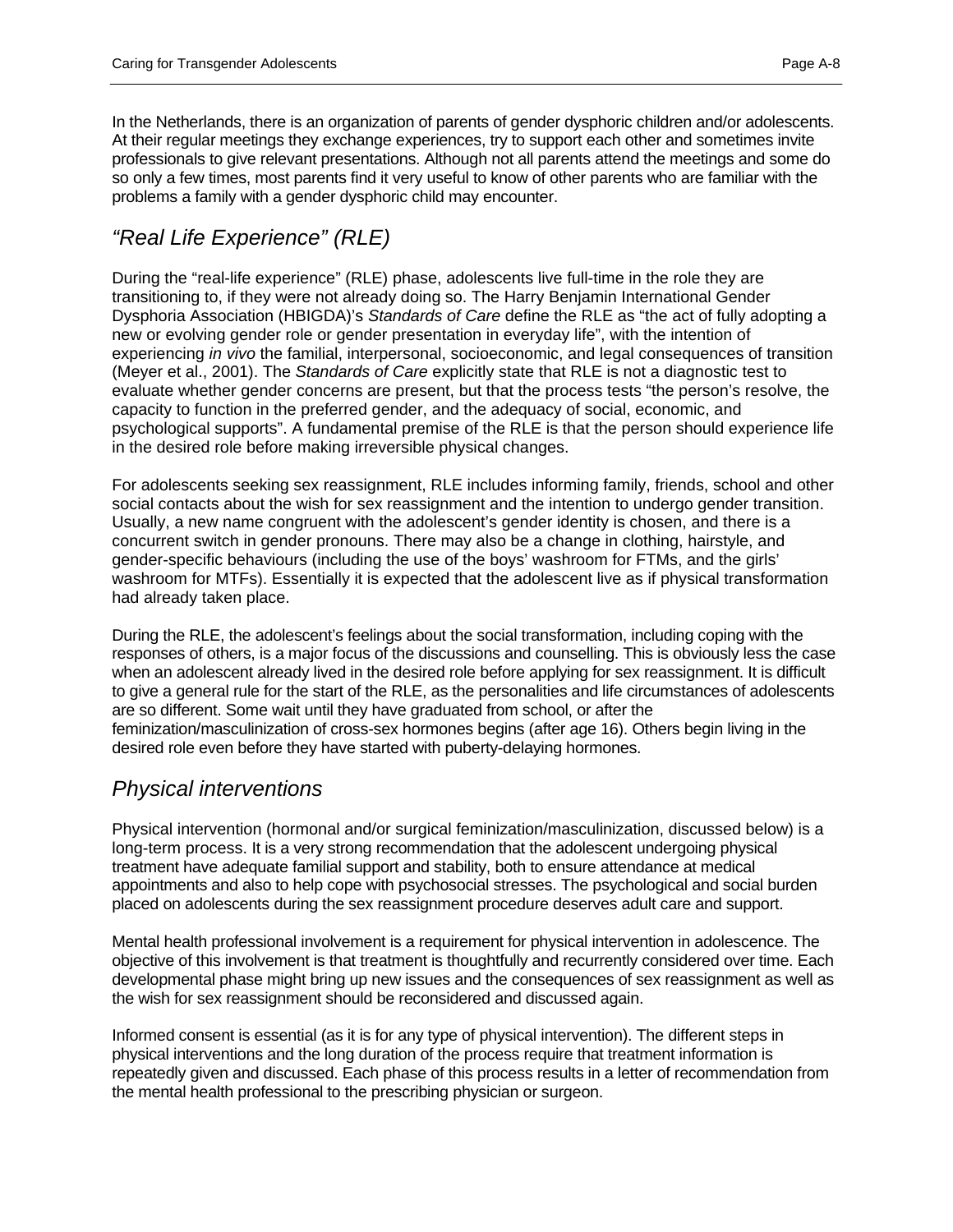The guidelines of the Royal College of Psychiatrists (Di Ceglie et al., 1998) and the HBIGDA *Standards of Care* (Meyer et al., 2001) distinguish between fully reversible, partially reversible, and irreversible stages of physical interventions for adolescents.

#### **1. Fully reversible interventions: Pubertal delay**

As discussed previously, different views exist on at what age and at what pubertal stage to start with puberty-delaying hormones. To let adolescents experience their physical puberty at least to some extent, some clinicians choose to wait until Tanner stage 2 or 3, whereas others believe it is better to wait until Tanner stage 4 or 5. In addition to standard readiness criteria relating to psychologic stability sufficient to withstand the stresses of sex reassignment, three additional criteria must be met for pubertal delay:

- throughout childhood the adolescent has demonstrated an intense pattern of cross-gender behaviours and cross-gender identity
- the adolescent has gender dysphoria that is significantly increased with the onset of puberty
- parents or guardians must consent to and participate in the therapy

Puberty-delaying hormone treatment should not be viewed as a first step that inevitably leads to gender transition, but as a diagnostic aid. Therefore, "real life experience" is not required prior to or during hormonal treatment at this stage.

Typically, GnRH analogues such as leuprolide or triptorelin are used to delay/suppress puberty (Gooren & Delemarre-van de Waal, 1996). These compounds bind so strongly to the pituitary GnRH receptors that the secretion of luteinizing hormone (LH) and follicle-stimulating hormone (FSH) is blocked. Eventually the gonadal production of sex steroids discontinues and a prepubertal state is (again) achieved. Height and bone density growth will be tapered off during GnRH analogue treatment, but there is some preliminary evidence that, once cross-sex hormone treatment is started and puberty of the opposite sex is induced, bone density recovers (Delemarre-van de Waal, Van Weissenbruch, & Cohen-Kettenis, 2004). GnRH analogues should be prescribed by a pediatrician specialized in endocrinology who can carefully decide which dose to give, following important body measures like height, weight, Tanner stages, bone age, skin folds, laboratory endocrine as well as metabolic blood parameters and bone density. More detailed guidelines on the treatment with GnRH analogues for GID are not available yet in print, but a publication on the procedure and the physical effects is in preparation and will be submitted for publication soon.

Alternatives may be preferred to delay specific elements of pubertal development. For example, lowdose progestins (e.g., 0.5 mg lynestrenol po qd) have been used to suppress menstruation in FTMs (Gooren & Delemarre-van de Waal, 1996). Cyproterone acetate has been suggested as a reversible intervention for MTFs seeking to avoid the development of spontaneous erections and nocturnal emissions (Gooren & Delemarre-van de Waal, 1996), but as androgen antagonists can also promote irreversible breast development we do not consider this to be a fully reversible form of treatment. Additionally, there is some concern that neutralization of all androgen effects may not be healthy for developing adolescents.

#### **2. Partially reversible interventions: Cross-sex hormone therapy**

Feminizing/masculinizing hormone therapy (estrogens/anti-androgens/progestins for MTFs, androgens for FTMs) is considered partially reversible, as some of the changes persist even if hormone therapy is discontinued. Some changes (breast growth in MTFs, pitch drop and facial hair growth in FTMs) require surgery or other treatment to "reverse". It is not known whether hormonallyinduced sterility is reversible. The expected effects and possible risks of cross-sex hormone therapy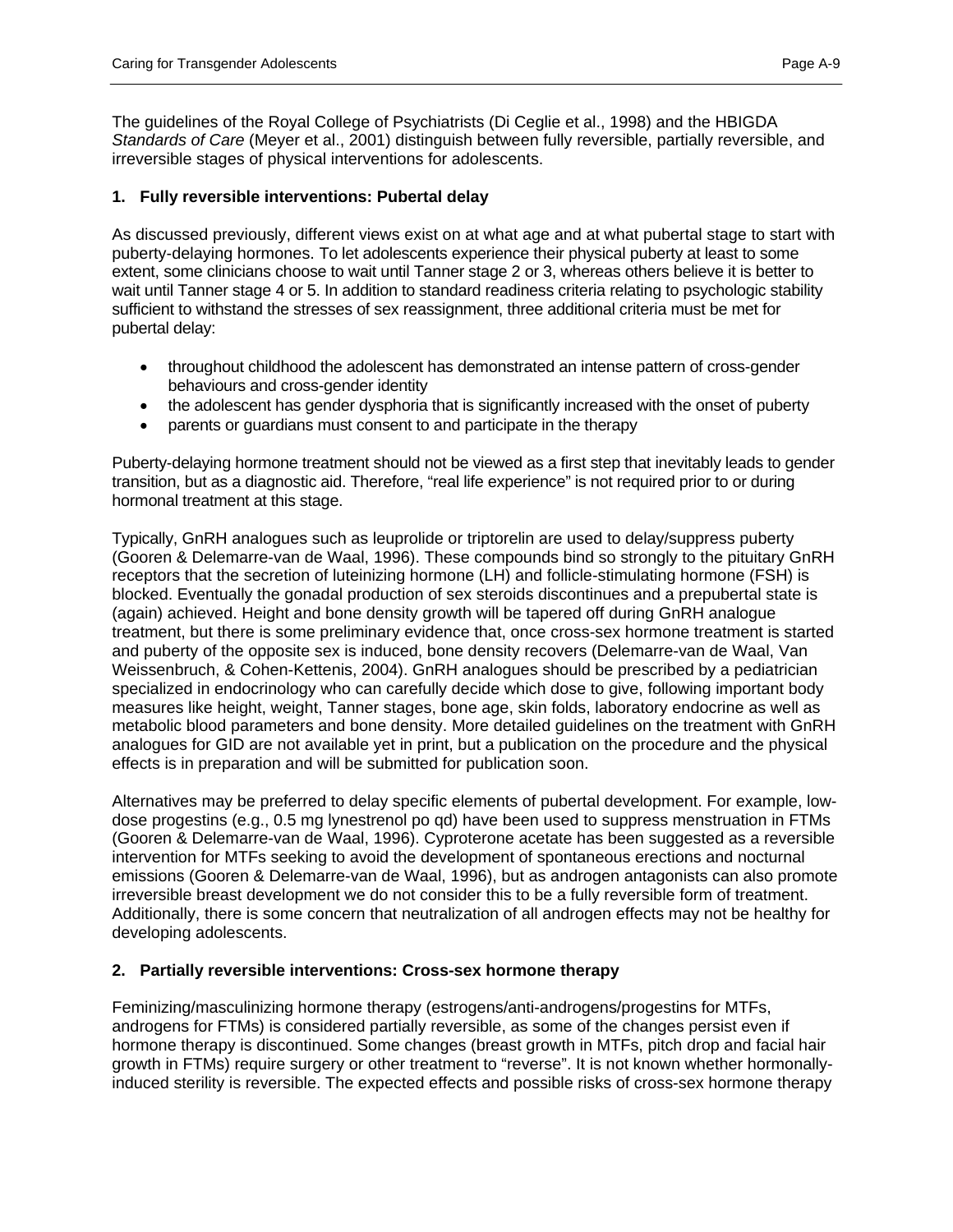<span id="page-13-0"></span>are discussed in detail in *Endocrine Therapy for Transgender Adults in British Columbia: Suggested Guidelines* (Dahl et al., 2006).

Because of the risks involved in feminizing/masculinizing hormone therapy, it typically does not begin until the adolescent is 16 years or older. From a pediatric endocrinologist's point of view, it is argued that, irrespective of Tanner stage at presentation for treatment, adolescents undergoing sex reassignment should be treated with GnRH analogues first to keep their own sex-hormone production low. Cross-sex hormones are then gradually added to induce puberty of the desired sex.

As per the HBIGDA *Standards of Care*, the mental health professional coordinating care should be involved with the adolescent (and family, for younger adolescents) for a minimum of six months prior to making a recommendation to begin hormonal feminization/masculinization (Meyer et al., 2001). The number of sessions during this six-month period depends upon the clinician's judgment.

#### **3. Irreversible interventions: Surgery**

The details of surgical feminization/masculinization are explained in *Care of the Patient Undergoing Sex Reassignment Surgery* (Bowman & Goldberg, 2006). As discussed earlier, sex reassignment surgery is not carried out prior to adulthood. There is international clinical consensus that the risks of early surgical intervention far outweigh the potential benefits in virtually all cases.

The HBIGDA *Standards of Care* emphasize that the "threshold of 18 should be seen as an eligibility criterion and not an indication in itself for active intervention" (Meyer et al., 2001). At age 18, the eligibility for sex reassignment surgery should be reconsidered and discussed. If the adolescent is not functioning well, is ambivalent about the social role change or has experienced no relief relating to the changes brought about by hormones, there should be no referral for surgery.

As per the HBIGDA *Standards of Care*, a minimum of two years "real life experience" is necessary prior to surgery in an older adolescent. An 18-year-old who is felt to be a suitable candidate for surgery must have been cross-living since age 16 (or earlier). When an adolescent turns 19 the guidelines for adults will be followed (Bockting et al., 2006).

If a MTF adolescent has taken GnRH analogues from an early age it is possible that not enough penile skin will be available to allow for a deep vagina using the penile inversion method. In that case, additional skin may need to be used from other parts of the body, such as the groin or abdominal wall. This will be evaluated by the surgeon as part of treatment planning.

#### *Other treatment*

MTFs who have gone into puberty at a very young age or have started with GnRH analogues at a relatively late age might already have developed unwanted facial hair or gone through pubertal changes to voice by the time they present for treatment. There are currently no adolescent-specific guidelines for the provision of hair removal or speech therapy treatment as part of gender transition.

Hormonal treatment does not completely stop facial hair growth in adult MTFs. If facial hair persists, electrolysis, laser treatment, or other depilation treatments may be necessary.

As part of puberty, biological males experience numerous physiologic changes to the vocal tract that result in lowered pitch and changes to resonance and vocal quality. Additionally, there are genderbased differences in articulation, intonation, pragmatics, and other aspects of speech/voice. Speech therapy and pitch-elevating surgery as part of gender transition are discussed in detail in *Transgender Speech Feminization/Masculinization: Suggested Guidelines for BC Clinicians* (Davies & Goldberg, 2006)*.*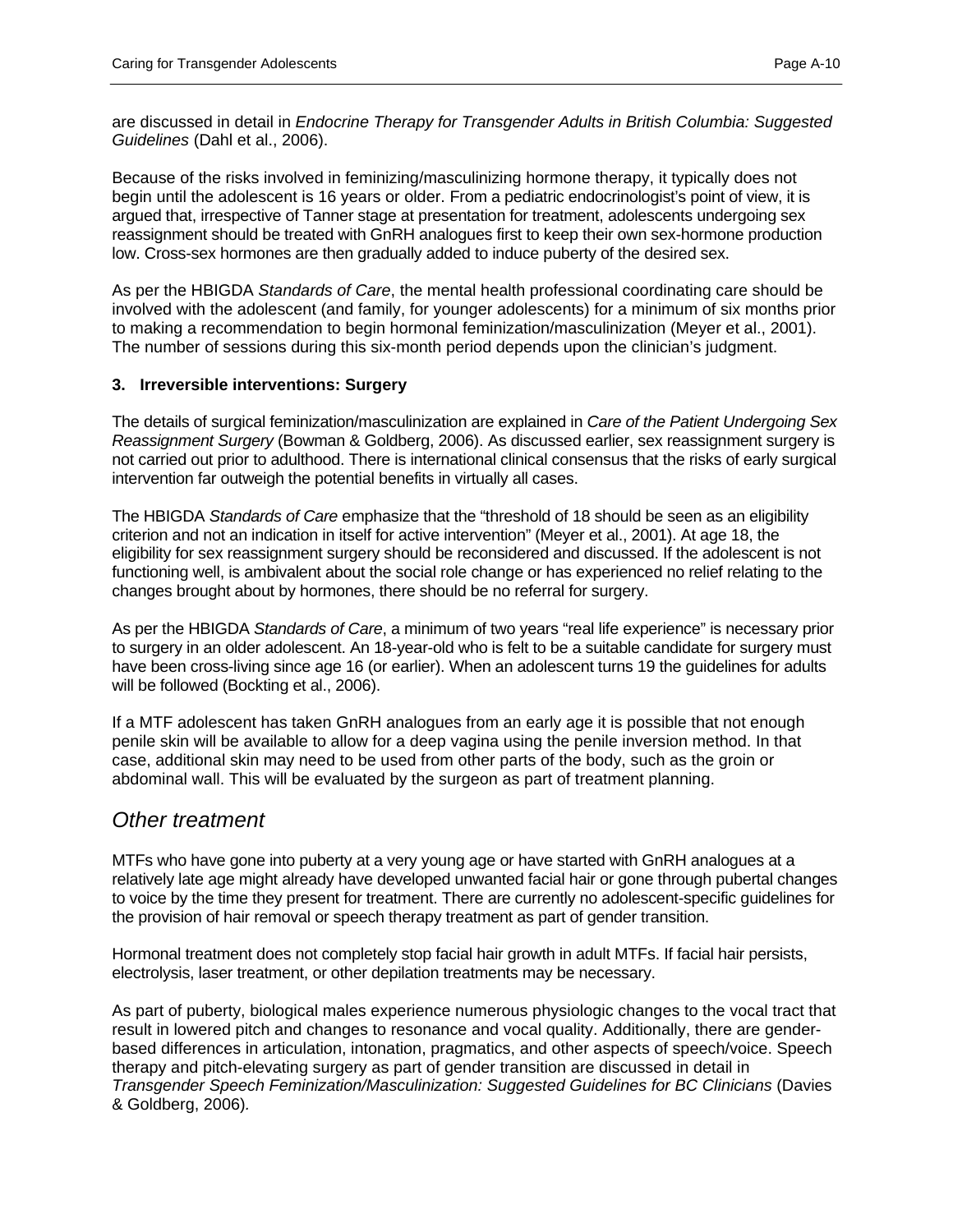# <span id="page-14-0"></span>**Post-Treatment Evaluation**

Psychotherapy for adolescents may be necessary during the whole sex reassignment period, including after surgery. Even after treatment psychosocial challenges may arise. For clinicians who work only with children and adolescents, care planning includes identification of resources the patient can call on as they transition from adolescence to adulthood. Clinicians who work with all age groups may be consulted by a patient long after gender transition has taken place, as there is already therapeutic rapport, trust, and an understanding of the history of a patient's transition process. For this reason, it is recommended that those who work with adolescents with gender dysphoria also have an understanding of issues that can emerge for transgender adults. *Counselling and Mental Health Care of Transgender Adults and Loved Ones* (Bockting et al., 2006) discusses the concerns of adults in greater detail.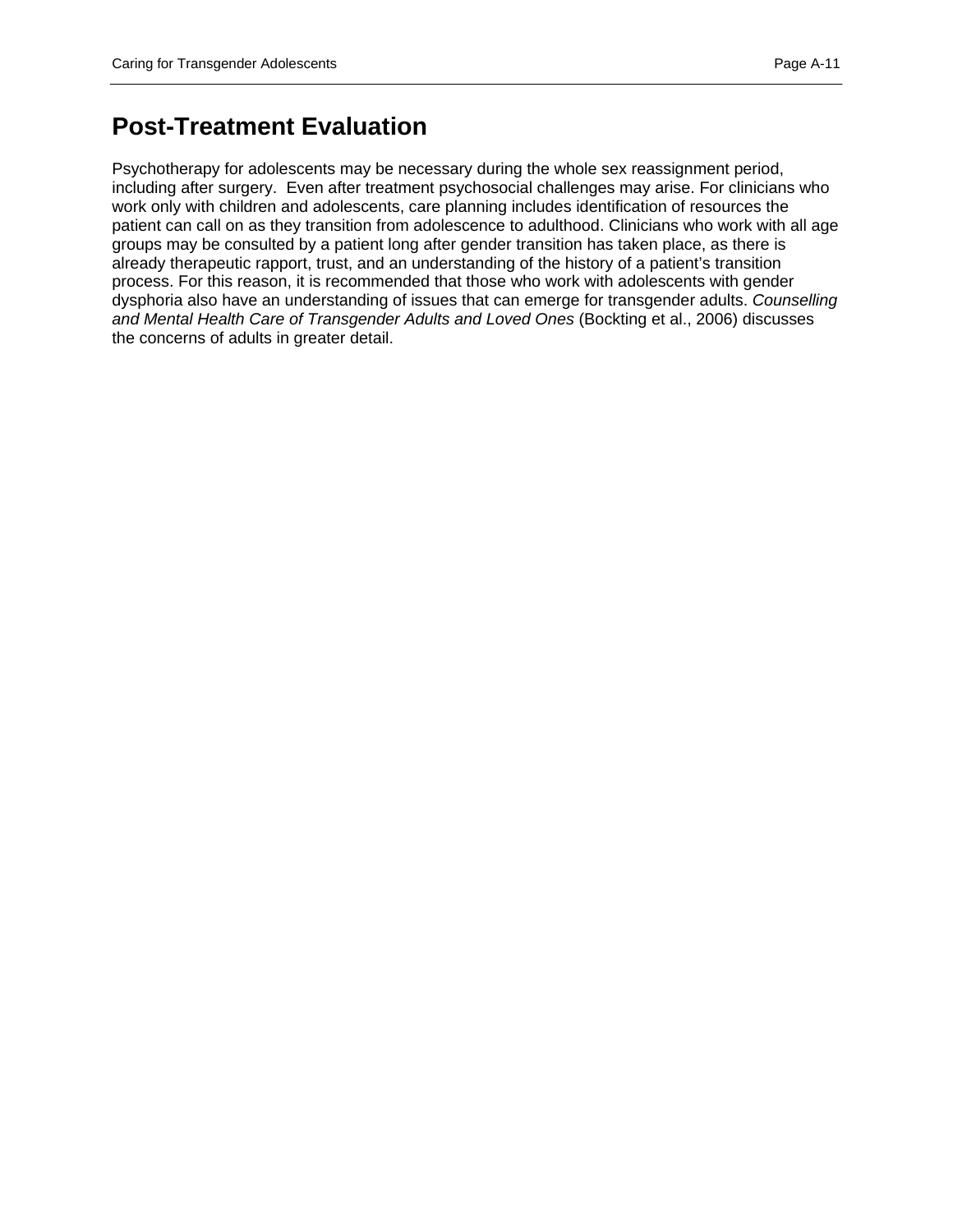# <span id="page-15-0"></span>**Ethical, Legal, and Psychosocial Issues in Care of Transgender Adolescents**

#### **Catherine White Holman & Joshua Goldberg**

This chapter is a companion piece to *Clinical Management of Gender Dysphoria in Adolescents*. That document, written by advanced practitioners, offers important advice for gender specialists working with adolescents who need specialty care relating to gender dysphoria. In this chapter we focus on (i) care of transgender adolescents by the non-specialist working in primary care, family services, schools, child welfare, mental health, and other community settings, and (ii) BC-specific issues in gender dysphoria specialty services.

Complete care for transgender adolescents must be considered in the context of a holistic approach that includes comprehensive primary care as well as cultural, economic, psychosocial, sexual, and spiritual influences on health. The non-specialist can facilitate peer and family interactions that help the transgender adolescent learn emotional and relational skills, including tools to recognize, express, and manage emotion; resolve conflicts constructively; and work cooperatively with others (American Psychological Association, 2002). A positive youth development approach that focuses on building the adolescent's competence, confidence, and social connectedness can help promote resilience and healthy development (Lerner, 2002; Tonkin, 2002).

Adolescent health is an interdisciplinary field, and our recommendations are accordingly broad. Many of the discipline-specific protocols and recommendations discussed in other documents in this series (e.g., *Counselling and Mental Health Care of Transgender Adults and Loved Ones*, Bockting et al., 2006; *Transgender Primary Medical Care: Suggested Guidelines for Clinicians in British Columbia*, Feldman & Goldberg, 2006) are also applicable to clinicians who work with older adolescents. We encourage adaptation of our recommendations to fit the specifics of clinical practice.

# **The Local Clinical Picture**

To date, most demographic information about transgender adolescents is derived from research done by specialized clinics for gender dysphoric children and adolescents in Toronto, England, and The Netherlands (Bradley & Zucker, 1990; Cohen, de Ruiter, Ringelberg, & Cohen-Kettenis, 1997; Di Ceglie, Freedman, McPherson, & Richardson, 2002; Zucker, 2004). There is no systematic documentation of transgender adolescents who are not gender dysphoric, or who pursue sex reassignment outside the gender clinic system (e.g., obtaining hormones through internet purchase, friends, or street trade). In the absence of information about transgender adolescents in BC, it is impossible to do more than comment on trends within the population we have worked with. As the scope of our work involves general advocacy, crisis intervention, and counselling for people of all ages in urban community-based service settings, our client group is, not surprisingly, different than the highly specific population seeking service from the Amsterdam team's specialized hospital clinic for gender dysphoric children and adolescents. Regional differences in social attitudes towards gender-variance, supports for gender-variant adolescents, and general socioeconomic structural differences between western Canada and The Netherlands may also be factors.

As there is no empirical data to support generalizations about gender-variant adolescents, we limit our discussion to differences in client populations noted by Drs. De Vries, Cohen-Kettenis, and Delemarre-Van de Waal that we believe have implications for clinical assessment, care planning and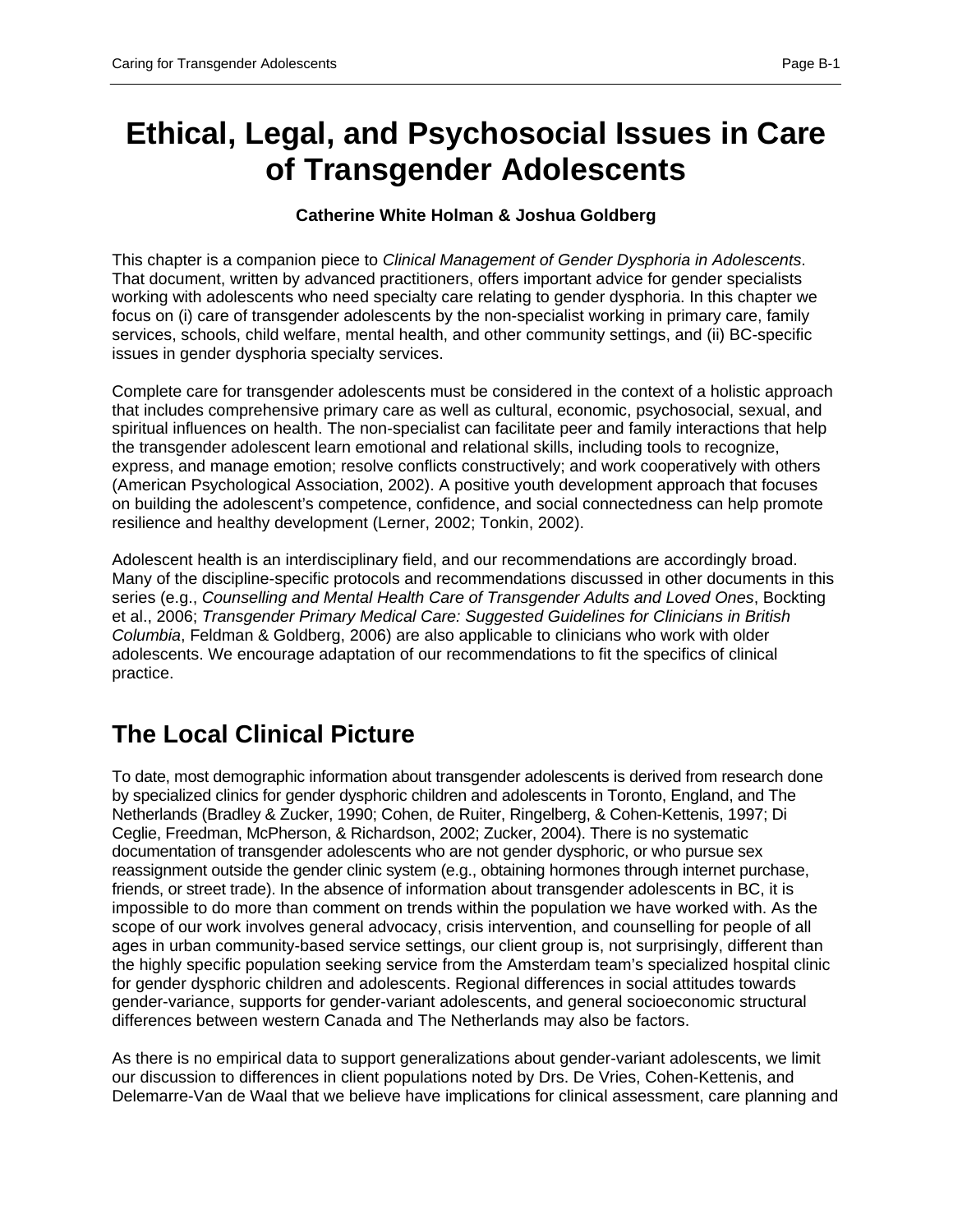<span id="page-16-0"></span>treatment. Further work is needed to gain a better picture of the clinical concerns of gender-variant adolescents throughout the province, particularly in rural and remote settings.

## **Initial presentation**

In a gender clinic or other trans-specialty service, clients/patients are obviously transgender and have been referred for help to deal with gender concerns. This is not necessarily the case in a general community service setting, where the client base and the reasons for seeking service are far more diverse.

In our experience working in a range of general community services, few transgender adolescents seek help specifically for a gender issue. More commonly, transgender issues have surfaced in the context of counselling, support, or advocacy relating to general psychosocial concerns. Our transgender adolescent clients have most often presented seeking assistance for the same range of concerns as non-transgender adolescents – abuse, anxiety, depression, difficulty at school, disordered eating, drug and alcohol use, family stress, financial worries, homelessness, loneliness, peer or relationship violence, questions about sexual orientation, relationship difficulties, and suicidal ideation. In some cases transgender identity has had no bearing on our client's concern, while in others there have been trans-specific components requiring evaluation and incorporation into the care plan.

Regardless of the presenting concern, we have found it important to evaluate the impact of transspecific issues on the adolescent's overall health and well-being. This can be challenging in the community setting when gender concerns are suspected but the adolescent has not disclosed transgender identity. Techniques to facilitate discussion of transgender issues are discussed on pages B6-B7.

# **Fluidity of gender identity**

The Amsterdam team works primarily with adolescents who are strongly cross-identified transsexuals (i.e., natal males who identify as young women and natal females who identify as young men). Many of our transgender adolescent clients – including those who have sought sex reassignment – have identified outside a gender binary of male/female, using terms such as *genderfluid*, *gender-bending*, *genderqueer*, and *pangender* to describe their sense of self. A similar trend was noted by clinicians at the Dimensions youth clinic in San Francisco (Dimensions, 2000a; Dimensions, 2000b), as well as by clinicians at other North American health centres who were interviewed as part of this project. It may be that this is a population trend specific to North America; it is also possible that transgender youth who are not transsexual tend to engage with the health and social service system in ways that are different than transsexual youth. Regardless of the reason for the difference, local clinicians should be aware of the gender diversity among the local transgender adolescent population as part of the general sensitivity and awareness needed for any work with the transgender community.

# **Psychosocial issues of concern**

*Clinical Management of Gender Dysphoria in Adolescents* focuses on psychosocial issues in the gender dysphoric adolescent. As discussed in the previous paragraph, it has been our experience that the local transgender adolescent population is comprised primarily of adolescents who are not transsexual. Many non-dysphoric transgender adolescents struggle with the same psychosocial issues as those described by Drs. de Vries et al. (e.g., body image, relationship/sexuality concerns); both groups also share psychosocial struggles related to societal marginalization (e.g., identity confusion, internalized stigma, shame, guilt, isolation, discrimination, harassment, and violence). In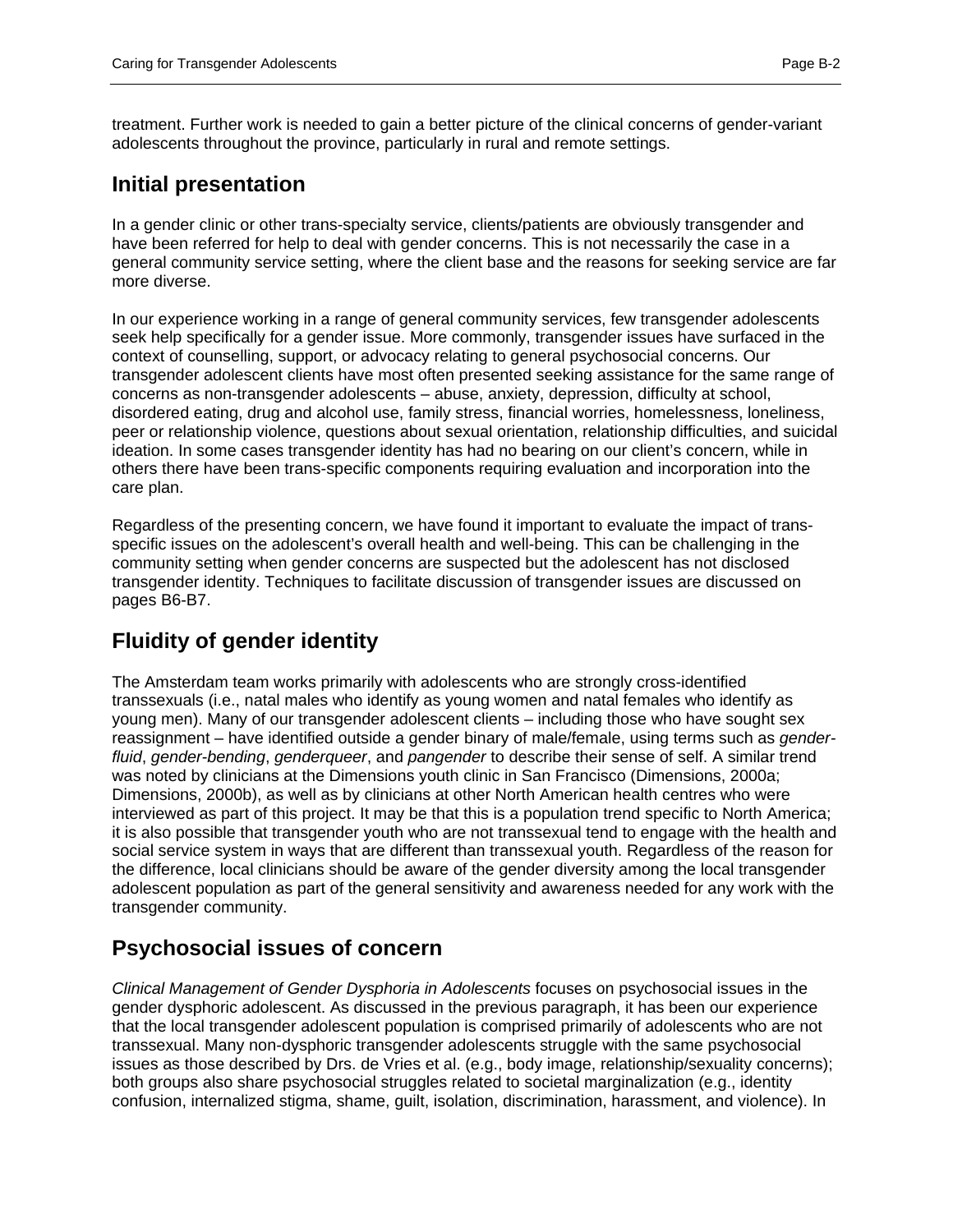<span id="page-17-0"></span>the following section we briefly identify psychosocial concerns commonly expressed by the transgender adolescents we have worked with.

## *Safety*

Visibly gender-variant people and those who have disclosed their transgender identity to others are vulnerable to hate-motivated harassment and violence by dates/acquaintances, family members, school-age peers, co-workers, and strangers (Kenagy, 2005; Kosciw & Cullen, 2001; Lombardi, Wilchins, Priesing, & Malouf, 2001; Odo & Hawelu, 2001; Wyss, 2004). Violence against transgender people is not formally tracked in most jurisdictions in North America, but newspaper and anecdotal reports collected by community organizations suggest that transgender people of colour in the male-to-female (MTF) spectrum are particularly vulnerable to violence as a result of the triple burden of transphobia, sexism, and racism (Currah & Minter, 2000; Goldberg & White, 2004). We have also observed heightened risk of interpersonal violence among transgender people who are financially dependent on another person, cognitively impaired, physically disabled, homeless, or involved in the sex trade. Adolescents are particularly vulnerable to violence due to their limited options for economic independence, the prevalence of age-peer violence in schools, and power differentials between adults and youth. Violence in school is further discussed in *Social and Medical Advocacy with Transgender People and Loved Ones: Recommendations for BC Clinicians* (White Holman & Goldberg, 2006).

In the preceding chapter, Drs. De Vries, Cohen-Kettenis, and Delemarre-Van de Waal noted the need to discuss safety relating to disclosure of transgender identity in sexual relationships. We also routinely assess transgender adolescents' potential risks for violence and their perception/awareness of safety at school, home, the workplace, and general public settings (e.g., public transit) and, where necessary, create safety plans (e.g., a safe place to go, trans-positive emergency services, and group safety).

## *Poverty and homelessness*

In discussion about this project, Drs. De Vries, Cohen-Kettenis, and Delemarre-Van de Waal commented that their adolescent clients typically did not struggle with economic concerns as our adolescent clients often do. Within the published literature there is recognition that gender-variant adolescents are vulnerable to abuse, neglect, and parental rejection, with resulting poverty and homelessness (de Castell & Jenson, 2002; Estes & Weiner, 2001; Klein, 1999; Leichtentritt & Arad, 2004). Cross-gender behaviour may be met with scorn, ridicule, abuse, or violence, and the adolescent may have to choose between living in a way that is not congruent with identity or leaving home. The adolescent may attempt to suppress transgender feelings as a way of coping, or may leave home or be forced to leave. Gender dysphoric adolescents without family support face numerous psychological and socioeconomic challenges and it may be impractical to begin sex reassignment until stability has been regained. In other instances the clinician may feel that sex reassignment should proceed along with interventions focused on psychosocial stability.

For transgender adolescents who have left home (voluntarily or involuntarily), it can be a challenge to find safe and affordable housing. Trans-specific advocacy relating to foster care and emergency shelter is discussed in *Social and Medical Advocacy with Transgender People and Loved Ones: Recommendations for BC Clinicians* (White Holman & Goldberg, 2006). While homeless transgender adolescents may in some cases wish to reunite with their families of origin, in other cases reunification is not appropriate (e.g., high risk of familial abuse) or feasible (e.g., no willingness to accept the adolescent back into the home). Adolescents whose family members were unaware of transgender identity prior to leaving home and who wish to reconnect with family members may need support around management of disclosure.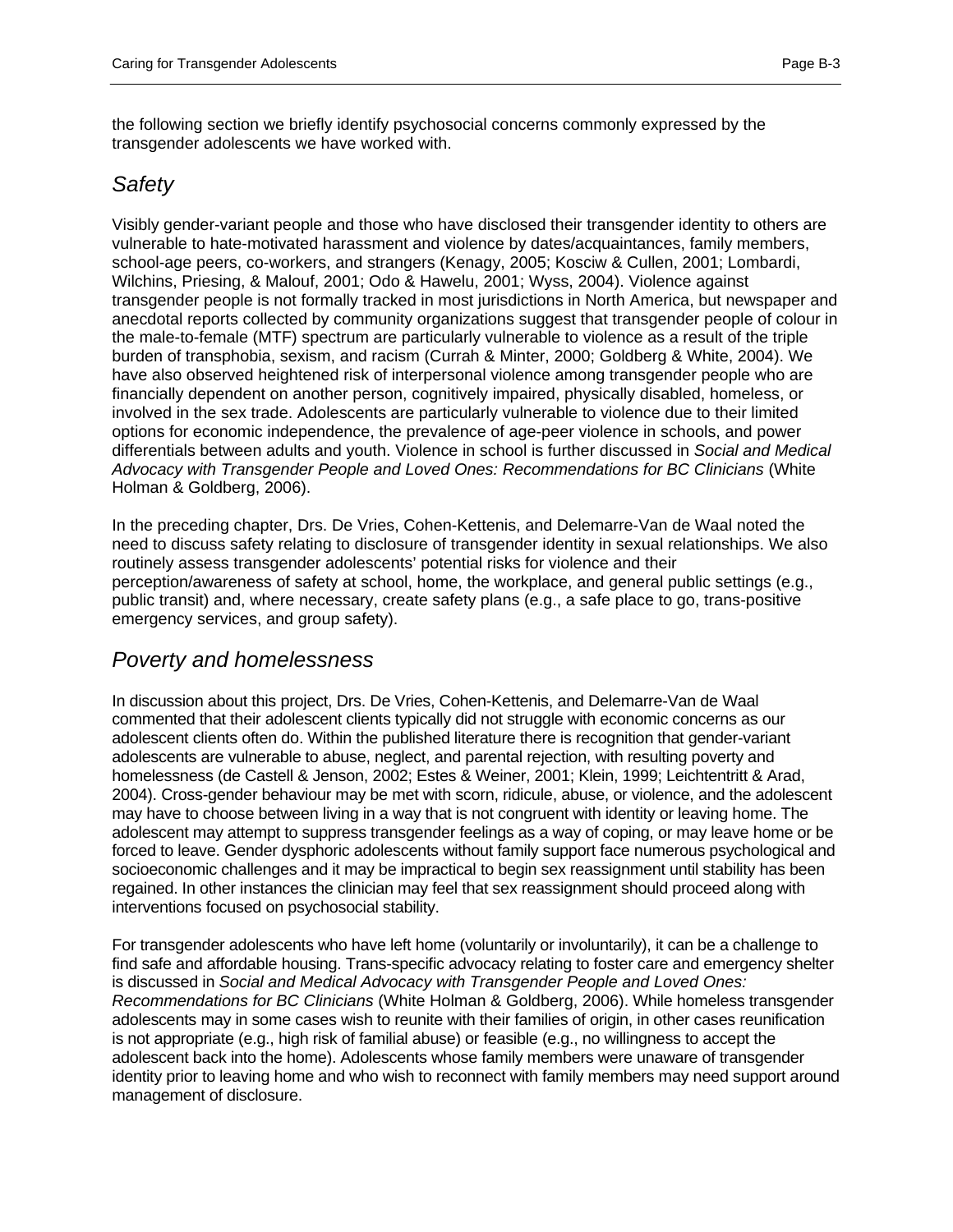## <span id="page-18-0"></span>*Sex work*

For both MTF and FTM adolescents without financial support from family, the sex trade may offer a means of financial survival (Klein, 1999; Pazos, 1999). A study of North American adolescents in the sex trade concluded that the financial costs of sex reassignment and the low earning power of adolescents left transsexual youth without family economic support few choices other than the sex trade (Estes & Weiner, 2001). In addition, the sex trade can appeal to young transgender women as a way to find community, validate identity as a woman, and feel desirable (Worth, 2000). In BC, the combined impacts of colonization, poverty, racism, and violence as well as a lack of accessible and relevant supports have led to high numbers of Aboriginal youth among adolescents involved in the sex trade (Social Services and Community Safety Division – Justice Institute of British Columbia, 2002).

The BC government defines exchange of sex for drugs, money, food, shelter, or other goods as commercial sexual exploitation (CSE) if a youth 18 years or younger is involved (Assistant Deputy Ministers' Committee on Prostitution and the Sexual Exploitation of Youth, 2000). While in BC the term "sexual exploitation" is used by some former sex workers who are now advocates (Tubman & Bramly, 1998), transgender adolescents involved in the sex trade typically do not use the term "sexual exploitation" to describe their situation (Klein, 1999), and many of the older adolescents we have worked with reject the term as patronizing. Like Klein, we have found adolescents are most receptive to discussing involvement in the sex trade when they are confident that the clinician is non-judgmental about their involvement in sex work. For this reason we use the term "sex trade" here rather than CSE.

In our experience there is great diversity of gender identity among adolescents who work in the sex trade. We have worked with three groups of transgender adolescents in the sex trade:

- a) *Adolescent MTFs who strongly identify as women:* Some work as women, while others feel it is too dangerous to do so prior to genital surgery and work in the sex trade as men (but present in other settings as women). A small number have been able to work openly as transgender women in escort agencies or on the street "tranny track". In our experience the trans-specific concerns of this group primarily relate to validation of female identity and obtaining sex reassignment.
- b) *Adolescent males who do not identify as women, but work crossdressed*: This group crossdresses only for work purposes, and outside of work identifies as male. Many of our clients in this circumstance did not identify as transgender but needed assistance to deal with transphobic violence or harassment they experienced while working. Some have also sought counselling relating to confusion about gender identity or sexual orientation.
- c) *Adolescent FTMs working as women*: We have worked with a few FTMs who, while personally identifying strongly as masculine/male and living as male in their personal/social life, worked in the sex trade as women. FTMs in the sex trade have been a more hidden population and it may well be that some FTM adolescents are able to work as men, despite not having access to genital surgery. The number of FTM sex workers in our client base is too small to identify service themes.

Clinicians working with transgender adolescents have the opportunity to engage in positive interventions that make it possible for youth to get sufficient social and economic supports to have alternatives to the sex trade, and also provide support for transgender adolescents already involved in the sex trade (Social Services and Community Safety Division – Justice Institute of British Columbia, 2002). A detailed discussion of prevention and support strategies is outside the realm of this document, but clinicians working with transgender adolescents should be aware of the possibility of sex trade involvement, and ensure that services for transgender adolescents are both relevant and accessible to youth who are involved in the sex trade. Klein (1999) suggests services for transgender youth in the sex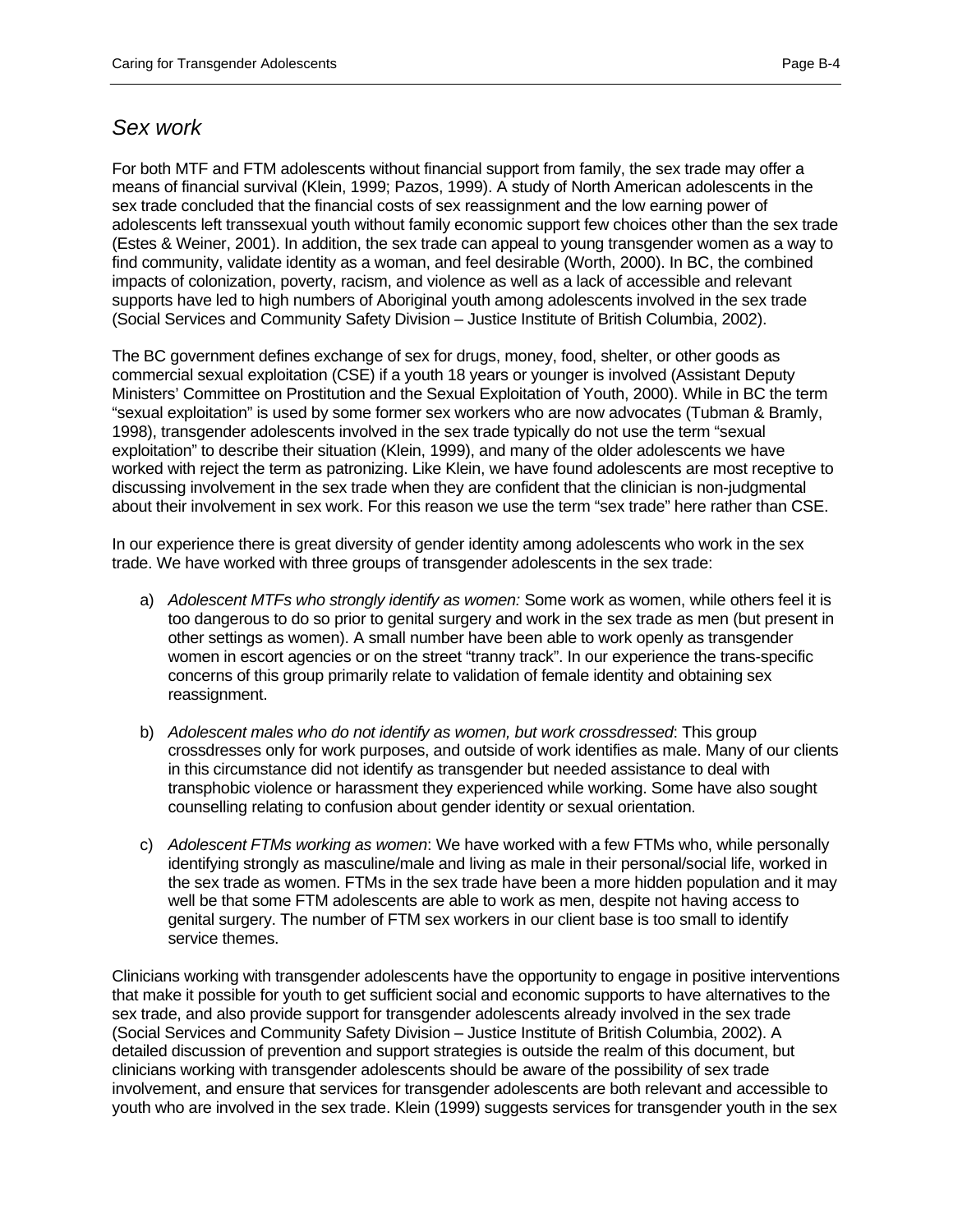<span id="page-19-0"></span>trade should include assistance with education, employment, and life skill development; psychotherapeutic interventions aimed at exploring transgender identity and building resilience to deal with conflict, relationships, shame, stigma, depression, safer sex, and peer pressure; and facilitation of connections with peer support. It is also important that involvement in the sex trade not be considered an exclusionary criterion for youth who are seeking sex reassignment, as this leaves adolescents who are economically dependent on the sex trade unable to access care (Raj, 2002).

### *Sexual health*

Drs. de Vries, Cohen-Kettenis, and Delemarre-Van de Waal identified the need to discuss sexuality with adolescents undergoing sex reassignment. In our experience this is also a key issue for transgender adolescents who are not undergoing reassignment.

Sexual health education with transgender adolescents should involve frank, explicit, and sex-positive discussion about the actual practices an adolescent is engaged in, with no assumptions about the gender of partner(s) or sexual activities. While some transgender adolescents are strongly dysphoric about their genitals, others are not. Both male-to-females (MTFs) and female-to-males (FTMs) may engage in receptive or insertive oral, vaginal, and anal intercourse. The same sexual health topics that are routinely discussed with non-transgender adolescents (e.g., sexually transmitted infections, contraception) should also be discussed with transgender adolescents, using language that corresponds to the adolescent's identity (i.e., ask the adolescent what words they use for their genitals). While cross-sex hormones decrease fertility and may cause permanent sterility, hormones taken as part of sex reassignment are not failsafe contraceptives (see *Transgender Primary Medical Care: Suggested Guidelines for Clinicians in British Columbia*). MTF adolescents who are taking feminizing hormones and engage in penile penetration should be aware that the hormones typically reduce erectile firmness, and condoms may therefore be more likely to slip or leak.

## *Body image*

As noted by Drs. de Vries, Cohen-Kettenis, and Delemarre-Van de Waal, body image problems are common in adolescents with gender dysphoria. For adolescents with intense frustration or distress about body image, in addition to a general screening tool for eating disorders such as the SCOFF questionnaire or the Eating Disorder Screen for Primary Care (Kagan & Melrose, 2003) it may be appropriate to inquire about excessively tight breast binding (FTM) or tucking of the penis/testicles (MTF). If binding/tucking is causing pain or skin rash, peer support or information resources may be helpful in discussing less physically harmful techniques that can be used.

It has been our experience that transgender adolescents who have had few positive transgender role models tend to have a distorted self-image, compounded by media stereotypes of MTFs and the invisibility of FTMs in popular culture. General societal norms and standards for non-transgender women and men also affect transgender people. In particular we have noticed a struggle with North American values of thinness and standards of attractiveness among adolescent MTFs, with high value placed on ability to "pass" as a non-transgender woman and conformity to beauty norms for non-transgender women. Exploration of transgender identity may be important as part of intervention. Transgender community involvement and peer support may also be useful in exploring myths and stereotypes about transgender "attractiveness" and worth.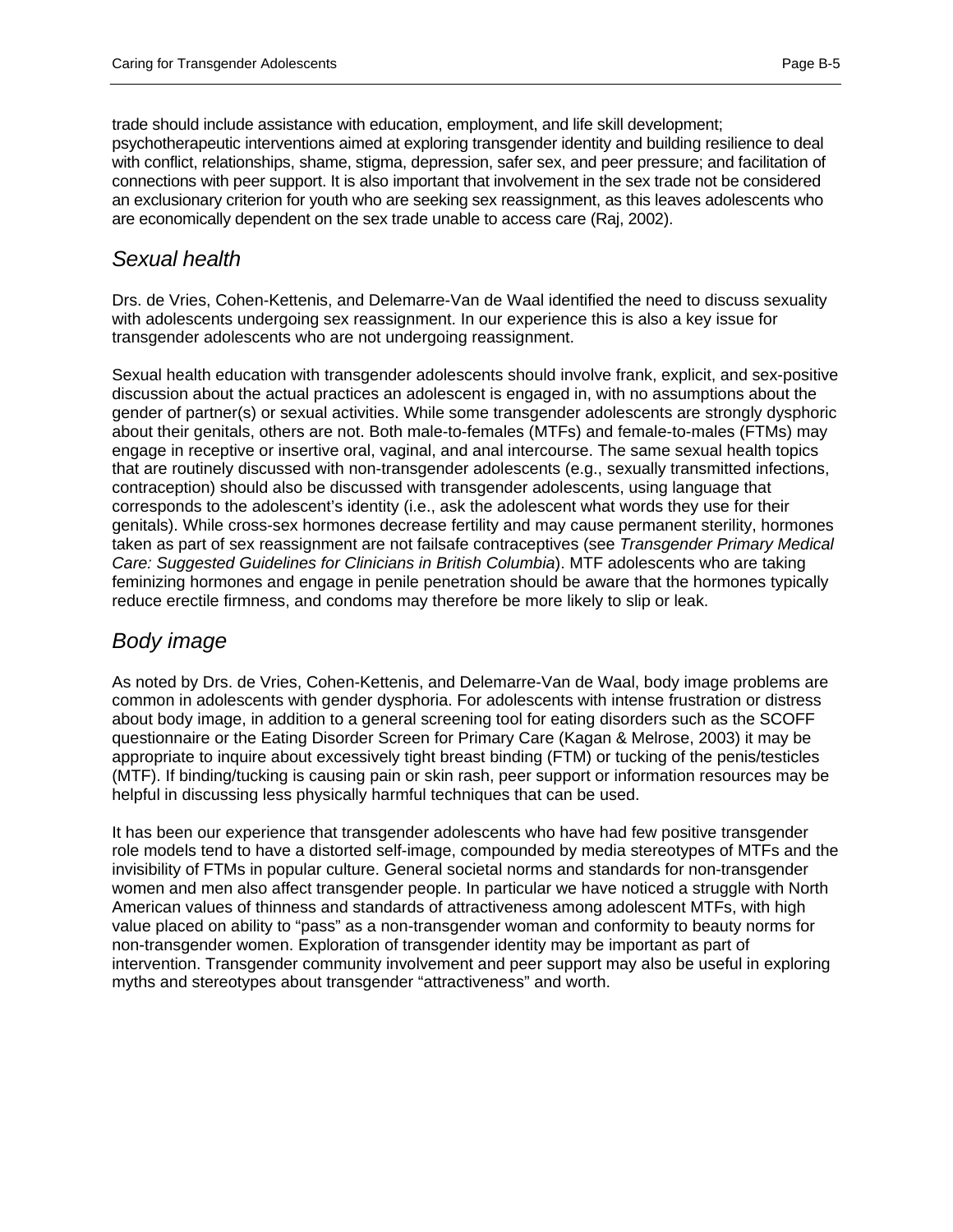# <span id="page-20-0"></span>**Facilitating Discussion of Transgender Issues**

While some transgender adolescents are open about being transgender and may talk about this on the first visit, others are more wary initially, or unsure how to discuss it. We have found the following strategies useful in creating an environment conducive to discussion of transgender issues with adolescents.

### **Promoting adolescent awareness of transgender issues**

Although public awareness of transgenderism has greatly increased in the last decade, many individuals with transgender feelings do not know how to articulate their concerns. Magazines that include articles about transgender youth and consumer information that describes terms relating to the diversity of transgender identity and experience (available from the Transgender Health Program) can be included in reading material in your waiting room to help give adolescents language to talk about their feelings.

## **Active demonstration of transgender awareness and sensitivity**

Adolescents may fear a negative reaction upon disclosure of transgender identity, or may assume that you will not be able to relate to their concerns. Emphasis on non-judgmental attitude, reassurance about confidentiality, and active demonstration of transgender awareness and sensitivity helps convey to the adolescent that you are safe and approachable. Listing your services in the Transgender Health Program's resource guide [\(http://www.vch.ca/transhealth/](http://www.vch.ca/transhealth/%20resources/directory)  [resources/directory](http://www.vch.ca/transhealth/%20resources/directory)) lets adolescents know that you have an active interest in transgender issues. Including transgender brochures and posters (available from the Transgender Health Program) in your waiting room helps demonstrate that you are trans-positive. It is important that materials be reflective of the diversity within the transgender community (e.g., ethnicity, disability).

Asking a question about transgender identity on an intake form is a simple way to encourage disclosure of transgender identity. Some clinicians use "Choose as many as apply: M / F / MTF / FTM / other (please specify)", or give the options "M / F / Transgender". This not only demonstrates understanding of transgender issues, but also raises adolescents' consciousness that there are options beyond a binary gender system.

## **Routinely screening for gender concerns**

Internal conflict related to gender identity is not always immediately apparent. To date, no screening tools have been developed to facilitate detection of gender identity concerns in the general community setting. The gender dysphoria measurement instruments discussed on pages A4-A5 (Cohen-Kettenis & Van Goozen, 1997; Ljndgren & Pauly, 1975; Zucker et al., 2005) are designed for use by the gender specialist where there is already suspicion of distress about gender identity. In the absence of formal screening tools, we recommend incorporating a brief question about gender into your intake process with all clients/patients (not just those who look gender-variant or who you think may be transgender). We recommend making a short normalizing statement followed by a simple question that can be answered without directly declaring transgender identity. For example:

"Many people struggle with gender. Is this an issue for you?"

Asking in this indirect way creates an opening for adolescents who are not sure about their identity or are embarrassed or ashamed of transgender feelings, and would be intimidated by a direct question. It also avoids a negative response by non-transgender adolescents who would be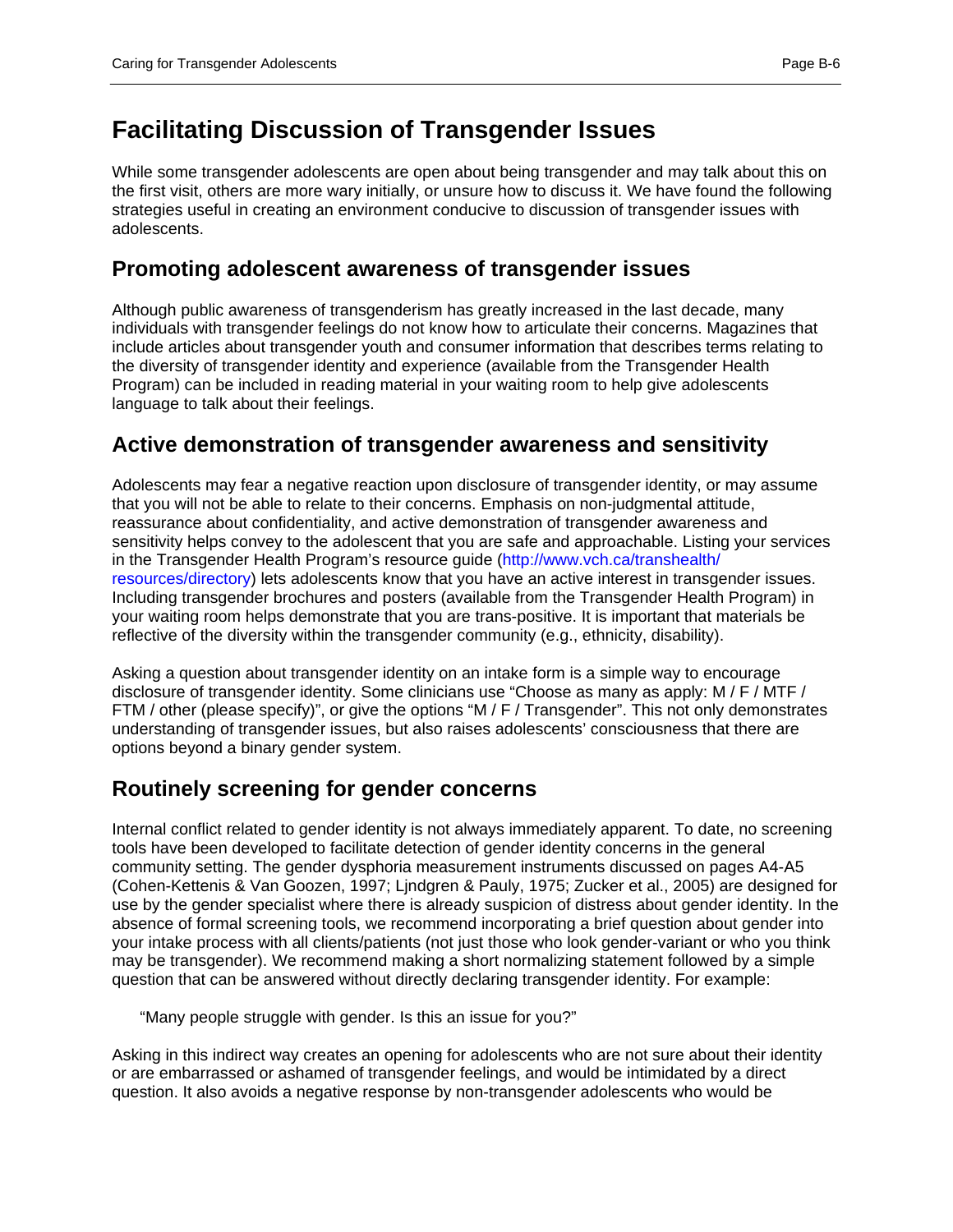confused or angry if asked a direct question about transgender identity. A positive answer should be followed by a more detailed evaluation, as outlined in the table below.

| Nature of<br>gender concerns       | • What is the adolescent concerned about (e.g., discrepancy between body and identity,<br>social perceptions, social roles, sexual arousal from crossdressing)?<br>• When did these feelings start?<br>• Are the feelings constant, or do they come and go? Does anything make them<br>hetter/worse?<br>• How intense are the feelings?                                                                                                                                                                                                 |
|------------------------------------|-----------------------------------------------------------------------------------------------------------------------------------------------------------------------------------------------------------------------------------------------------------------------------------------------------------------------------------------------------------------------------------------------------------------------------------------------------------------------------------------------------------------------------------------|
| Impact on the<br>adolescent's life | • How are the gender concerns impacting on the adolescent's overall well-being<br>(including mental health and developmental progress)?<br>• What is the impact on peer and family relationships?<br>• What is the impact on school/work?<br>• What are the adolescent's coping strategies? Are there any concerns about escalating<br>substance use, self-harm, binge eating, compulsive exercise, or other potentially<br>harmful coping mechanisms?<br>• How aware is the adolescent of community resources and options for support? |
| Feelings about<br>transgenderism   | • What is the adolescent's belief structure about transgenderism?<br>• How does the adolescent feel about the possibility that they may be transgender?<br>• What is the adolescent's information about transgenderism based on (e.g., talk shows,<br>peer opinion, cultural/religious beliefs, internet, movies)?                                                                                                                                                                                                                      |
| Related or co-<br>existing factors | • Are there any other physical or psychosocial concerns that are contributing to the<br>adolescent's distress?<br>• Do these seem related to the gender concerns? If so, how?                                                                                                                                                                                                                                                                                                                                                           |

#### **Table 1: Evaluating Gender Concerns in Adolescents**

For the adolescent who is confused, questioning, or unsure about gender issues, counselling by the non-specialist and referral to age-appropriate community resources are often sufficient. As with lesbian, gay, bisexual or questioning adolescents, this level of support typically focuses on normalization of feelings, discussion of options for identification and expression, exploration of fears and anxiety, and discussion of non-destructive ways to cope with societal stigma (Fontaine & Hammond, 1996). To alleviate the isolation commonly experienced by gender conflicted adolescents, community peer support groups, internet resources, and other options for social connection should be identified. This is further discussed on pages B12-B13.

Evaluation by a mental health clinician specializing in gender identity concerns is recommended if the adolescent:

- is so distressed about gender issues that health and well-being, relationships, or school/work are negatively affected
- expresses feelings of gender dysphoria, an aversion to aspects of their body associated with sex/gender, discomfort with gender identity, or a wish to live as the opposite sex
- is compulsively crossdressing or pursuing validation of gender identity (e.g., through compulsive sexual or online encounters)
- has a co-existing or pre-existing condition that complicates evaluation of gender concerns (e.g., schizophrenia or other thought disorder, personality disorder, cognitive disability due to injury or developmental disorder)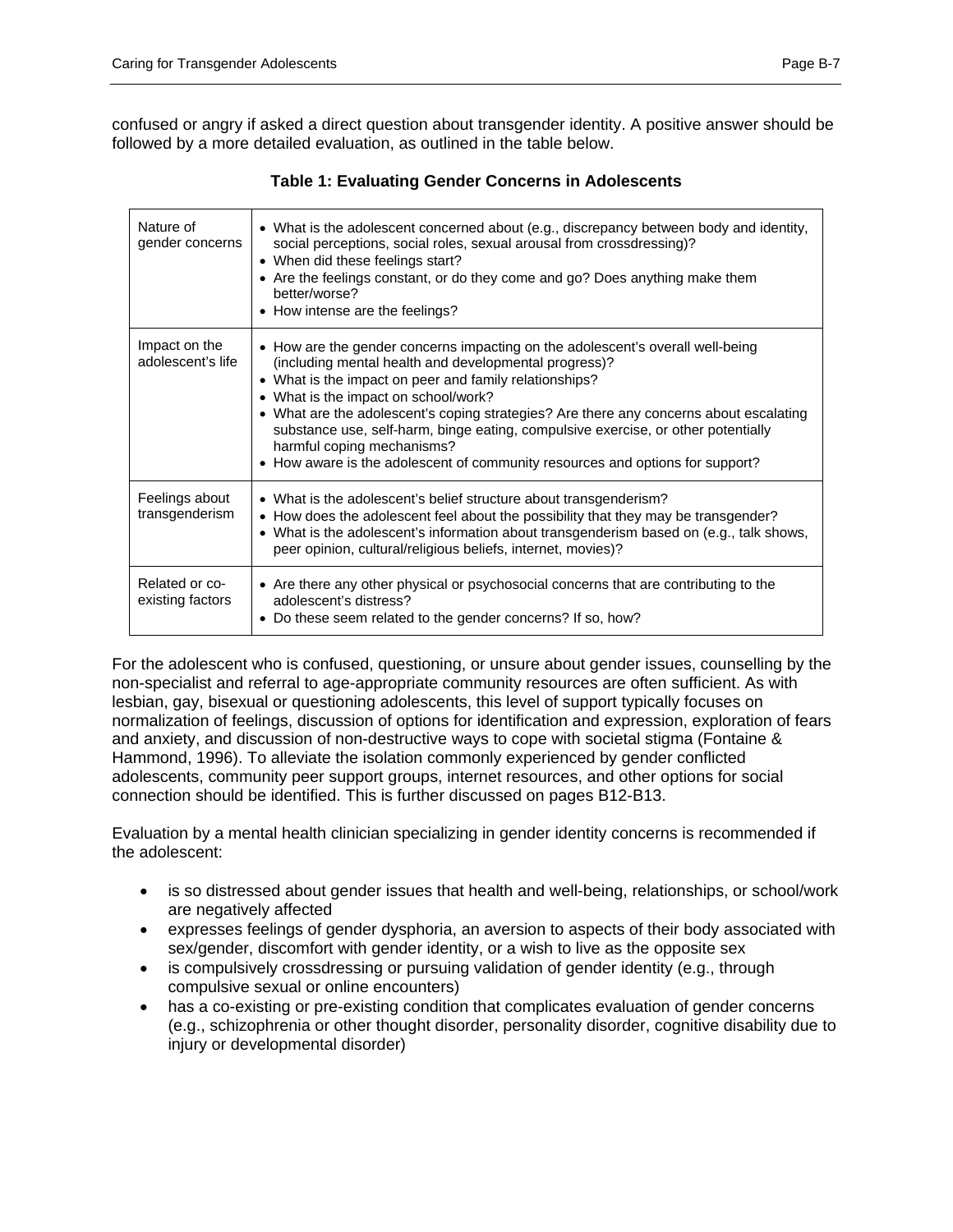$\overline{a}$ 

## <span id="page-22-0"></span>*Dilemmas in diagnosis of gender concerns in adolescence*

The *DSM-IV-TR* (American Psychiatric Association, 2000) defines two conditions relating to gender concerns: Gender Identity Disorder (GID) and Transvestic Fetishism (TF). GID is divided into two age groupings – GID of Childhood (302.6) and GID of Adolescence and Adulthood (302.85) – with both referring to a discrepancy between felt sense of gender and the gender assigned at birth. GID Not Otherwise Specified is used when the client/patient is felt to have GID but does not meet criteria for GID of Adolescence. Transvestic Fetishism (302.3) refers to erotically motivated crossdressing that has become so obsessive/compulsive as to cause problems in other aspects of life. Diagnostic criteria for GID and TF are provided in Tables 2 and 3 below.

#### **Table 2:** *DSM-IV-TR* **Diagnostic Criteria for Gender Identity Disorder (in Adolescents) (American Psychiatric Association, 2000)**

|                                                                                                                                                                              | A. A strong and persistent cross-gender identification (not merely a desire for any perceived cultural advantages of<br>being the other sex). In adolescents and adults, the disturbance is manifested by symptoms such as a stated<br>desire to be the other sex, desire to live or be treated as the other sex, or the conviction that he or she has the<br>typical feelings and reactions of the other sex.                                                |  |
|------------------------------------------------------------------------------------------------------------------------------------------------------------------------------|---------------------------------------------------------------------------------------------------------------------------------------------------------------------------------------------------------------------------------------------------------------------------------------------------------------------------------------------------------------------------------------------------------------------------------------------------------------|--|
|                                                                                                                                                                              | B. Persistent discomfort with his or her sex or sense of inappropriateness in the gender role of that sex. In<br>adolescents and adults, the disturbance is manifested by symptoms such as preoccupation with getting rid of<br>primary and secondary sex characteristics (e.g., request for hormones, surgery, or other procedures to physically<br>alter sexual characteristics to simulate the other sex) or belief that he or she was born the wrong sex. |  |
|                                                                                                                                                                              | C. The disturbance is not concurrent with a physical intersex condition.                                                                                                                                                                                                                                                                                                                                                                                      |  |
|                                                                                                                                                                              | D. The disturbance causes clinically significant distress or impairment in social, occupational, or other important areas<br>of functioning.                                                                                                                                                                                                                                                                                                                  |  |
|                                                                                                                                                                              | Code based on current age:<br>Gender Identity Disorder in Adolescents or Adults<br>302.85                                                                                                                                                                                                                                                                                                                                                                     |  |
| Specify if (for sexually mature individuals):<br>Sexually Attracted to Males<br>Sexually Attracted to Females<br>Sexually Attracted to Both<br>Sexually Attracted to Neither |                                                                                                                                                                                                                                                                                                                                                                                                                                                               |  |
|                                                                                                                                                                              | Gender Identity Disorder Not Otherwise Specified<br>302.6                                                                                                                                                                                                                                                                                                                                                                                                     |  |
|                                                                                                                                                                              | This category is included for coding disorders in gender identity that are not classifiable as a specific Gender Identity<br>Disorder. Examples include:                                                                                                                                                                                                                                                                                                      |  |
|                                                                                                                                                                              | 1. Intersex conditions (e.g., androgen insensitivity syndrome or congenital adrenal hyperplasia) and accompanying<br>gender dysphoria<br>2. Transient, stress-related cross-dressing behavior                                                                                                                                                                                                                                                                 |  |
|                                                                                                                                                                              | . Se se se concelho de seu alterador de las secundarias de la característica estador de la decidad de la falla<br>. An the theory of a complete state of the theory of the state of the state of the state of the state of the s                                                                                                                                                                                                                              |  |

3. Persistent preoccupation with castration or penectomy without a desire to acquire the sex characteristics of the other sex

<sup>\*</sup> The *DSM-IV-TR* definition of Transvestic Fetishism limits the diagnosis to heterosexual males. However, compulsive crossdressing for sexual purposes can be a concern for people of any gender or sexual orientation. Erotic crossdressing is not a concern, but if it becomes so consuming that it is affecting a person's ability to function, the compulsivity and obsessive qualities are of clinical significance. Regardless of the utility of a TF diagnosis, recognition of compulsive crossdressing and application of treatment used for other compulsive behaviours (including pharmacologic and behavioural therapy) is important. This is discussed in greater detail in *Counselling and Mental Health Care of Transgender Adults and Loved Ones* (Bockting et al., 2006).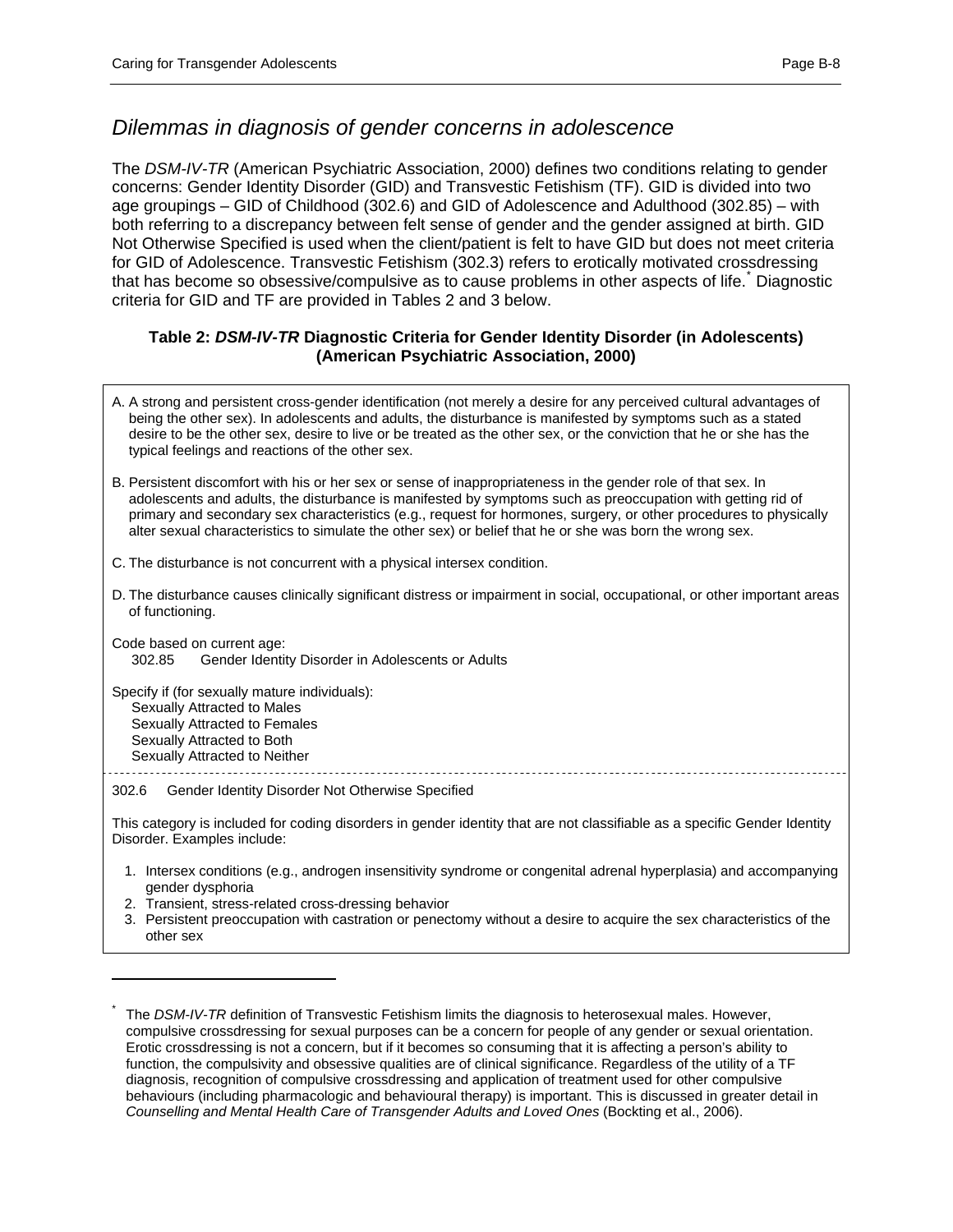#### **Table 3:** *DSM-IV-TR* **Diagnostic Criteria for Transvestic Fetishism (American Psychiatric Association, 2000)**

- A. Over a period of at least 6 months, in a heterosexual male, recurrent intense sexually arousing fantasies, sexual urges, or behaviors involving cross-dressing.
- B. The fantasies, sexual urges, or behaviors cause clinically significant distress or impairment in social, occupational, or other important areas of functioning.

Specify if: With Gender Dysphoria: if the person has persistent discomfort with gender role or identity.

There is controversy about these diagnoses (Bartlett, Vasey, & Bukowski, 2000; Burgess, 1999; Hill, Rozanski, Carfagnini, & Willoughby, in press; Langer & Martin, 2004; Menvielle, 1998; Minter, 1999; Moore, 2002; Newman, 2002; Wilson, Griffin, & Wren, 2002). Some clinicians feel that a diagnosis of GID or TF is fundamentally important in guiding clinical consideration of options for treatment in adolescents, and that a formal diagnosis enables understanding and acceptance that the distress is clinically serious and that treatment may be required. Others have expressed concern that these diagnoses pathologize transgender identity and erotic crossdressing, fail to differentiate between distress caused by gender dysphoria and distress caused by societal pressures (internalized stigma, societal marginalization, etc.), and are not scientifically valid or reliable as psychiatric diagnoses. The characterization of gender dysphoria as a disorder of identity may lead parents of young gender-variant adolescents to seek "normalizing, "conversion", or "reparative" therapies that reinforce stigma and shame by attempting to change the adolescent's identity or behaviour (Raj, 2002; Rosenberg, 2002).

Regardless of clinical or political position on GID and TF diagnoses, it is important to thoroughly assess the gender conflicted client's history and current concerns as the basis for an informed opinion relating to care, and to record this in a way that facilitates understanding by other clinicians (to promote continuity of care). This includes formal charting of the nature, severity, and persistence of gender concerns over the duration of a client/patient's care.

By definition, the clinical threshold for GID requires not only cross-gender behaviour but also "clinically significant distress or impairment in social, occupational, or other important areas of functioning". This is a subjective judgment that has been applied to include youth who are unhappy when forced to conform to prevailing gender norms. We do not believe it is helpful to apply the distress criterion to parents' distress that their child is atypical, or to an adolescent's distress about other people's transphobic reactions. These are societally-caused situations that can be addressed by supportive intervention with the parents focused on building acceptance for gender diversity (Menvielle & Tuerk, 2002), along with intervention for the youth to build resilience and address stigma issues.

While untreated gender dysphoria can result in anxiety, depression, and other mental health problems, not all mental health concerns stem from gender dysphoria. Overall, adolescents with gender dysphoria do not show more psychopathology than other adolescents (Cohen et al., 1997; Cohen-Kettenis & Van Goozen, 1997), but there is variation individually (Smith et al., 2001) and coexisting mental illness should be screened for and appropriately treated as part of the care plan. Behaviours that may have been adopted as mechanisms to cope with gender dysphoria (e.g., cutting/burning, binge eating, substance use) should be addressed and monitored as the dysphoria is treated.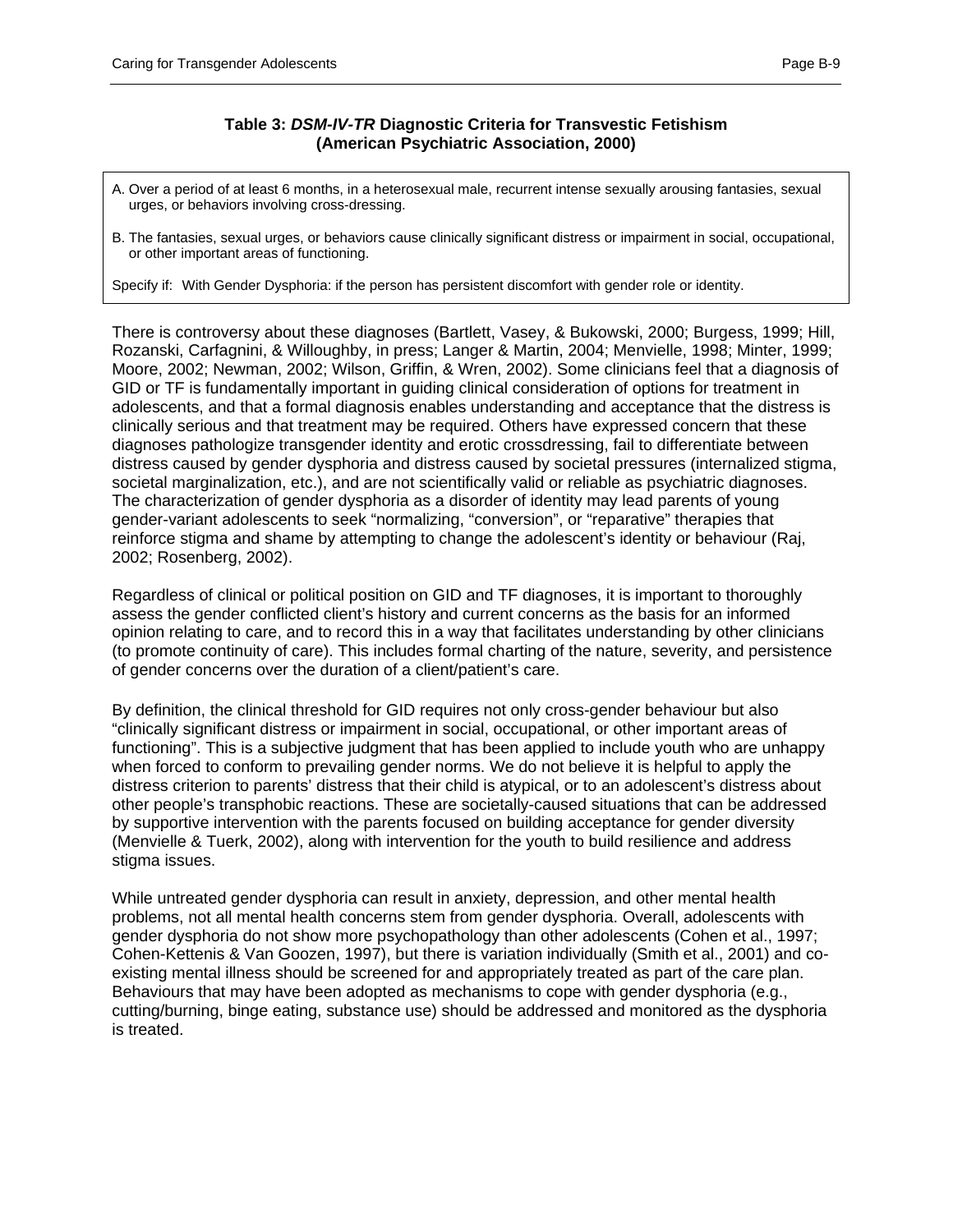## <span id="page-24-0"></span>**Conducting a detailed trans-inclusive psychosocial evaluation**

There are various tools that can be used to evaluate psychosocial concerns in adolescents. HEEADSSS is a way of organizing the evaluation of the adolescent to assess psychosocial concerns in eight areas: **H**ome, **E**ducation/employment, **E**ating, **A**ctivities, **D**rugs, **S**exuality, **S**uicide/depression, and **S**afety (Goldenring & Rosen, 2004). The full list of HEEADSSS questions is included as Appendix C. While none of the HEEADSSS questions include trans-specific content, many of the questions are conducive to disclosure of transgender concerns for the closeted adolescent.

For the adolescent who has already disclosed transgender identity, the HEEADSSS interview can be modified to include trans-specific content, as in Table 4 below (continuing on the following page). As in the original HEEADSSS protocol, the wording, pacing, and number of questions used should be adapted in consideration of the needs of each client/patient.

#### **Table 4: Sample Trans-Specific Modification of HEEADSSS Psychosocial Interview**  *adapted from Goldenring & Rosen, 2004*

| Home                     | . Do the people who live with you know that you are transgender? (Who?) How did they find out,<br>and how did they react?<br>. How much do you feel you can be yourself at home?                                                                                                                                                                                                                                                                                                                                                                                                                                      |  |
|--------------------------|-----------------------------------------------------------------------------------------------------------------------------------------------------------------------------------------------------------------------------------------------------------------------------------------------------------------------------------------------------------------------------------------------------------------------------------------------------------------------------------------------------------------------------------------------------------------------------------------------------------------------|--|
| Education/<br>employment | . Do people at school/work know that you are transgender? (Who?) How did they find out, and<br>how did they react?<br>• Are there people at school/work you feel you could talk to if you needed to talk about<br>transgender issues? (Who?)<br>. Do you skip or miss classes? How often? What do you do instead?<br>• Have you ever been harassed or attacked at school/work?<br>. Do you ever worry about your academic/work future as a transgender person?<br>• Has anyone ever offered you money, clothes, alcohol, or drugs in exchange for sex? Has<br>anyone ever tried to get you involved in the sex trade? |  |
| Eating                   | . What do you like and not like about the way you look? Do you wish you looked different? (How?)<br>. Do you ever daydream about your body being different than it is now? What is your ideal image?<br>. Do you eat more (less) when you are under stress?                                                                                                                                                                                                                                                                                                                                                           |  |
| <b>Activities</b>        | . Do any of your friends know that you are transgender? How did they find out, and how did they<br>react?<br>. Do you know any other transgender people? How did you meet them?<br>. How much time do you spend on the internet in a week?                                                                                                                                                                                                                                                                                                                                                                            |  |
| <b>Drugs</b>             | . Do you ever use drugs or alcohol to cope with stress?<br>. What do you think is a safe limit for drug and alcohol use? Have you ever crossed that limit?<br>(How often?)<br>• Have you ever done things when you were drunk or high that you regretted afterwards?                                                                                                                                                                                                                                                                                                                                                  |  |
| <b>Sexuality</b>         | • Have any of the people you've dated known that you are transgender? How did they find out,<br>and how did they react?<br>• Is being transgender part of your sex life? (How?)<br>• Are you attracted to boys, girls, other transgender people?<br>• Are there parts of your body that are off-limits sexually?<br>continued on next page                                                                                                                                                                                                                                                                            |  |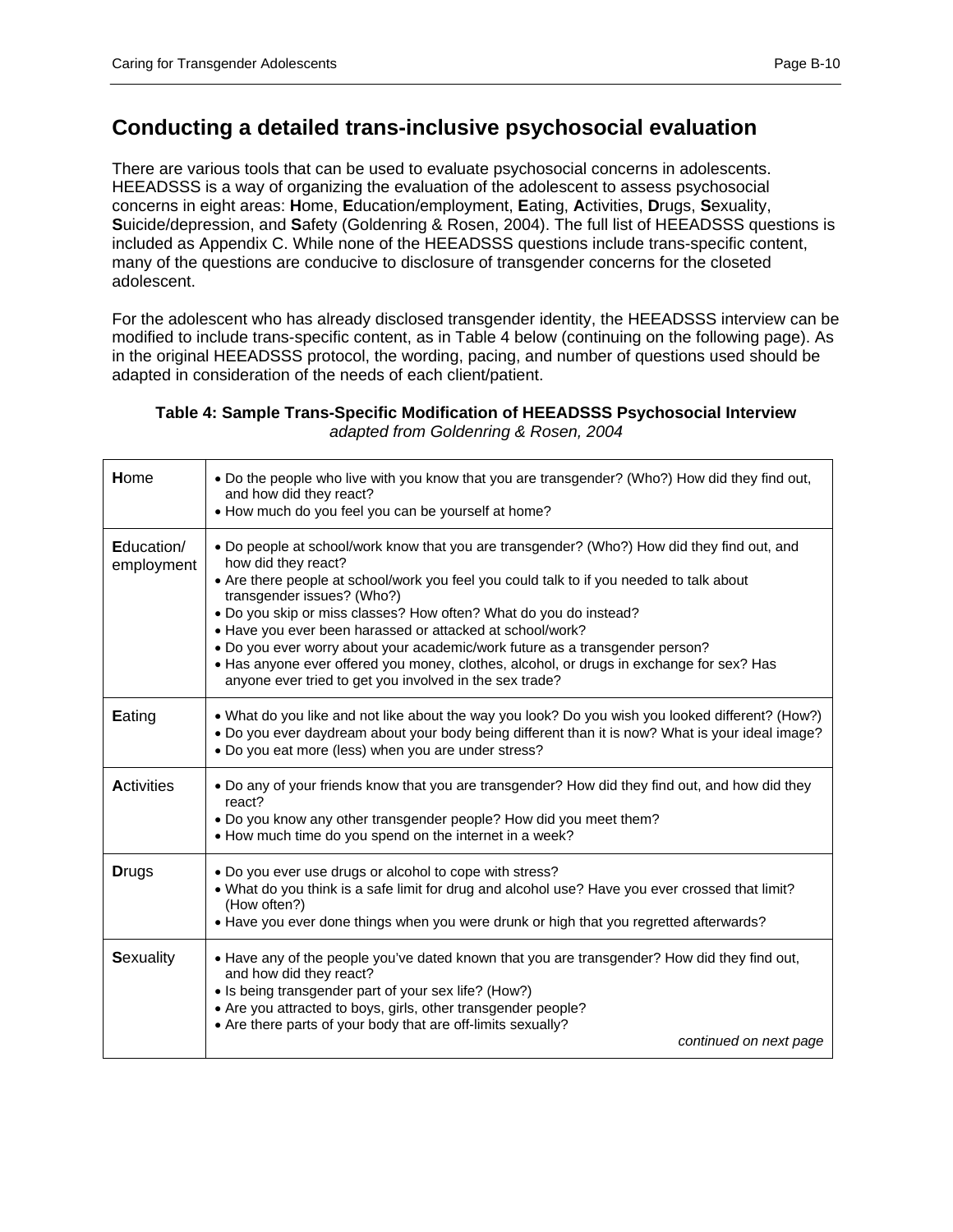<span id="page-25-0"></span>

| Suicide/<br>depression | • Do you worry about people finding out you are transgender?<br>. Do you ever wish you weren't transgender?<br>. Does thinking about transgender issues ever make you feel stressed, sad, or lonely?<br>. Do you ever feel that your situation is hopeless?                                                            |
|------------------------|------------------------------------------------------------------------------------------------------------------------------------------------------------------------------------------------------------------------------------------------------------------------------------------------------------------------|
| <b>Safety</b>          | • Has anyone ever threatened to "out" you as transgender? Do you worry about this happening?<br>• Have you ever been threatened or attacked because you are transgender, or for other reasons?<br>Do you worry about this happening?<br>• How safe do you feel in your neighbourhood or the places where you hang out? |

# **Supporting Transgender Emergence in Adolescence**

Even in the absence of gender dysphoria, transgender youth may struggle with identity development. Lev (2004) characterizes *transgender emergence* as a developmental process of realizing, discovering, identifying, or naming one's gender identity. This does not necessarily mean a transition from male-to-female or female-to-male; for some adolescents (and adults) transition involves emergence as a bi-gender, pan-gender, or androgynous person – a challenging task in a society that has a binary and polarized gender schema.

The distinction of transgender emergence from typical gender identity development is a culturallyderived phenomenon, stemming from the societal assumption that there are two genders (corresponding to two sexes) and that there are norms of appearance and behaviour for each. While transgender adolescents typically do not struggle with denial, avoidance, or repression to the same degree as transgender adults (Lev, 2004), youth who do not fit the dominant gender norms must still find a way to consciously articulate their difference and find language to express their identity.

Transgender emergence is often considered analogous to the process of "coming out" as lesbian, gay, or bisexual. While both processes involve disclosure of a personal secret that may evoke a negative response by others, transgender emergence is not just a matter of declaring membership in a stigmatized group. The existence of homosexuality and bisexuality is generally recognized; in contrast, transgenderism is not widely recognized or understood, and challenges societal beliefs about sex, gender, and sexuality in a way that can be disorienting to the transgender individual and the people around them (Brown & Rounsley, 1996). For most transgender individuals, a search for language is a key element in the emergence process.

The following discussion of interventions to support transgender emergence in adolescence is adapted from Lev (2004)'s model of six stages of transgender emergence in adults undergoing gender transition. Lev warns that her model may not apply to adolescents; the levels of intervention described below are not intended as a model for transgender adolescent development, but rather to help the non-specialist consider appropriate strategies for clinical assistance. A *Stages of Change* approach (Prochaska, DiClemente, & Norcross, 1992) may also be useful in guiding clinical interventions.

| <b>Clinical focus</b>                                              |  |
|--------------------------------------------------------------------|--|
| Level 1   Awareness of diversity of gender identity and expression |  |
| Level 2   Congruence between gender identity and daily life        |  |
| Level 3   Integration of transgender identity into core identity   |  |

#### **Table 5: Non-Specialist Interventions to Support Transgender Emergence in Adolescence**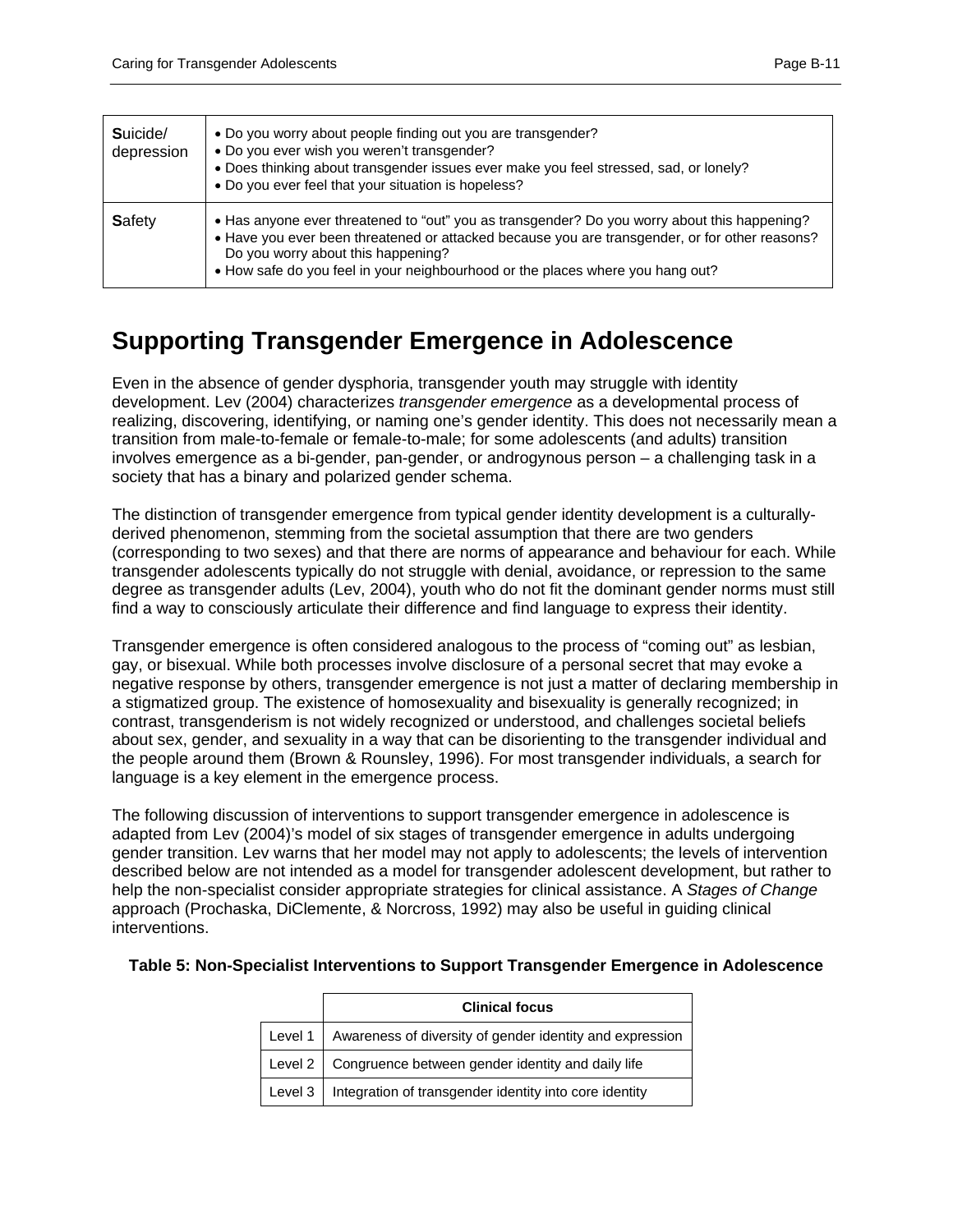## <span id="page-26-0"></span>**Awareness of diversity of gender identity and expression**

Some adolescents have only been exposed to information about transsexuality and are not aware of other options for transgender identity or of ways other than physical change to express or affirm a transgender identity. With adolescents who have already made a decision to pursue sex reassignment, we do not try to dissuade them but do try to focus on keeping options open and promoting awareness of diverse possibilities for gender identity and expression. Books and movies that include transsexual and non-transsexual transgender individuals can be useful in demonstrating a breadth of identity and expression. Contact with a diverse range of transgender individuals (age peers and appropriately screened older role models) can also help demonstrate options for gender identity and expression that include but are not limited to sex reassignment. This includes discussion of challenges, risks, and societal limits if the adolescent expresses increasing interest in moving beyond private exploration to integrate transgender identity or expression into life at home, school, or work.

With adolescents who are in early stages of questioning or exploring their gender, we encourage ways of exploring identity and experimenting that do not involve disclosing transgender identity to others or making decisions about transition or sex reassignment (Lev, 2004). If asked we provide information about transition options, but the focus is exploration rather than decision-making. This may include journaling, collage or other artistic/creative expressions, trying out a new name or pronoun in the clinical setting to see how it feels, reading or watching movies that portray various kinds of gender expression, or attending trans-inclusive community events (e.g., drag queen and king performances). It has been our experience that many youth who are early in exploration or questioning find peer contact overwhelming and need time to explore on their own; others are more social and want peer contact earlier in the process.

Drs. de Vries, Cohen-Kettenis, and Delemarre-Van de Waal suggest group therapy for adolescents undergoing sex reassignment. Given the relatively small population base and geographic dispersion of the transgender community in BC, group therapy may not be feasible. For those who want peer support but are uncomfortable in a group setting, individual peer support is available from transgender community groups and the Transgender Health Program (Appendix A). The Transgender Health Program also sponsors a social and support drop-in for gender-variant youth and their friends/partners/siblings similar to the group mentioned by the Amsterdam team in the preceding chapter.

With transgender adolescents who have a generally stable core sense of self (i.e., no evidence of dissociation, thought disorder, or personality disorder) we actively encourage experimentation with fluidity of gender identification and expression as part of the exploration process. This may include experimentation with gender pronouns, name, and aspects of appearance. Some adolescents who are considering gender transition bring cross-gender clothing, wigs, shoes, or makeup to our appointments to try interacting with another person as their imagined self. We do not suggest that adolescents try a form of gender expression they are uncomfortable with, but rather encourage them to try experimenting as a way of deciding who they are and what feels right. We find that adolescents usually relate easily to the concept of experimentation and are excited by the possibility of trying out ways of expressing themselves that are in keeping with their (possibly shifting) sense of self.

For both questioning adolescents and those who already have a strong sense of self, the emphasis is on self-understanding rather than reaching towards a preset goal. If there are concerns about fragmentation of identity or if the process of experimentation seems to be increasing distress, we suggest involvement of an advanced mental health clinician with experience in treatment of coexisting gender concerns and mental illness.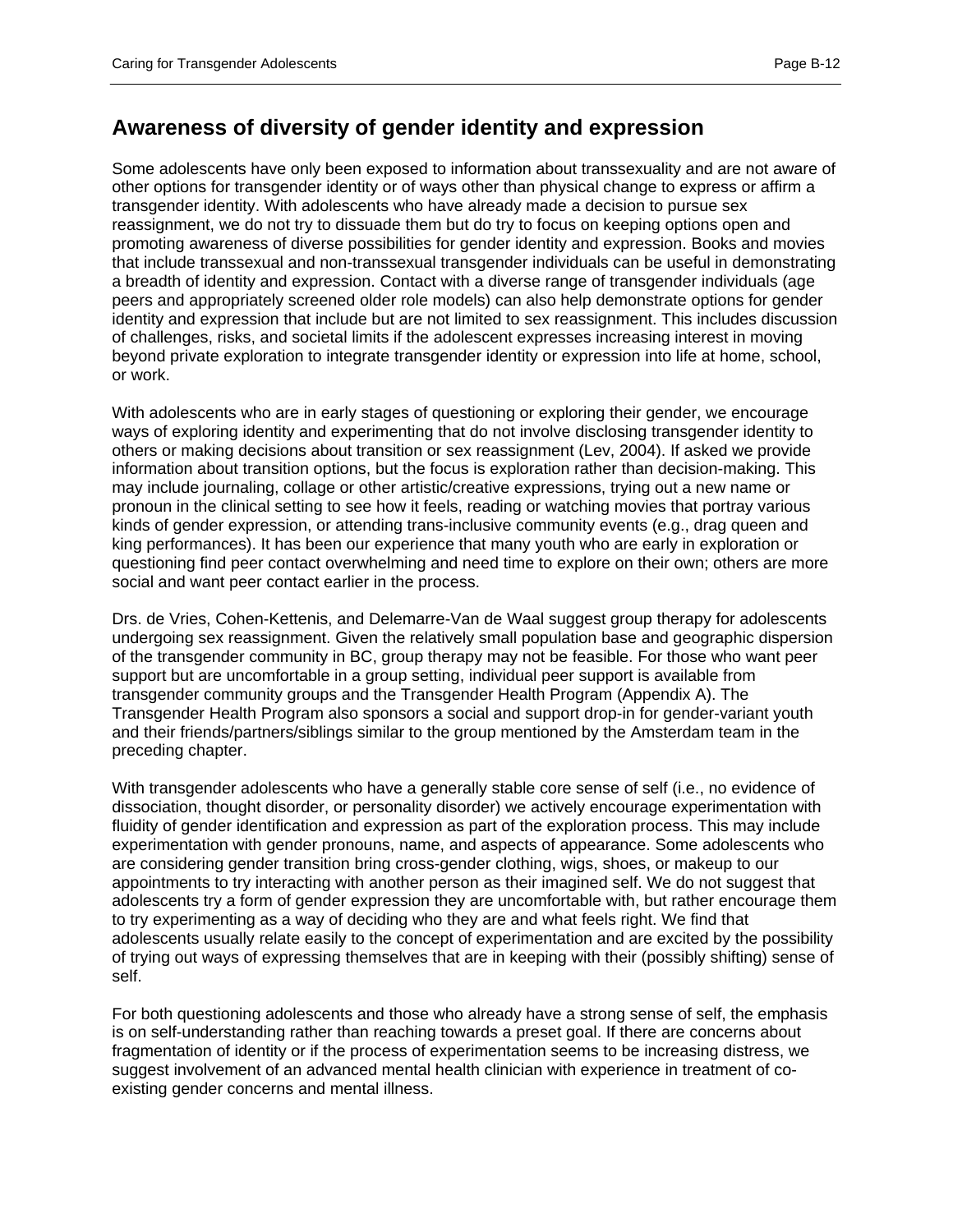## <span id="page-27-0"></span>**Increasing congruence between gender identity and daily life**

For the adolescent who has a clear and consistent sense of self, the next step is the identification of strategies to reconcile discrepancies between identity and daily life. The hormonal and surgical interventions discussed in *Clinical Management of Gender Dysphoria in Adolescents* are, for many gender dysphoric adolescents, a necessary treatment to alleviate the dysphoria. However, not all transgender adolescents are dysphoric, and sex reassignment is not the only course of action a transgender adolescent may take to bring daily life into closer congruence with felt sense of self. The Harry Benjamin International Gender Dysphoria Association (HBIGDA)'s *Standards of Care* (Meyer et al., 2001) identify a range of non-medical possibilities transgender individuals may explore, spontaneously or with professional support:

- learning about transgenderism (from the internet, guidelines for care, lay and professional literature, peers, etc.)
- participation in peer support/self-help groups or in the transgender community
- counselling to explore gender identity and to deal with psychosocial pressures
- coming out: disclosing transgender identity to family, friends, and other loved ones
- integration of transgender awareness into daily living
- change in gender pronoun or name
- episodic crossdressing or cross-living
- temporary and potentially reversible changes to appearance: e.g., changes in hairstyle/makeup, temporary removal of facial/body hair or applying facial hair, wearing prosthetic breasts or penile prosthesis, tucking/binding chest or genitals, crossdressing, changes to speech/voice

This list is not meant to be exhaustive, but simply to illustrate that there are multiple options that may be considered by transgender adolescents. Some options require a high level of cognitive and social sophistication and will likely not be spontaneously pursued by young adolescents. Whatever options are considered, there should be thought as to how changes will realistically be integrated into daily life, and what reactions there might be by others.

## *Disclosing transgender identity to others*

For some transgender adolescents, increased congruence between identity and daily life involves disclosing transgender identity to others. "Coming out" as transgender may be prompted by a desire to make feelings or identity known to others, or by planned changes in social role and/or appearance. Disclosure is not only an issue early in transgender emergence: throughout life, transgender adolescents need to consider how much to disclose. Clarity about what the adolescent wants to convey is an important part of decision-making regarding disclosure.

In "coming out" literature there is often an emphasis on disclosure as a necessary stage in selfacceptance, and adolescents may feel they have to come out to be a "real" transgender person. In our experience it is viable for some transgender individuals to live comfortably and in a congruent way without disclosing their identity to others. The decision not to disclose is not necessarily evidence of shame or embarrassment; it may be based on concern about the likely response of others, or may be a reflection of the adolescent's feeling that this aspect of their identity is private. We encourage adolescents to consider disclosure as only one of many possible paths in transgender emergence, and to focus on self-acceptance as the primary goal.

The adolescent who is considering disclosure should be supported to think about the likely reactions of the people they are telling, and possible resources to help facilitate understanding and adjustment. Loved ones often go through stages of adjustment involving feelings of shock, disbelief,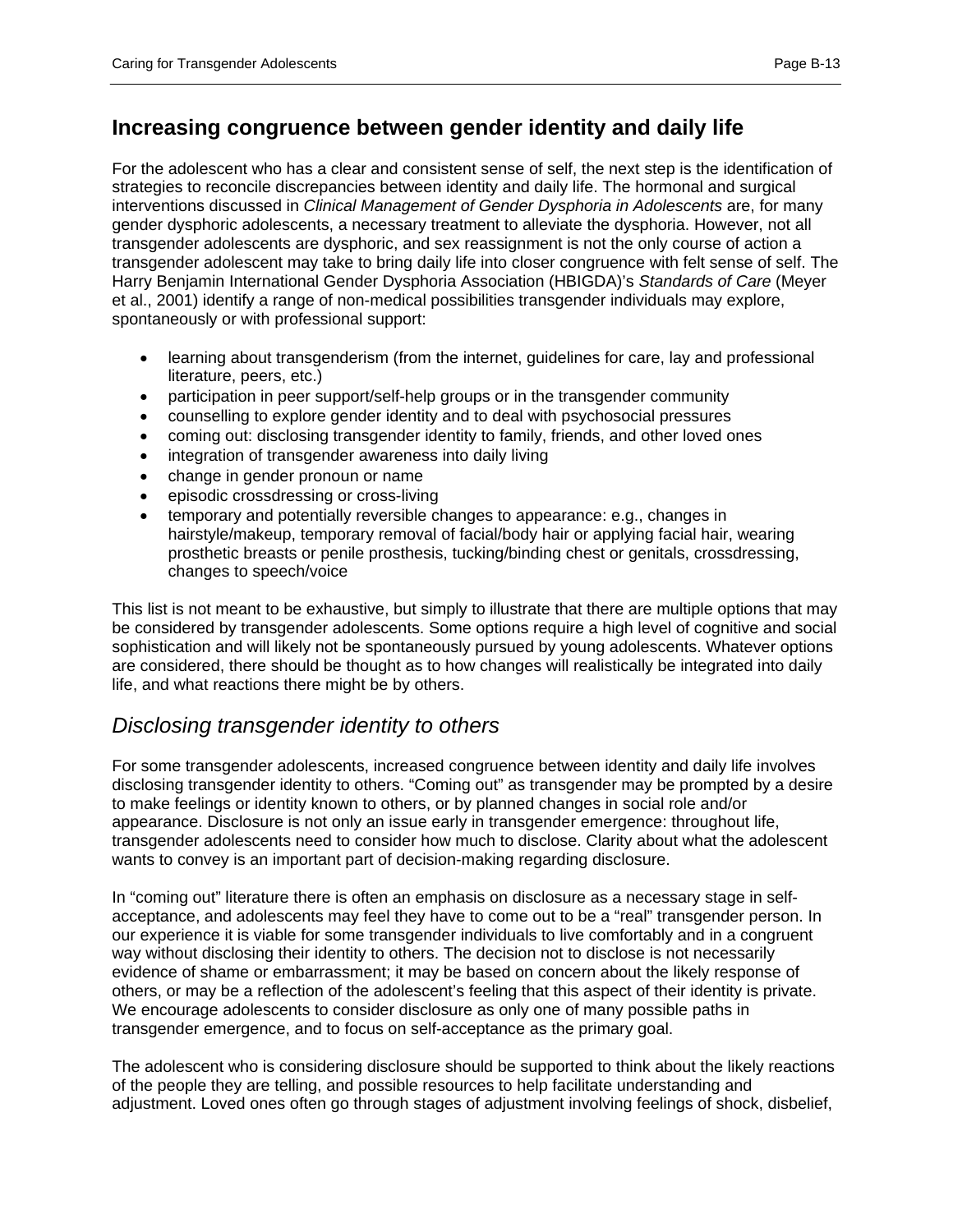<span id="page-28-0"></span>denial, fear, anger, and betrayal, followed by sadness and, in some cases, eventual acceptance (Ellis & Eriksen, 2002; Emerson & Rosenfeld, 1996). This is important for transgender people of all ages to be aware of but is particularly important to discuss with adolescents, as there is often dependence on others for financial and emotional support.

In our experience adolescents are often aware of potential risks of disclosure and are willing to engage in discussion about possible negative reactions. When there are concerns about possible violence or eviction from the home we include a crisis/safety plan as part of the preparation for disclosure. In some cases a safety plan includes discussion of the possible consequences of involuntary discovery of transgender status. We have worked with several adolescents who transitioned early in life and whose teachers and age peers were not aware of transsexual history. As genital surgery is not recommended prior to age 18, there is a risk for any cross-living adolescent that their transgender status will be discovered. In these cases the benefits of controlled disclosure are important to discuss.

With the adolescent's consent, the clinician may be involved in the disclosure process. For example, the clinician may offer to meet with family members or other professionals in the adolescent's life to provide information about transgender issues or referral to peer/professional resources. As discussed in the preceding chapter, family therapy can be useful in helping both the transgender adolescent and their family members reach a deeper understanding of each other's perspectives and concerns.

### *Ethical and legal issues in disclosure to parents/guardians*

In BC, as with any other type of non-emergency medical treatment, sex reassignment of adolescents is governed by the *Infants Act*. Medical treatment for "infants" (defined in provincial legislation as a person under the age of 19) can be provided in the absence of parental consent if: (a) the health provider has explained the treatment options to the adolescent and is satisfied that the adolescent "understands the nature and consequences and the reasonably foreseeable benefits and risks", (b) the health provider has made "reasonable efforts to determine and has concluded that the health care is in the infant's best interests", and (c) the patient has provided consent. With sex reassignment, decisions about the risk and benefits of proceeding without parental consent must be carefully considered, as there is the potential for negative psychological, social, and economic consequences in addition to the normal health risks of any medical procedure.

In the preceding chapter Drs. De Vries, Cohen-Kettenis, and Delemarre-Van de Waal "strongly recommend" that adolescents undergoing sex reassignment have adequate familial support and stability. For adolescents who are already living independently when treatment starts, it may be appropriate to assess social supports independent of family, particularly if the adolescent is estranged from the family-of-origin.

## *Managing the "real life experience" (RLE) at school and work*

As described in the preceding chapter, adolescents who are not already cross-living prior to sex reassignment will undergo "real life experience" (RLE) – living as the desired gender in every aspect of life – as part of the reassignment process. For adolescents this often involves transition at school and/or work settings.

Some transgender youth undergo role transition prior to puberty and enter high school already crossliving full-time. For adolescents whose puberty has been suppressed, while there may be teasing or gossip about the lack of development of secondary sex characteristics, a noticeable transition will not be an issue. For adolescents who were not cross-living prior to starting high school, the transition from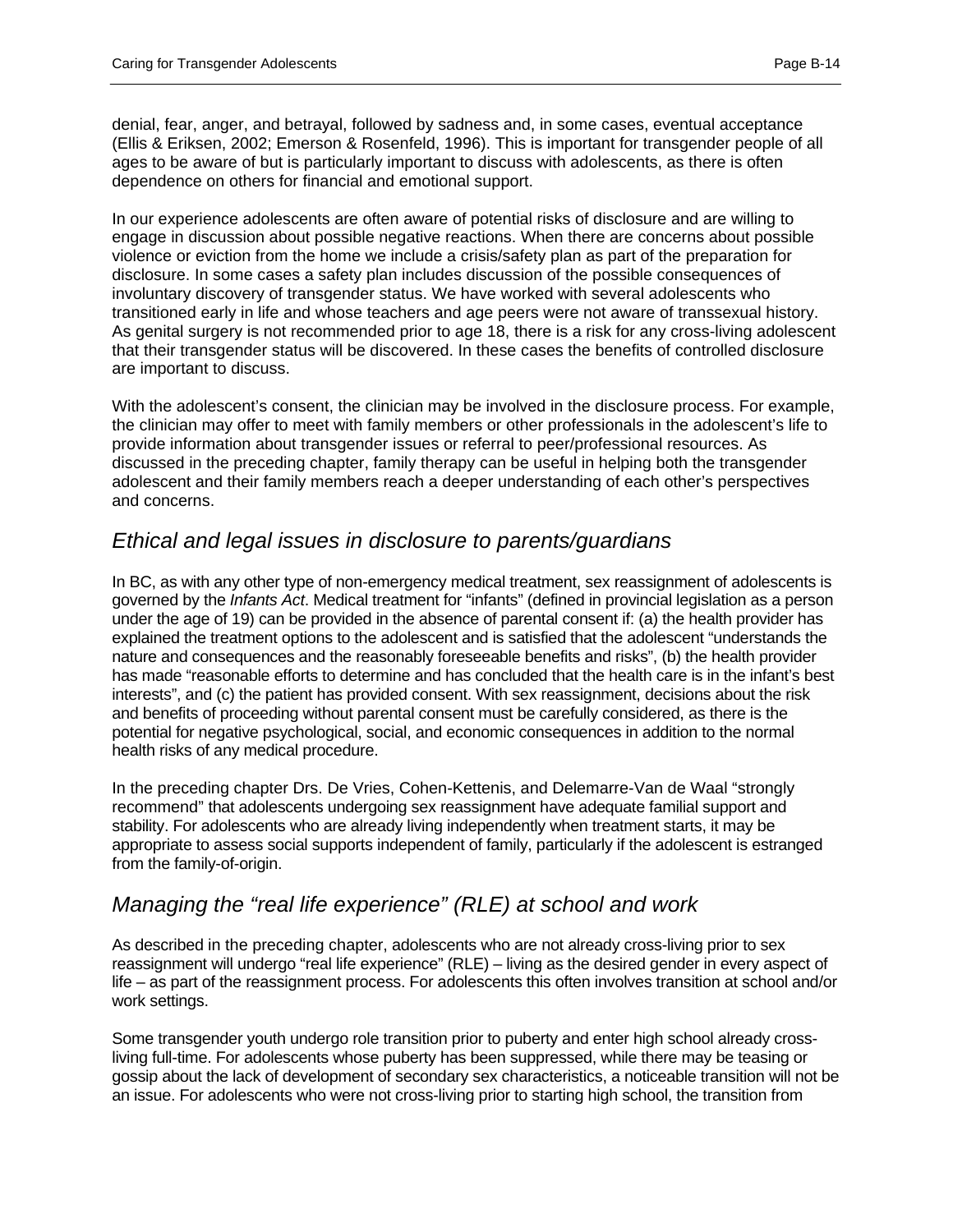<span id="page-29-0"></span>male-to-female or female-to-male is more complex. Advocacy with teachers and school administrators is often necessary during this stage of the transition process, particularly if the adolescent wants to remain at the same school throughout transition or has no alternative (e.g., in rural areas). Discussion topics with school staff may include decisions relating to disclosure (to staff and students); the need for accommodation relating to washrooms, change rooms, and gender-specific activities; change of name on school records and in verbal interactions; use of preferred pronoun; and, if there are concerns about peer violence, anti-harassment and safety planning measures. These issues are discussed further in *Social and Medical Advocacy with Transgender People and Loved Ones: Recommendations for BC Clinicians* (White Holman & Goldberg, 2006).

We have worked with several adolescents whose schools were sufficiently supportive to make it possible to stay during the process of change. In other cases, the harassment experienced at early stages of transition was so intense that our clients have decided to drop out of school and start fresh at a new school where peers are not aware they are transgender, sometimes waiting to return until hormonal changes had reduced their visibility as a gender-variant person.

In some circumstances adolescents have already left school by the time they seek treatment, and/or may be living independently outside the parental home. While it is a violation of provincial human rights legislation to be fired for being transgender, it is not uncommon for transgender people (of all ages) to experience employment discrimination, including termination of employment and difficulty finding work (findlay, Laframboise, Brady, Burnham, & Skolney-Elverson, 1996; Lombardi et al., 2001; Nemoto, Operario, Keatley, & Villegas, 2004; Odo & Hawelu, 2001). This possibility should be discussed with the adolescent and thought given to possible strategies that could be used to prepare an employer, disclose identity to co-workers, and otherwise manage the workplace transition. Workplace advocacy is discussed further in *Social and Medical Advocacy with Transgender People and Loved Ones: Recommendations for BC Clinicians* (White Holman & Goldberg, 2006).

Some of our older adolescent clients have been strongly dysphoric, committed to transition, and yet unable to cross-live in their current employment or school. In difficult situations such as these the clinician must consider whether the inability to live full-time in the desired role is simply a mature and reasonable accommodation of difficult circumstances, or ambivalence about full-time cross-living. Planning around RLE must include consideration of the adolescent's safety and the relative risks and benefits of undergoing RLE.

#### *Feminizing/masculinizing hormones*

American studies suggest that transgender individuals who cannot get medical assistance with hormone therapy will find ways to get hormones without medical approval (Hope-Mason, Conners, & Kammerer, 1995; Dean et al., 2000), and the HBIGDA *Standards of Care* (Meyer et al., 2001) also recognize this risk. Estrogen and testosterone can be purchased illicitly or through the internet, or shared among friends. The risks associated with cross-sex hormones (discussed in *Endocrine Therapy for Transgender Adults in British Columbia: Suggested Guidelines, Dahl et al., 2006) are* exponentially increased when there is no screening for health conditions that may be made worse by hormone use, and no monitoring of side effects. For those taking hormones by injection, improper injection technique or needle sharing poses additional health hazards such as abscess and transmission of HIV/Hepatitis C. Non-prescription-grade hormones are often poor quality and may be diluted with toxic substances.

It has been our experience that transgender individuals who take hormones without medical assistance often do so because they don't know who to approach for help, cannot access hormones in any other way, or believe that the process for hormone assessment is so lengthy that their transition will be greatly delayed. The Transgender Health Program has produced consumer factsheets (written at a level appropriate for older adolescents) explaining the process of hormone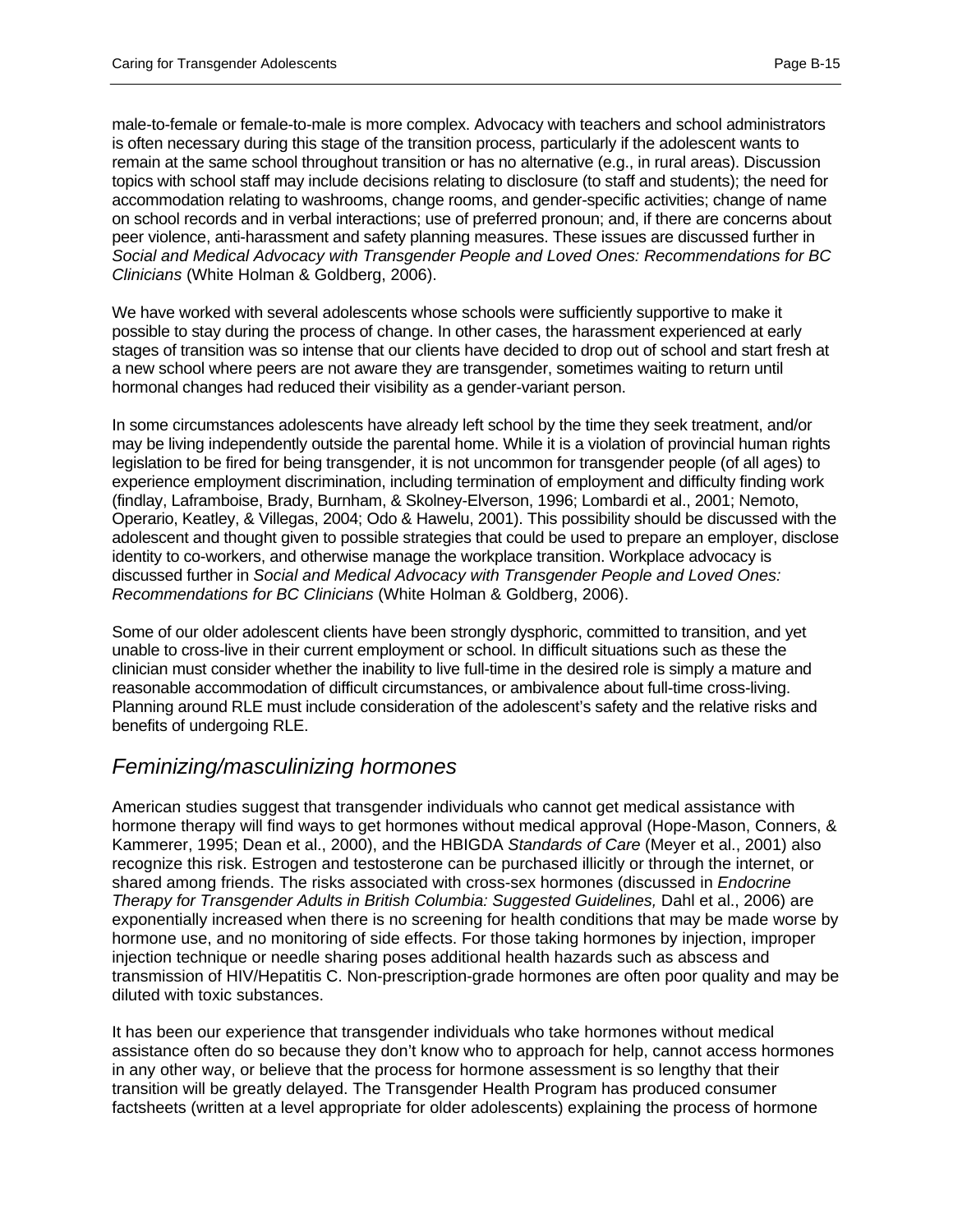<span id="page-30-0"></span>assessment, and can assist in helping adolescents understand options for medically assisted hormone therapy. Appropriately screened older peer mentors may be helpful in providing perspective about the temporary wait involved in hormone therapy.

The Transgender Health Program (Appendix A) is developing training and a clinical pathway to facilitate timely assessment of adolescents seeking hormonal feminization/masculinization. Endocrinologists at BC Children's Hospital have experience with pubertal delay and cross-sex hormone prescription, and can provide endocrinologic support to adolescents who have been recommended for hormonal treatment by appropriately experienced adolescent mental health specialists. Consultation with the Transgender Health Program may be useful in expediting referral for the adolescent who has disclosed use of hormones without medical assistance.

### *Feminizing/masculinizing surgery*

While feminizing/masculinizing surgery is typically not indicated prior to age 18, as noted by Drs. De Vries, Cohen-Kettenis, and Delemarre-Van de Waal it is important to begin discussion about surgery early on if the adolescent has expressed a clear intention to transition. Treatment options, impacts, and limitations should be clearly explained, as some adolescents believe that surgery is a simple process that will magically resolve all of their problems. *Care of the Patient Undergoing Sex Reassignment Surgery* (Bowman & Goldberg, 2006) offers clinical information about the processes involved in surgical feminization/masculinization; consumer education materials (appropriate for older adolescents) are available from the Transgender Health Program.

For BC adolescents, discussion about surgery should include information about the BC Medical Services Plan (MSP)'s eligibility criteria for surgical coverage, as most adolescents and young adults are not able to pay privately for surgeries. As of November 2005, MSP provides coverage for MTF genital surgery and some cases of breast augmentation, and for FTM chest surgery, hysterectomy/oophorectomy, and vaginectomy. The criteria and available coverage can change over time, and clinicians working with transgender adolescents should stay advised of changes to the system of care. MSP currently requires evidence of two years "real life experience" (RLE), defined by MSP as full-time work, schooling, volunteering, or a combination of the three (although exceptions to the "full-time" aspect have been made for people who are housebound as a result of disability). As MSP requires written evidence to confirm completion of the RLE, the start date of RLE should be documented, with letters from teachers, employers, or others outside the therapy team who know the adolescent in the role that they are transitioning to. Issues relating to documentation of RLE are discussed further in *Social and Medical Advocacy with Transgender People and Loved Ones: Recommendations for BC Clinicians* (White Holman & Goldberg, 2006).

MSP currently does not provide coverage for surgical construction of a penis or scrotal implants for FTMs of any age. This has been highly distressing for FTM adolescents we worked with who transitioned early in life and were under the impression that they would qualify for surgical coverage at age 18. Appropriately screened older peer mentors may be helpful in sharing information about ways to cope with not having the desired genitals. MTFs should be made aware that MSP only provides coverage for breast implants if there has been no development after two years taking feminizing hormones, or if breasts are significantly asymmetrical. There is no coverage for pitchelevating surgery or facial feminization surgery.

### **Integration of transgender identity into core identity**

Integration relates to awareness of the self as a whole person, of which transgender identity is a part rather than the consuming focus (Lev, 2004). Transgender issues are not necessarily completely resolved or static, but the adolescent feels relatively settled and content in terms of gender issues. Some clients describe this as being "able to imagine a future".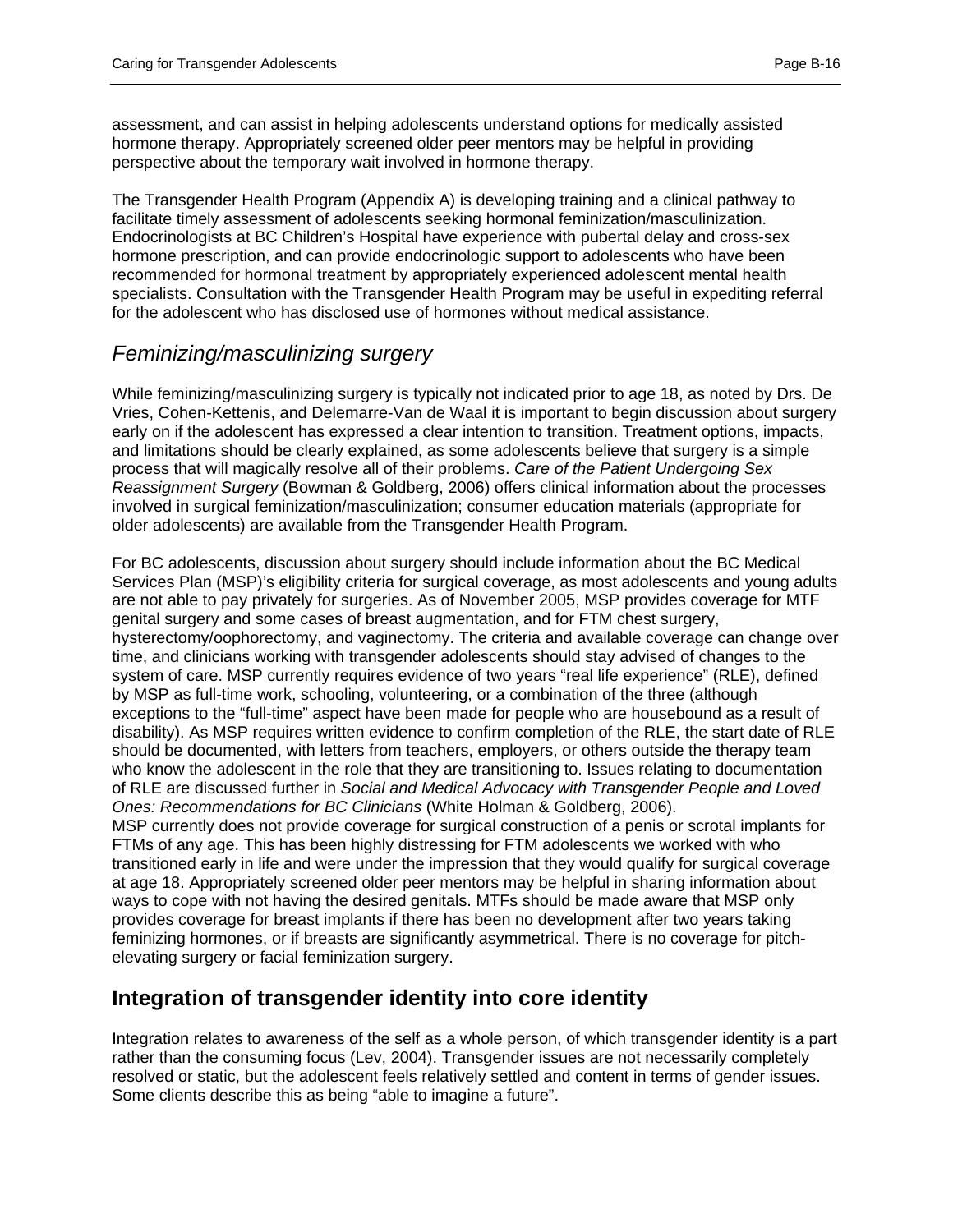Integration does not necessarily mean development of a fixed gender identity. Some individuals retain a fluid identity throughout life, or have periods of ambivalence about identity. For some adolescents integration includes acceptance of ambiguity and the shifting nature of their feelings. When these shifts occur without distress, integration has been achieved.

For the adolescent undergoing sex reassignment, integration does not always depend on completion of surgical changes. As Lev (2004) states,

In the beginning of this journey some transsexuals focused exclusively on "getting the surgery," as if surgery validated their gender transition....In the integration stage, most transsexuals, including those who are postsurgical, accept that "the surgery" is neither the end all or be all of their identity. Although they may choose surgery, their gender identity does not depend on their genitalia, but on who they know themselves to be. (p. 268)

The clinician's role in this stage depends on the adolescent's overall development. In some cases regular appointments stop because the adolescent no longer needs clinical assistance. For other adolescents, resolution of gender issues reveals areas of development that have been hampered by concerns about gender identity (e.g., development of social skills) or the existence of psychosocial concerns unrelated to transgender concerns. As discussed in the preceding chapter, psychotherapy may continue after surgery.

In our experience integration is a long-term process that is rarely achieved during adolescence. We are encouraged by outcome data from the Amsterdam clinic (Cohen-Kettenis & Van Goozen, 1997; Smith, Cohen, & Cohen-Kettenis, 2002), where supportive treatment of gender-variant adolescents is more easily accessed at an earlier age. These studies suggest that with appropriate treatment and supports, even highly dysphoric transgender adolescents can reach an integrated state.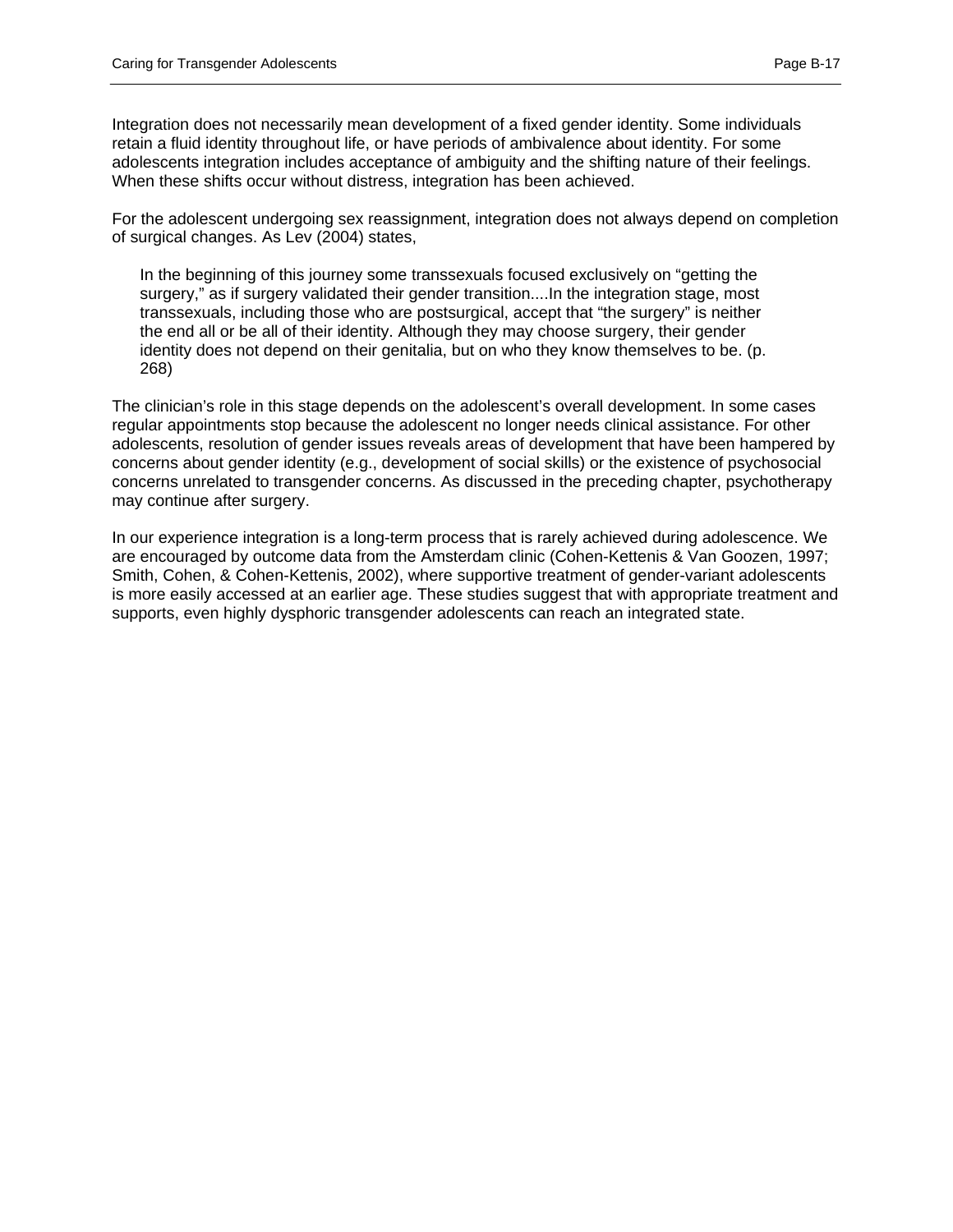# **Concluding Remarks**

<span id="page-32-0"></span>Synchronized care for transgender adolescents is a challenge for clinicians in BC, where there is no single clinical program that can address all needs of transgender youth. Careful communication is needed to ensure that transgender and gender-questioning adolescents have adequate access to clinical and peer resources, particularly in rural regions. While specialists should coordinate care of youth who are gender dysphoric or highly distressed about gender identity issues, the non-specialist should expect to be involved in care of transgender adolescents at some point in their practice. Both the specialist and the non-specialist can have a significant positive influence in promoting healthy psychosocial development of transgender adolescents. We hope this document helps clinicians in BC to feel more confident in working with this underserved population.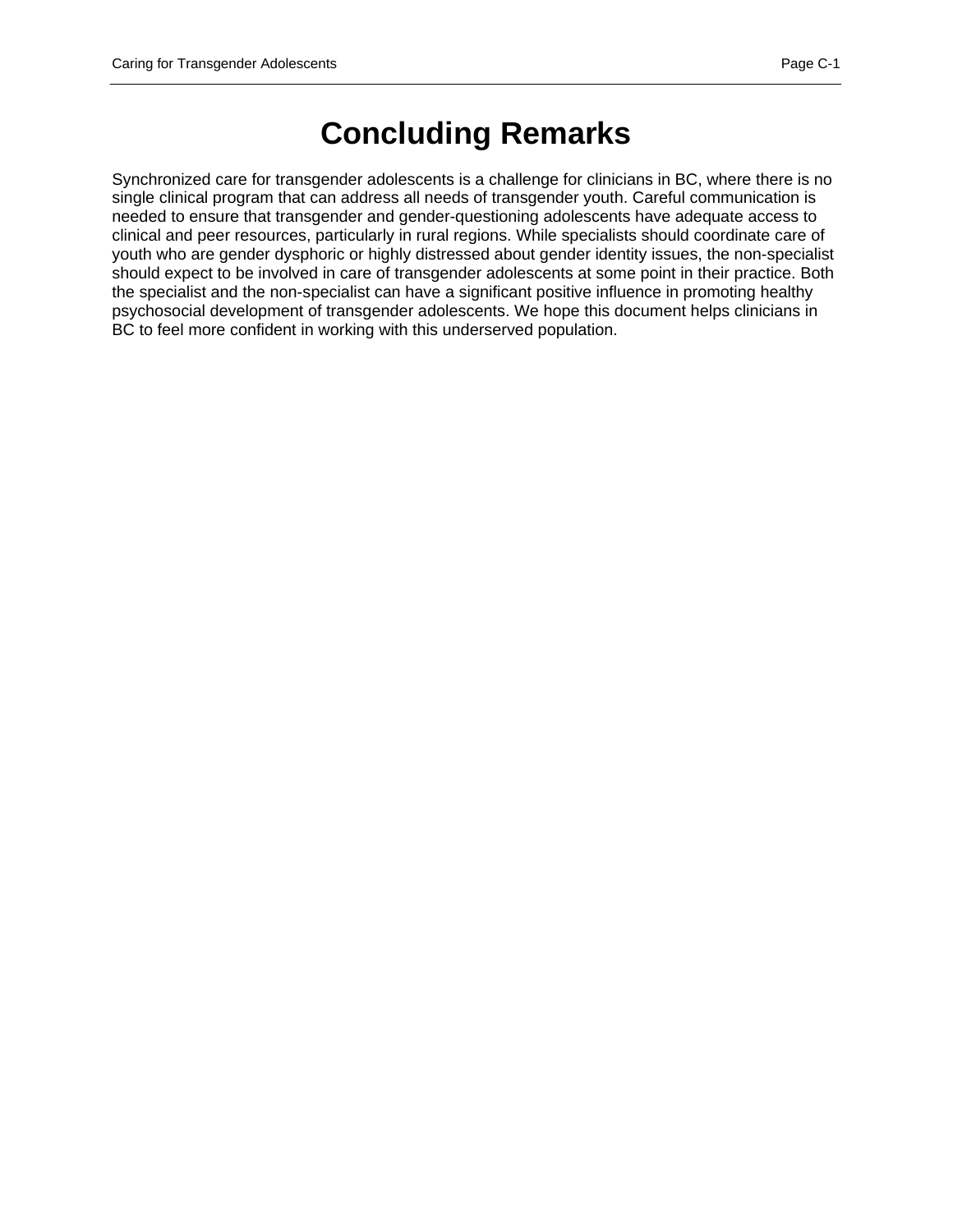# **Summary of Recommendations**

# <span id="page-33-0"></span>*Clinical Management of Gender Dysphoria in Adolescents*

#### **Annelou L.C. de Vries, Peggy T. Cohen-Kettenis, & Henriette Delemarre-Van de Waal**

#### **Comprehensive care**

1. Mental health professionals typically play a primary role in providing and coordinating care of the gender dysphoric adolescent. However, involvement of clinicians from other disciplines (e.g., social work, family practice, pediatric endocrinology) is essential.

#### **Clinical competence**

- 2. Clinicians who diagnose and treat gender dysphoric adolescents should have training in adolescent psychiatry and/or clinical psychology and experience diagnosing and treating the ordinary problems of adolescents, as well as specific expertise relating to transgender identity development and gender identity concerns.
- 3. Therapists working with transgender adolescents must be accustomed to working with adolescents and be able to discuss sensitive topics, including sexuality.

#### **Assessment**

- 4. An adolescent who presents with a wish for sex reassignment should be thoroughly assessed to determine the history of gender concerns and potential underlying or related problems. Ideally, parents/guardians will be involved in providing collateral information.
- 5. Assessment areas include the adolescent's general and psychosexual development, historical and current cross-gender feelings and behaviour (including crossdressing), school functioning, peer relations, family functioning, sexual experiences, sexual behaviour and fantasies, sexual attractions, and body image.
- 6. The possibilities and limitations of sex reassignment and other kinds of treatment should be discussed both to give the adolescent accurate information about treatment options and also to aid in assessment.
- 7. Distress relating to gender identity/gender dysphoria should be distinguished from confusion relating to sexual orientation, shame relating to crossdressing or other stigmatized transgender behaviour, transient stress-related crossdressing, erotically motivated crossdressing, gender concerns secondary to a psychiatric condition (e.g., schizophrenia), or adolescent experimentation.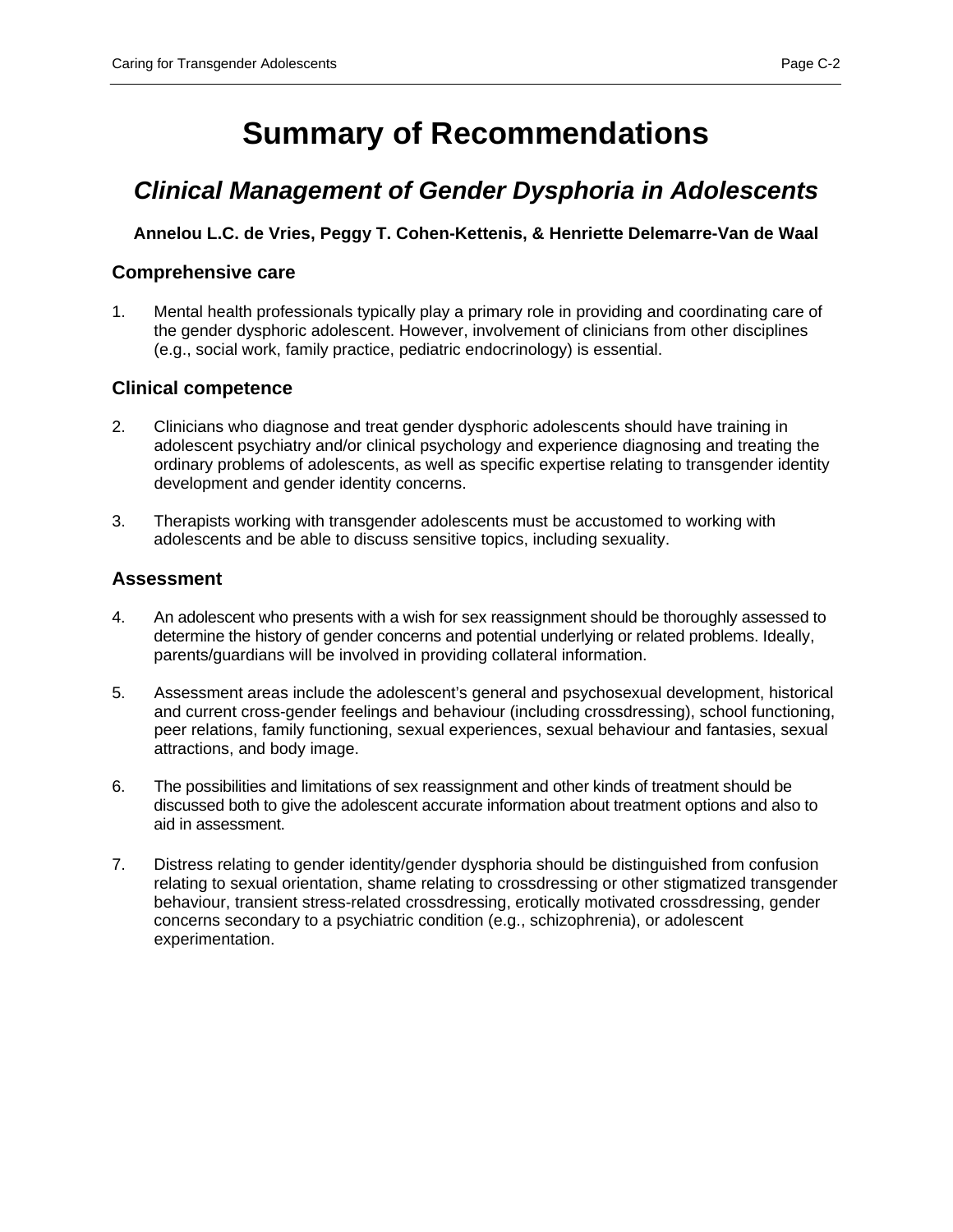#### **Treatment planning**

- 8. Strategies for management of gender dysphoria include a variety of means of acknowledging and incorporating the felt identity into everyday life. These may (but do not always) include physiologic changes and/or social role changes.
- 9. Physical treatment is not an option prior to puberty, although psychological treatment including (supportive) psychotherapy may be offered.
- 10. Adolescents who are confused about their gender or whose wish for sex reassignment seems to originate from factors other than a genuine and complete cross-gender identity should be offered psychotherapeutic treatment.
- 11. Potential psychological and social risk factors should be taken into account when considering the viability of sex reassignment. If psychological resiliency or adequate social supports are lacking, treatment may focus on creating the conditions that will be conducive to a more positive outcome for eventual sex reassignment.
- 12. Any co-existing psychopathology unrelated to gender dysphoria should be appropriately treated, and psychosocial supports put in place prior to initiation of physical intervention.
- 13. In addition to the involvement of other clinicians, mental health professional involvement is a requirement for physical intervention in adolescence. Treatment should be thoughtfully and recurrently considered over time, with the consequences of sex reassignment as well as the wish for sex reassignment reconsidered and discussed again with each new developmental phase.
- 14. Care planning includes identification of resources the client can call on as they transition from adolescence to adulthood.

#### **Psychosocial interventions**

- 15. Psychotherapeutic treatment can be helpful both for adolescents who are unsure of the direction they want to take and also for those who have a clear wish to pursue sex reassignment.
- 16. Any form of psychotherapy offered to adolescents who are considering sex reassignment should be supportive: i.e., the purpose of therapy is to contribute to the well-being of the adolescent, not to achieve a specific outcome. Psychotherapy should not have the underlying goal of promoting conformity with gender norms.
- 17. For adolescents undergoing gender transition, psychosocial issues that tend to be impacted over the course of gender transition or to change as part of general adolescent development (e.g., relationships, sexuality, infertility, disclosure of transgender identity, body image) need to be revisited periodically.
- 18. Sexual health education should be offered as part of treatment.
- 19. Family therapists or family counsellors should try to help parents determine realistic demands and to work on the development of healthy boundaries and limits. In some cases it may be appropriate to involve a second clinician in work with parents to avoid compromise of the therapeutic alliance with the adolescent.
- 20. Psychotherapy for adolescents may be necessary during the whole sex reassignment period, including after transition.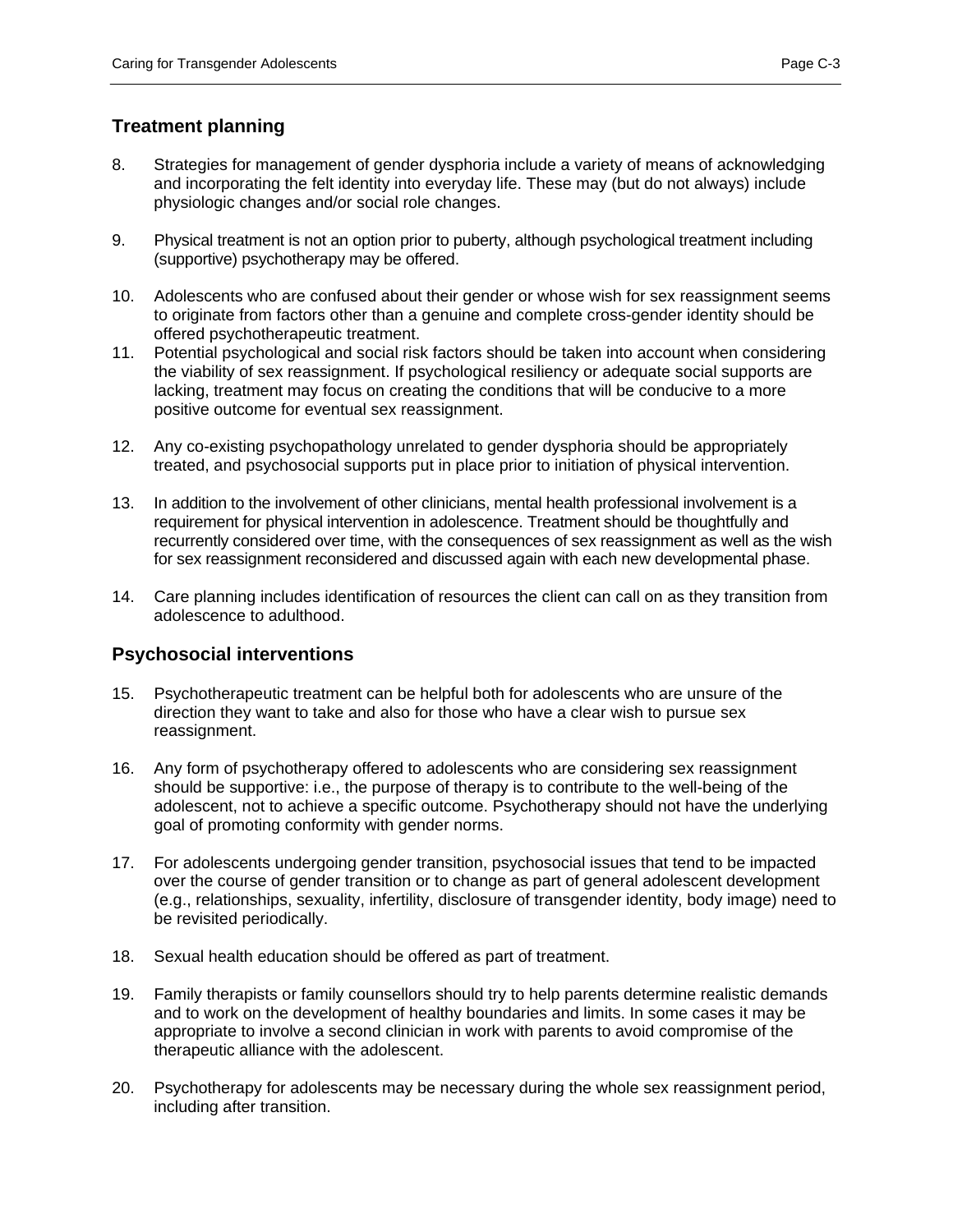#### **"Real Life Experience" (RLE)**

- 21. "Real-life experience" (RLE) living full-time in the role the adolescent is transitioning to allows the adolescent to directly experience the familial, interpersonal, socioeconomic, and legal consequences of gender transition, as well as the experience of living in a different role, prior to making irreversible changes.
- 22. During the RLE, the adolescent's feelings about the social transformation, including coping with the responses of others as well as management of disclosure in the school/workplace, is a major focus of counselling.
- 23. The timing of RLE depends on the adolescent's personality and life circumstances. RLE may take place at an early age, or after hormonal feminization/masculinization begins to take effect.

#### **Endocrine therapy**

- 24. GnRH analogues may be prescribed to prevent development of secondary sex characteristics shortly after the onset of puberty (Tanner Stage 2) if:
	- throughout childhood the adolescent has demonstrated an intense pattern of cross-gender behaviours and cross-gender identity, *and*
	- the adolescent has gender dysphoria that is significantly increased with the onset of puberty, *and*
	- parents or guardians consent to and participate in the therapy
- 25. Feminizing/masculinizing endocrine therapy typically does not begin until the adolescent is 16 years or older, and should be preceded by GnRH treatment regardless of Tanner Stage of the adolescent, with a gradual phase out of GnRH agents as estrogen (MTF) or androgens (FTM) are phased in.
- 26. The mental health professional who is coordinating care should be involved with the adolescent for a minimum of six months prior to making a recommendation to begin hormonal feminization/masculinization, with the number of sessions during this six-month period depending on the clinician's judgment of what is needed to ensure that treatment is thoughtfully and recurrently considered over time.

#### **Sex reassignment surgery**

- 27. Sex reassignment surgery should not be performed before the age of 18.
- 28. A minimum of two years "real life experience" is necessary prior to surgery in an older adolescent – i.e., an 18-year-old who is felt to be a suitable candidate for surgery must have been cross-living since age 16 (or earlier).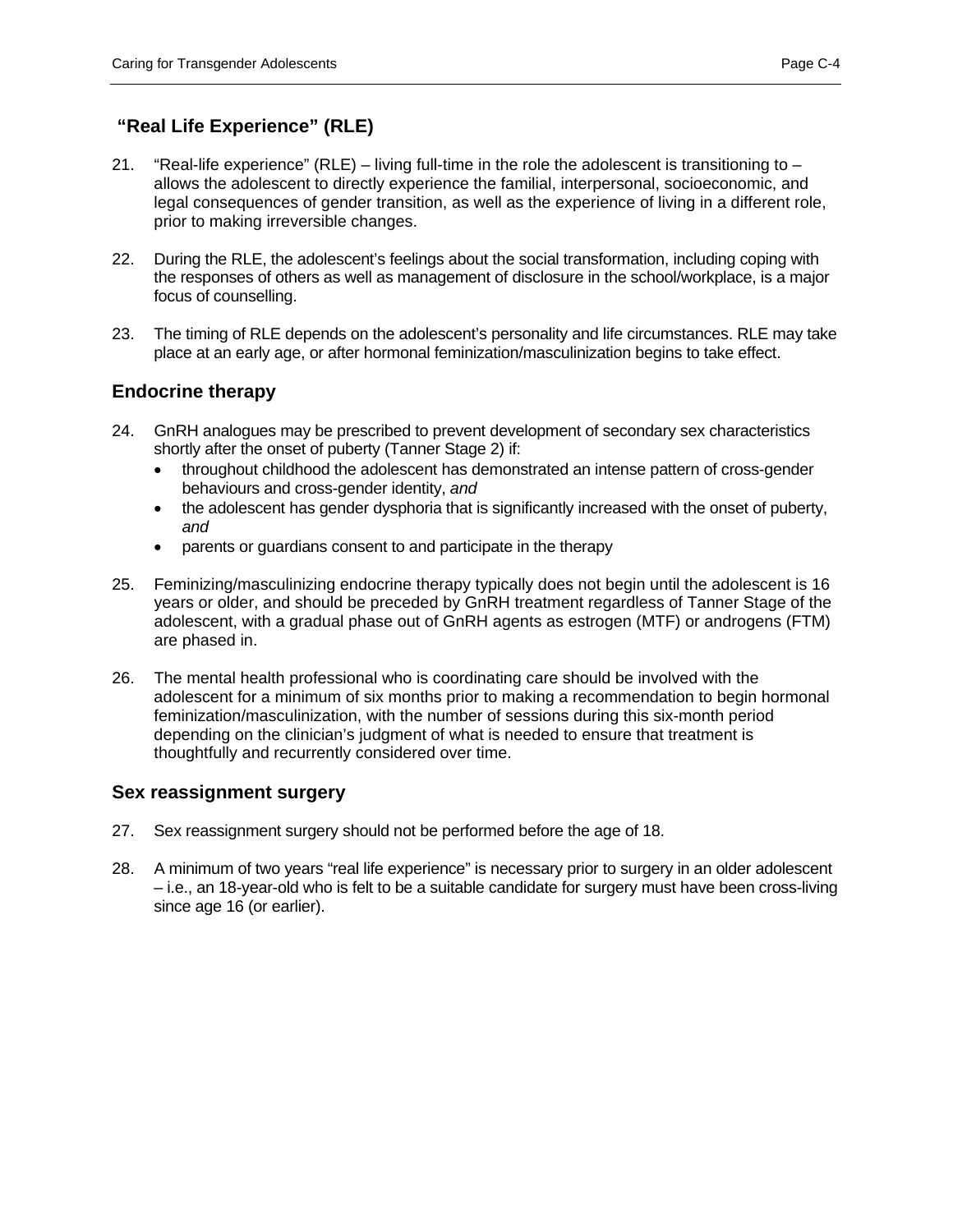# *Ethical, Legal, and Psychosocial Issues in Care of Transgender Adolescents*

#### **Catherine White Holman & Joshua Goldberg**

#### **Comprehensive care**

- 1. Complete care for transgender adolescents must be considered in the context of a holistic approach that includes primary care as well as cultural, economic, psychosocial, sexual, and spiritual influences on health.
- 2. The non-specialist can facilitate peer and family interactions that help the transgender adolescent learn emotional and relational skills, including tools to recognize, express, and manage emotion; resolve conflicts constructively; and work cooperatively with others.

#### **Clinical competence**

- 3. Regardless of the presenting concern, the clinician should be able to evaluate the impact of trans-specific issues on the adolescent's overall health and well-being, and incorporate this into the overall care plan.
- 4. Clinicians should be aware of the gender diversity among the local transgender adolescent population as part of the general sensitivity and awareness needed for any work with the transgender community.

#### **Facilitating discussion of transgender issues**

- 5. As gender concerns are not always obvious, techniques to facilitate discussion of transgender issues should be used with all adolescents.
- 6. To promote awareness of transgender issues and help give adolescents language to talk about their concerns, reading materials and posters in the waiting room and office should include trans-specific content.
- 7. The clinician should emphasize non-judgmental attitude, reassure the adolescent about confidentiality, and actively demonstrate transgender awareness and sensitivity.
- 8. A brief screening question about gender concerns should be incorporated into the intake process for all clients/patients (not just for those who look gender-variant). A short normalizing statement should be used, followed by a simple question that can be answered without directly declaring transgender identity. For example: "Many people struggle with gender. Is this an issue for you?"

#### **Determining level of treatment needed for gender concerns**

- 9. If an adolescent discloses concerns about gender, the clinician should explore the nature of the concerns, the impact on the adolescent's life, the adolescent's feelings about transgenderism, and related or co-existing factors contributing to the adolescent's distress.
- 10. For the adolescent who is confused, questioning, or unsure about gender issues, counselling by the non-specialist and referral to age-appropriate community resources are often sufficient.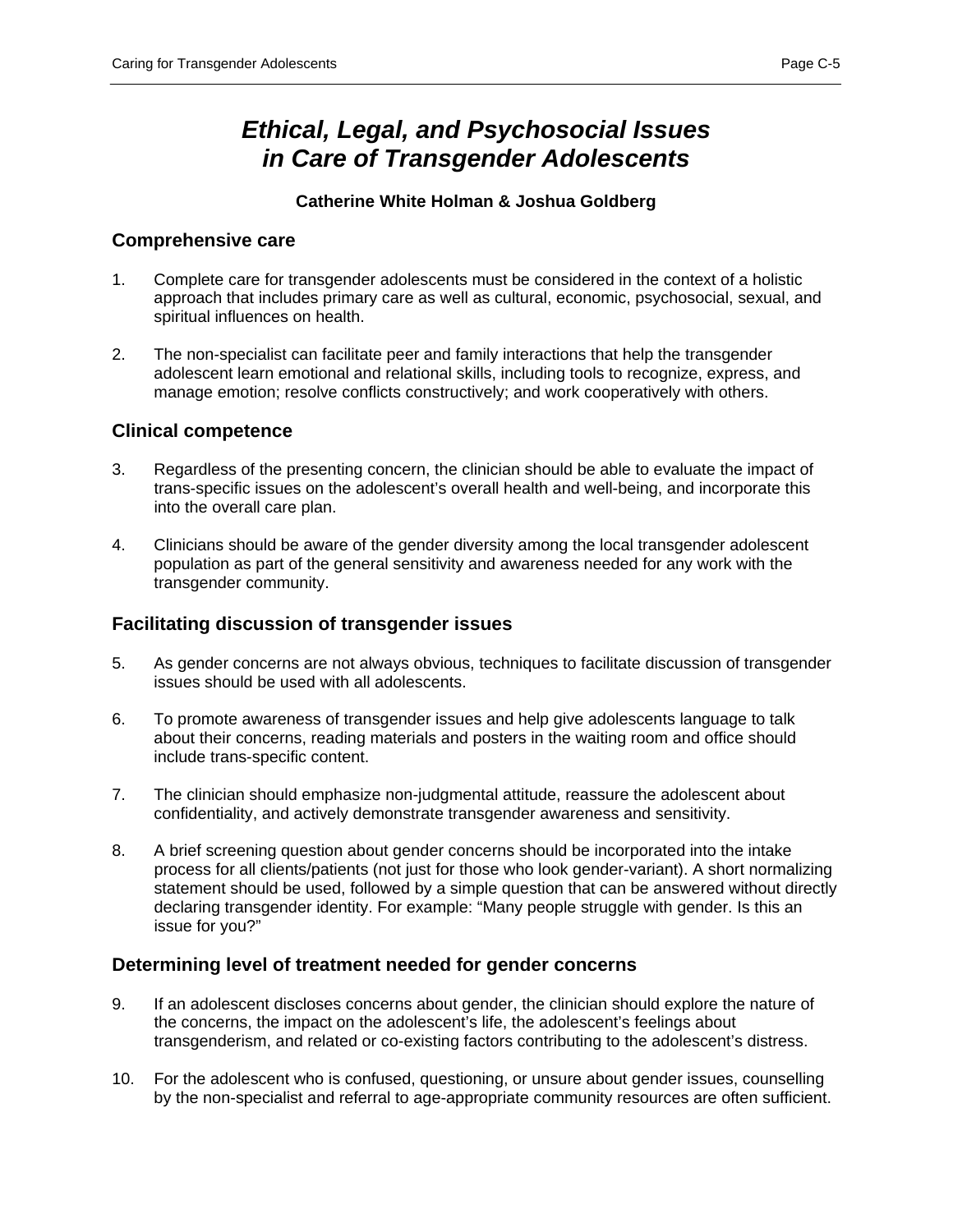- 11. Evaluation by a mental health clinician specializing in gender identity concerns is recommended if the adolescent:
	- is so distressed about gender issues that health and well-being, relationships, or school/work are negatively affected
	- expresses feelings of gender dysphoria, an aversion to aspects of their body associated with sex/gender, discomfort with gender identity, or a wish to live as the opposite sex
	- is compulsively crossdressing or compulsively pursuing validation of gender identity
	- has a co-existing or pre-existing condition that complicates evaluation of gender concerns

#### **Differential diagnosis**

- 12. The usefulness of a diagnosis of Gender Identity Disorder (GID) or Transvestic Fetishism in treatment and care planning is a decision that should be made on a case-by-case basis, with care to distinguish both compulsive crossdressing and GID from gender-variant behavior that is not intrinsically problematic.
- 13. The "distress" criterion of GID as defined in the *DSM-IV-TR* should not be applied to parents' distress that their child is atypical, or a child's distress about other people's transphobic reactions. These are societally-caused situations that can be addressed by intervention with the parents focused on building acceptance for gender diversity, along with intervention for the adolescent to build resilience and address stigma issues.
- 14. Adolescents should not be diagnosed with GID solely because they display behaviours that are contrary to societal gender norms.

#### **Psychosocial concerns**

- 15. Psychosocial assessment should include evaluation of transgender adolescents' **H**ome life, **E**ducation/employment, **E**ating, **A**ctivities, **D**rugs, **S**exuality, **S**uicide/depression, and **S**afety (HEEADSSS). For the adolescent who has disclosed transgender identity, the standard HEEADSSS interview should be modified to include trans-specific content.
- 16. Services for transgender adolescents should be relevant and accessible to youth who are involved in the sex trade. Involvement in the sex trade should not be considered an exclusionary criterion for adolescents seeking sex reassignment, as this leaves youth who are financially dependent on the sex trade unable to access care.
- 17. When discussing sexuality clinicians should engage in frank and explicit discussion about the actual practices an adolescent is engaged in, rather than making assumptions about the gender of partner(s) or sexual activities. The transgender adolescent should be asked about preferred terms for genitals to ensure sexual health discussion is respectful of self-defined gender identity.
- 18. For adolescents with intense frustration or distress about body image, in addition to a general screening tool for eating disorders it may be appropriate to inquire about excessively tight breast binding, wrapping of the penis/testicles, and compulsive or excessive exercise. Intervention may include exploration of transgender identity, transgender community involvement, and peer support.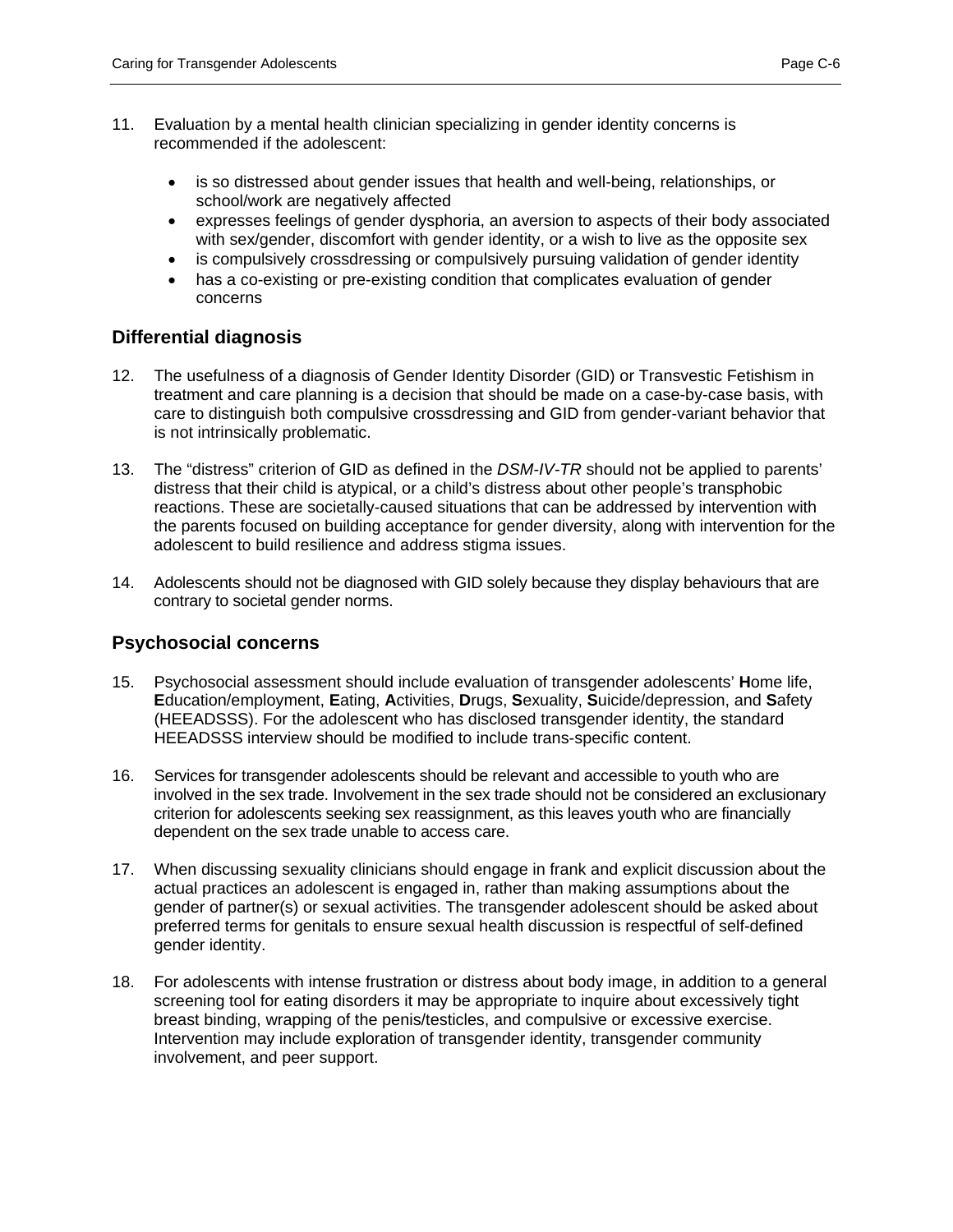#### **Supporting transgender emergence in adolescence**

- 19. For both questioning adolescents and those who already have a strong sense of self, the emphasis is on self-understanding rather than reaching towards a preset goal. The adolescent should not be pressured to try a form of gender expression they are uncomfortable with, but rather encouraged to try experimenting as a way of deciding who they are and what feels right.
- 20. Adolescents who are in early stages of questioning should be encouraged to explore identity without making decisions about transition or sex reassignment.
- 21. Experimentation with fluidity of gender identification and expression is encouraged if the adolescent has a generally stable core sense of self. If there are concerns about fragmentation of identity or if the process of experimentation seems to be increasing distress, referral should be made to an advanced mental health clinician with experience in treatment of co-existing gender concerns and mental illness.
- 22. Adolescents who have already made a decision to pursue sex reassignment should not be dissuaded, but should be made aware of diverse possibilities for gender identity and expression (including but not limited to sex reassignment).
- 23. For the adolescent who has a clear and consistent sense of self, the next step in identity development is the identification of strategies to reconcile discrepancies between identity and daily life. Whatever options are considered, there should be thought as to how changes will realistically be integrated into daily life, and what reactions there might be by others.
- 24. The adolescent who is considering disclosure should be supported to think about the likely reactions of the people they are telling, and possible resources to help facilitate understanding and adjustment. When there are concerns about possible violence or eviction from the home a crisis/safety plan should be included as part of the preparation for disclosure.

#### **Sex reassignment in adolescence**

- 25. Parents or legal guardians (e.g., foster parents) must consent to and participate in medical intervention for a legal minor. Parental consent is preferred but not required for adolescents considered capable of providing medical consent as defined by the *Infants' Act*.
- 26. It is beneficial to make a plan for disclosure prior to gender transition in school or in the workplace. This may include education and clinical advocacy.
- 27. Planning around "real life experience" (RLE) must include consideration of the adolescent's safety and the relative risks and benefits of undergoing RLE. When an adolescent cannot cross-live fulltime as part of gender transition, the clinician must consider whether the inability to live full-time in the desired role is simply a mature and reasonable accommodation of the limited socioeconomic options open to adolescents, or ambivalence about full-time cross-living.
- 28. To prevent use of hormones without medical assistance, adolescents who express the intention to pursue transition should be given information about options for care, including the process for hormone assessment. Assessment by a trans-competent pediatric endocrinologist should be sought for the adolescent who has disclosed use of hormones without medical assistance.
- 29. Older adolescents who are intending to pursue sex reassignment surgery should be informed of eligibility criteria and coverage provided by the BC Medical Services Plan.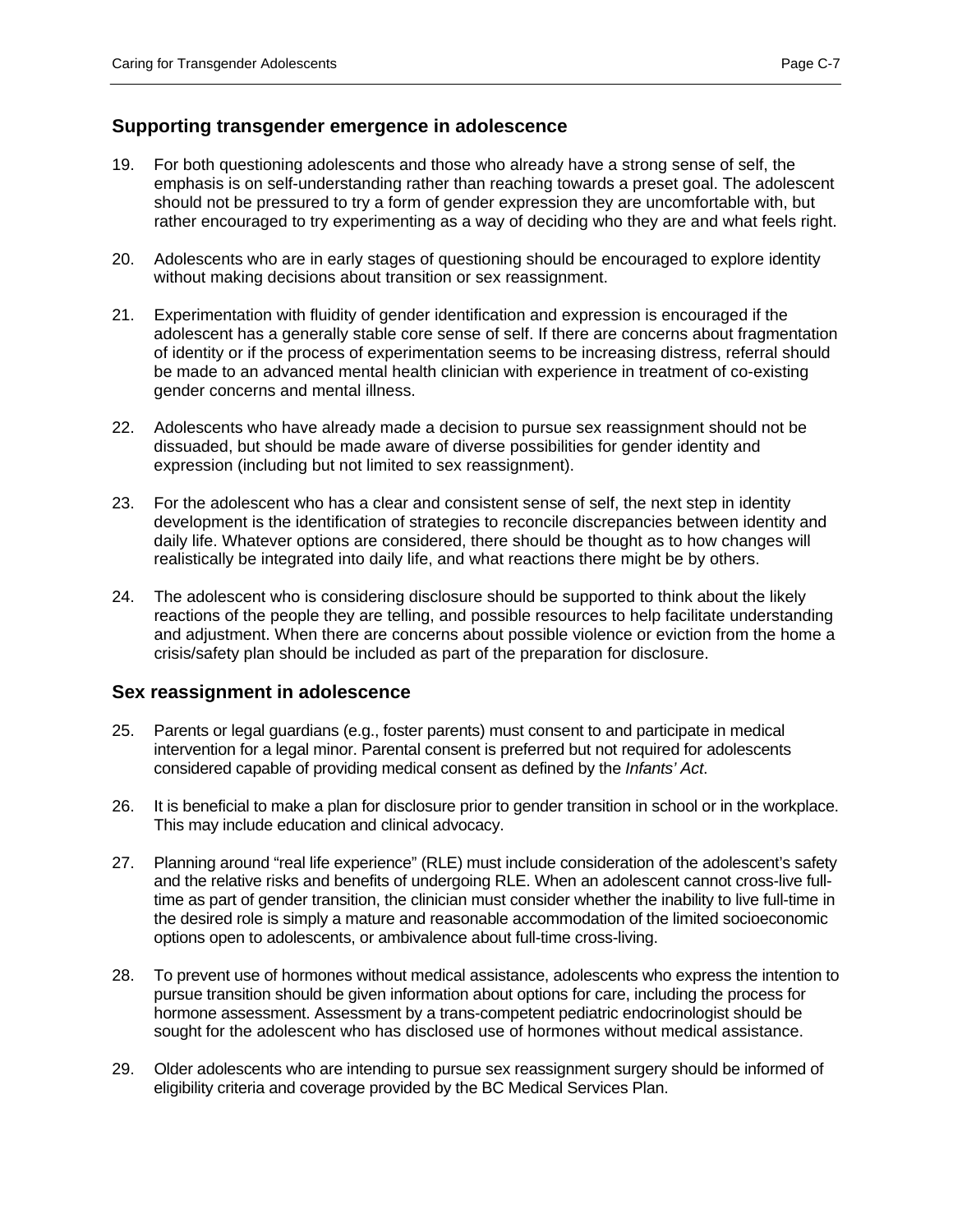# *Recommendations for Future Work*

- 30. Ongoing research and collegial meetings are needed to further develop practice protocols.
- 31. Future work should include:
	- practice protocols for care of gender-variant children under 13 years of age
	- more detailed protocols for counselling of family members of adolescents
	- consumer and clinician information about the anticipated effects, adverse effects, and questions about long-term impact of GnRH analogues, as well as any effects of crosssex hormones that are different in adolescents than in adults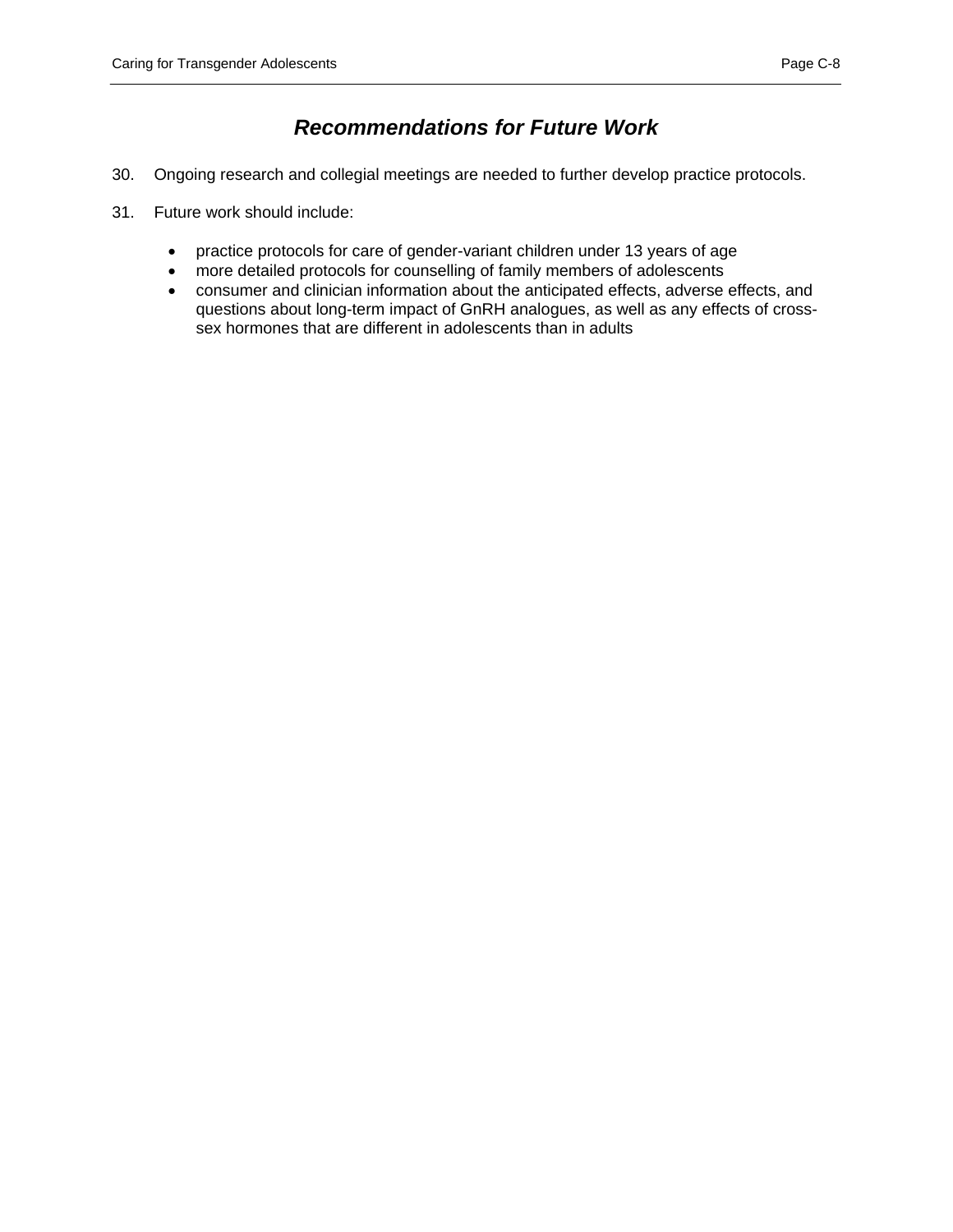# **References**

<span id="page-40-0"></span>American Psychiatric Association (2000). *Diagnostic and statistical manual of mental disorders (DSM-IV-TR)* (4th Ed., Text Revision ed.). Washington, DC: American Psychiatric Association.

American Psychological Association (2002). *Developing adolescents: A reference for professionals.* Washington, DC: American Psychological Association.

Assistant Deputy Ministers' Committee on Prostitution and the Sexual Exploitation of Youth (2000). *Sexual exploitation of youth in British Columbia* (Rep. No. C00-960303-4). Victoria, BC: BC Ministry of Health.

Bartlett, N. H., Vasey, P. L., & Bukowski, W. M. (2000). Is Gender Identity Disorder in children a mental disorder? *Sex Roles*, *43*, 753-785.

Bockting, W. O., Knudson, G., & Goldberg, J. M. (2006). *Counselling and mental health care of transgender adults and loved ones*. Vancouver, BC: Vancouver Coastal Health Authority.

Bowman, C. & Goldberg, J. M. (2006). *Care of the patient undergoing sex reassignment surgery (SRS)*. Vancouver, BC: Vancouver Coastal Health Authority.

Bradley, S. J. & Zucker, K. J. (1990). Gender identity disorder and psychosexual problems in children and adolescents. *Canadian Journal of Psychiatry*, *35*, 477-486.

Bradley, S. J. & Zucker, K. J. (1997). Gender identity disorder: a review of the past 10 years. *Journal of the American Academy of Child and Adolescent Psychiatry*, *36*, 872-880.

Brown, M. L. & Rounsley, C. A. (1996). *True selves: Understanding transsexualism – For families, friends, coworkers, and helping professionals*. San Francisco, CA: Jossey-Bass.

Burgess, C. (1999). Internal and external stress factors associated with the identity development of transgendered youth. In G. P. Mallon (Ed.), *Social services with transgendered youth* (pp. 35-47). Binghamton, NY: Harrington Park Press.

Cohen, L., de Ruiter, C., Ringelberg, H., & Cohen-Kettenis, P. T. (1997). Psychological functioning of adolescent transsexuals: Personality and psychopathology. *Journal of Clinical Psychology*, *53*, 187-196.

Cohen-Kettenis, P. T. & Pfäfflin, F. (2003). *Transgenderism and intersexuality in childhood and adolescence: Making choices*. Thousand Oaks, CA: Sage Publications.

Cohen-Kettenis, P. T. & Van Goozen, S. H. M. (1998). Pubertal delay as an aid in diagnosis and treatment of a transsexual adolescent. *European Child and Adolescent Psychiatry*, *7*, 246-248.

Cohen-Kettenis, P. T. & Van Goozen, S. H. M. (1997). Sex reassignment of adolescent transsexuals: a follow-up study. *Journal of the American Academy of Child and Adolescent Psychiatry*, *36*, 263-271.

Currah, P. & Minter, S. (2000). *Transgender equality: A handbook for activists and policymakers*. New York, NY: National Gay and Lesbian Task Force and The National Center for Lesbian Rights.

Dahl, M., Feldman, J., Goldberg, J. M., Jaberi, A., Bockting, W. O., & Knudson, G. (2006). *Endocrine therapy for transgender adults in British Columbia: Suggested guidelines*. Vancouver, BC: Vancouver Coastal Health Authority.

Davies, S. & Goldberg, J. M. (2006). *Transgender speech feminization/masculinization: Suggested guidelines for BC clinicians*. Vancouver, BC: Vancouver Coastal Health Authority.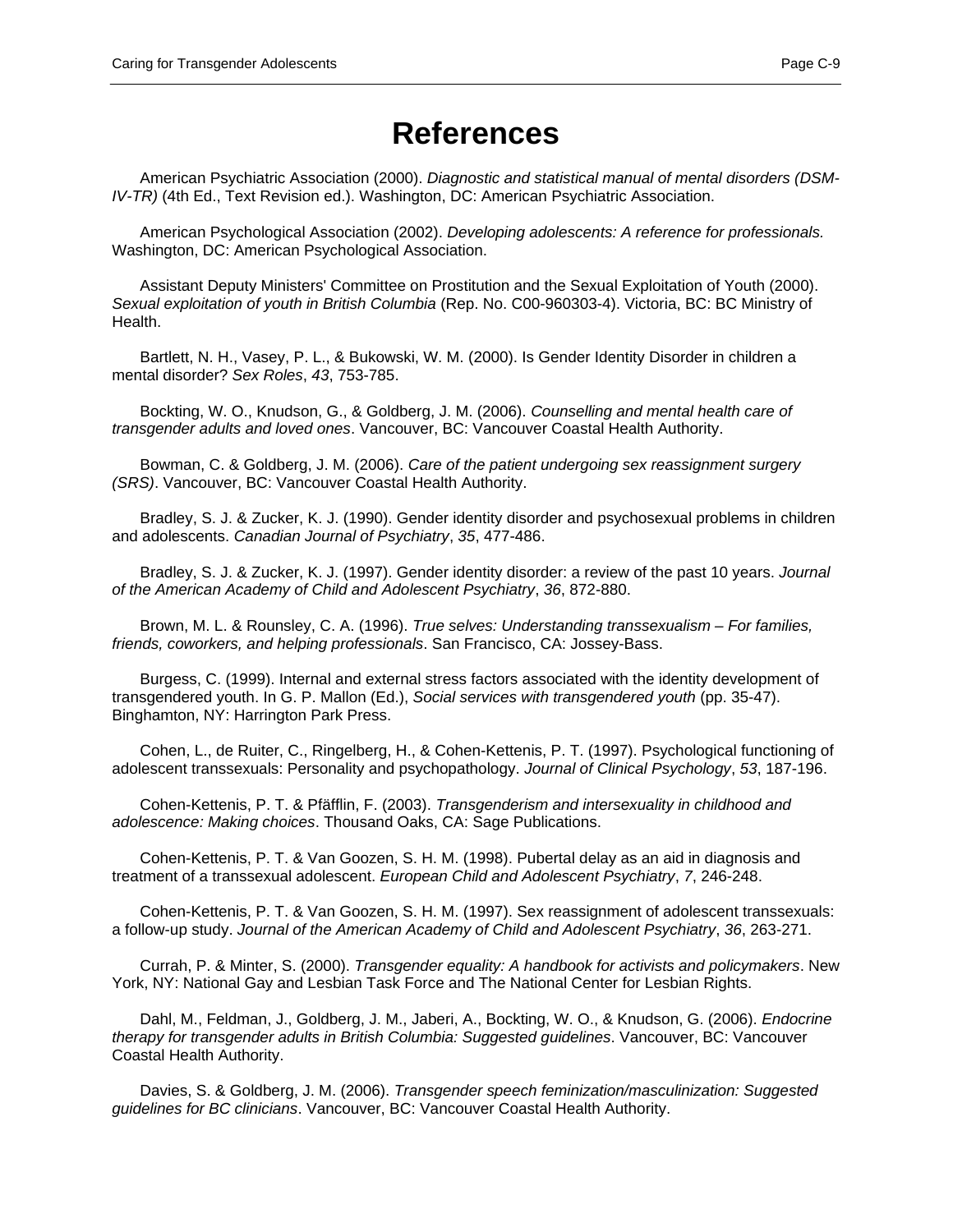de Castell, S. & Jenson, J. (2002). *No place like home: Final research report on the Pridehouse Project*. Burnaby, BC: Simon Fraser University.

Dean, L., Meyer, I. H., Robinson, K., Sell, R. L., Sember, R., Silenzio, V. M. B., Bowen, D. J., Bradford, J., Rothblum, E., White, J., Dunn, P., Lawrence, A., Wolfe, D., & Xavier, J. (2000). Lesbian, bay, bisexual, and transgender health: Findings and concerns. *Journal of the Gay and Lesbian Medical Association, 4*, 102-151.

Delemarre-van de Waal, H., Van Weissenbruch, M. M., & Cohen-Kettenis, P. T. (2004). Management of puberty in transsexual boys and girls. Poster presentation at 43rd Annual Meeting of the European Society for Paediatric Endocrinology (ESPE), Basel, Switzerland. Abstract published in *Hormone Research, 62*(Suppl. 2), 75.

Di Ceglie, D., Freedman, D., McPherson, S., & Richardson, P. (2002). Children and adolescents referred to a specialist gender identity development service: Clinical features and demographic characteristics. *International Journal of Transgenderism*, *6*. Retrieved January 1, 2005, from [http://www.symposion.com/ijt/ijtvo06no01\\_01.htm](http://www.symposion.com/ijt/ijtvo06no01_01.htm)

Di Ceglie, D., Sturge, C., & Sutton, A. (1998). *Gender identity disorders in children and adolescents: Guidance for management* (Rep. No. Council Report CR63). London, England: Royal College of Psychiatrists.

Dimensions (2000a). Dimensions treatment guidelines for FTM Transition. Retrieved January 1, 2005, from <http://tghealth-critiques.tripod.com/protoc2.htm>

Dimensions (2000b). Dimensions treatment guidelines for MTF transition. Retrieved January 1, 2005, from <http://tghealth-critiques.tripod.com/protoc1.htm>

Ellis, K. M. & Eriksen, K. (2002). Transsexual and transgenderist experiences and treatment options. *The Family Journal: Counseling and Therapy for Couples & Families*, *10*, 289-299.

Emerson, S. & Rosenfeld, C. (1996). Stages of adjustment in family members of transgender individuals. *Journal of Family Psychotherapy*, *7*, 1-12.

Estes, R. J. & Weiner, N. A. (2001). *The commercial sexual exploitation of children in the U.S., Canada, and Mexico*. Philadelphia, PA: University of Pennsylvania.

Feldman, J. & Goldberg, J. M. (2006). *Transgender primary medical care: Suggested guidelines for clinicians in British Columbia*. Vancouver, BC: Vancouver Coastal Health Authority.

findlay, b., Laframboise, S., Brady, D., Burnham, C. W. G., & Skolney-Elverson, S. R. (1996). *Finding our place: The transgendered law reform project*. Vancouver, BC: High Risk Project Society.

Fisk, N. (1973). Gender dysphoria syndrome (the how, what and why of the disease). In D. Laub & P. Gandy (Eds.), *Second Interdisciplinary Symposium on Gender Dysphoria Syndrome* (pp. 7-14). Palo Alto, CA: Stanford University Press.

Fontaine, J. H. & Hammond, N. L. (1996). Counseling issues with gay and lesbian adolescents. *Adolescence*, *31*, 817-830.

Gender Identity Research and Education Society (2005). Hormonal medication for adolescents: Developing guidelines for endocrinological intervention in the gender identity development treatment of adolescents. Retrieved October 31, 2005, from [http://www.gires.org.uk/Web\\_](http://www.gires.org.uk/Web_Page_Assets/%20Hormonal_Medication.htm)Page\_Assets/ [Hormonal\\_Medication.htm](http://www.gires.org.uk/Web_Page_Assets/%20Hormonal_Medication.htm) .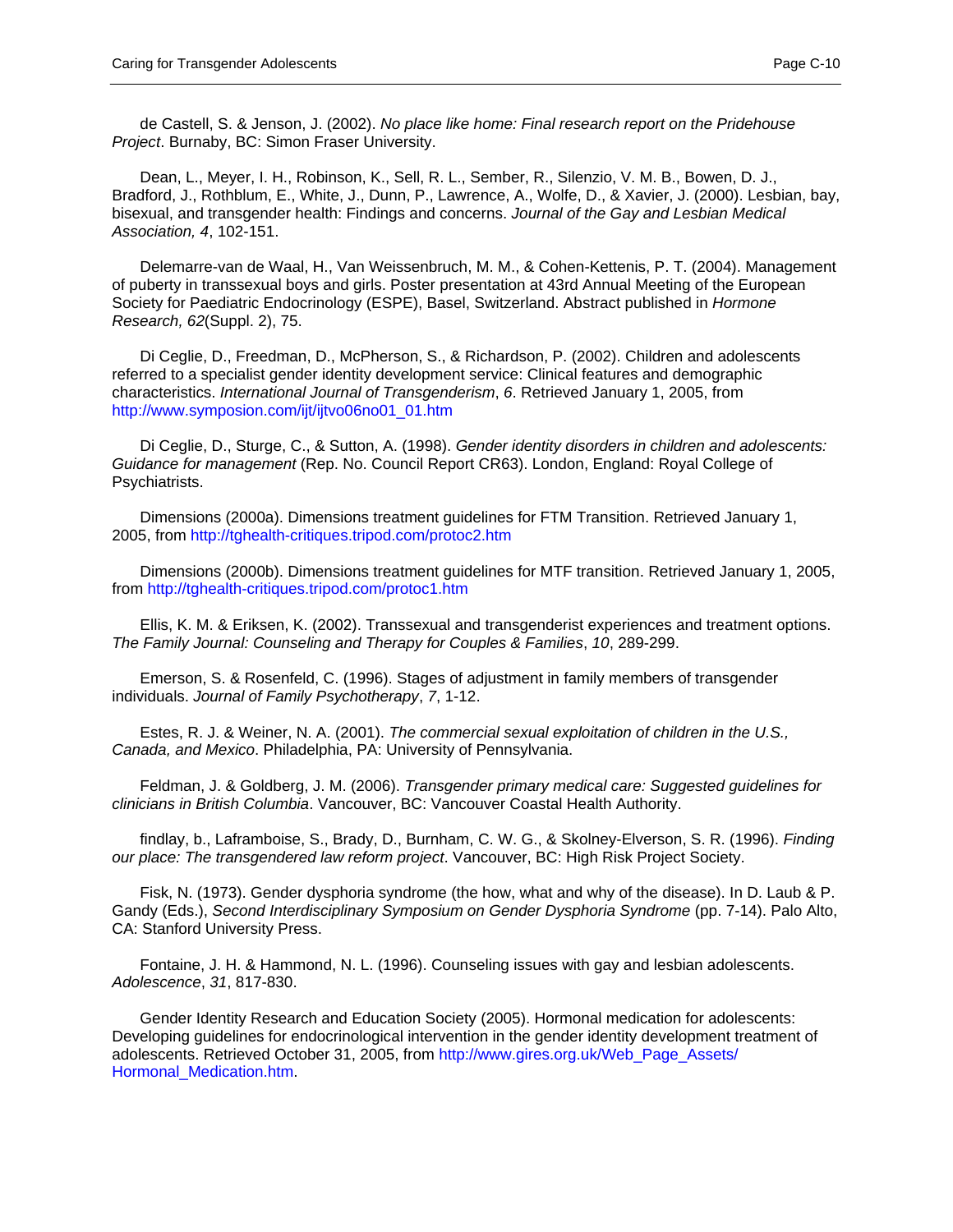Goldberg, J. M. & White, C. (2004). Expanding our understanding of gendered violence: Violence against trans people and loved ones. *Aware: The Newsletter of the BC Institute Against Family Violence*, *11*, 21-25.

Goldenring, J. M. & Rosen, D. S. (2004). Getting into adolescent heads: An essential update. *Contemporary Pediatrics*, *21*, 64-90.

Gooren, L. J. G. & Delemarre-van de Waal, H. (1996). The feasibility of endocrine interventions in juvenile transsexuals. *Journal of Psychology & Human Sexuality*, *8*, 69-74.

Green, R. (1987). *The "sissy boy syndrome" and the development of homosexuality*. New Haven, CT: Yale University Press.

Hill, D. B., Rozanski, C., Carfagnini, J., & Willoughby, B. (in press). Gender identity disorders in childhood and adolescence: A critical inquiry. *Journal of Psychology & Human Sexuality*.

Hope-Mason, T., Conners, M. M., & Kammerer, C. A. (1995). *Transgender and HIV risks: Needs assessment*. Boston, MA: Department of Public Health, HIV/AIDS Bureau.

Kagan, S. & Melrose, C. (2003). The SCOFF questionnaire was less sensitive but more specific than the ESP for detecting eating disorders. *Evidence-Based Nursing*, *6*, 118.

Kenagy, G. P. (2005). Transgender health: Findings from two needs assessment studies in Philadelphia. *Health & Social Work*, *30*, 19-26.

Klein, R. (1999). Group work practice with transgendered male to female sex workers. In G. P. Mallon (Ed.), *Social services with transgendered youth* (pp. 95-109). Binghamton, NY: Haworth Press.

Kopala, L. (2003). *Recommendations for a transgender health program*. Vancouver, BC, Canada: Vancouver Coastal Health.

Kosciw, J. G. & Cullen, M. K. (2001). The GLSEN 2001 National School Climate Survey: *The schoolrelated experiences of our nation's lesbian, gay, bisexual and transgender youth*. New York, NY: Gay, Lesbian and Straight Education Network.

Langer, S. J. & Martin, J. I. (2004). How dresses can make you mentally ill: Examining Gender Identity Disorder in children. *Child and Adolescent Social Work Journal*, *21*, 5-23.

Leichtentritt, R. D. & Arad, B. D. (2004). Adolescent and young adult male-to-female transsexuals: Pathways to prostitution. *British Journal of Social Work*, *34*, 349-374.

Lerner, R. M. (2002). *Adolescence: Development, diversity, context, and application*. Upper Saddle River, NJ: Prentice-Hall.

Lev, A. I. (2004). *Transgender emergence: Therapeutic guidelines for working with gender-variant people and their families*. Binghamton, NY: The Haworth Clinical Practice Press.

Lindgren, T. W. & Pauly, I. B. (1975). A body image scale for evaluating transsexuals. *Archives of Sexual Behavior*, *4*, 639-656.

Lombardi, E. L., Wilchins, R. A., Priesing, D., & Malouf, D. (2001). Gender violence: Transgender experiences with violence and discrimination. *Journal of Homosexuality*, *42*, 89-101.

Mallon, G.P. (Ed.). (1999). *Social services with transgendered youth*. New York: Haworth Press.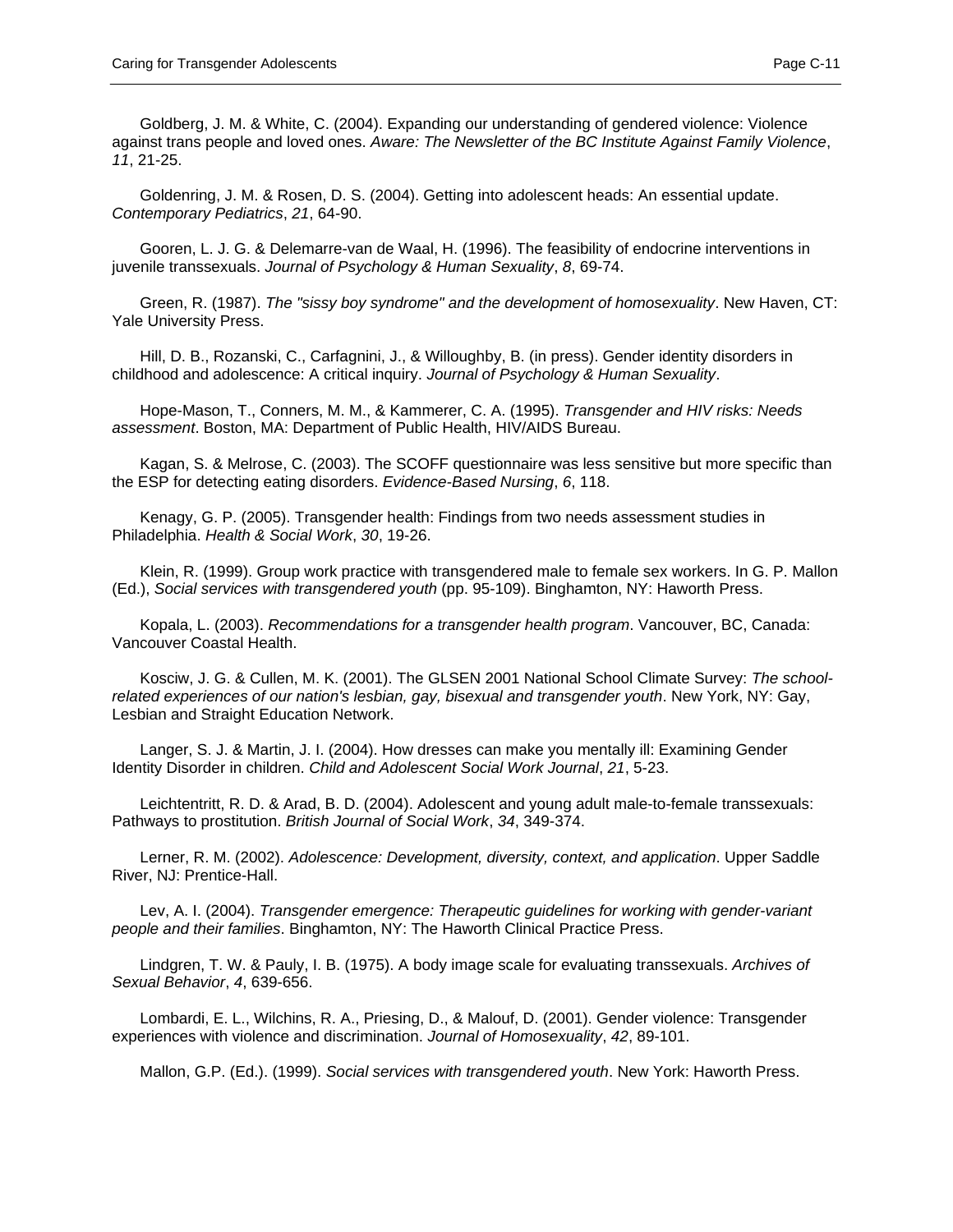Menvielle, E. J. (1998). Gender identity disorder. *Journal of the American Academy of Child & Adolescent Psychiatry*, *37*, 243-244.

Menvielle, E. J. & Tuerk, C. (2002). A support group for parents of gender-nonconforming boys. *Journal of the American Academy of Child & Adolescent Psychiatry*, *41*, 1010-1013.

Meyenburg, B. (1994). Kritik der hormonellen behandlung jugendlichen mit geslächtsidentitätsstörungen. *Zeitschrift fûr Sexualforschung*, *7*, 343-349.

Meyer, W. J., III, Bockting, W. O., Cohen-Kettenis, P. T., Coleman, E., Di Ceglie, D., Devor, H., Gooren, L., Hage, J. J., Kirk, S., Kuiper, B., Laub, D., Lawrence, A., Menard, Y., Monstrey, S., Patton, J., Schaefer, L., Webb, A., & Wheeler, C. C. (2001). *The standards of care for Gender Identity Disorders* (6<sup>th</sup> ed.). Minneapolis, MN: Harry Benjamin International Gender Dysphoria Association.

Minter, S. (1999). Diagnosis and treatment of gender identity disorder in children. In M. Rottnek (Ed.), *Sissies and tomboys: Gender nonconformity and homosexual childhood* (pp. 9-33). New York: New York University Press.

Moore, S. M. (2002). Diagnosis for a straight planet: A critique of gender identity disorder for children and adolescents in the *DSM-IV*. *Dissertation Abstracts International*, *63*(4B), 2066. (University Microfilms No. AAI3051898)

Nemoto, T., Operario, D., Keatley, J., & Villegas, D. (2004). Social context of HIV risk behaviours among male-to-female transgenders of colour. *AIDS Care*, *16*, 724-735.

Newman, L. K. (2002). Sex, gender and culture: Issues in the definition, assessment and treatment of gender identity disorder. *Clinical Child Psychology & Psychiatry*, *7*, 352-359.

Odo, C. & Hawelu, A. (2001). Eo na Mahu o Hawai'i: the extraordinary health needs of Hawai'i's Mahu. *Pacific Health Dialog*, *8*, 327-334.

Pazos, S. (1999). Practice with female-to-male transgendered youth. In G. P. Mallon (Ed.), *Social services with transgendered youth* (pp. 65-82). Binghamton, NY: Haworth Press.

Prochaska, J. O., DiClemente, C. C., & Norcross, J. C. (1992). In search of how people change: Applications to addictive behaviors. *American Psychologist*, *47*, 1102-1114.

Raj, R. (2002). Towards a transpositive therapeutic model: Developing clinical sensitivity and cultural competence in the effective support of transsexual and transgendered clients. *International Journal of Transgenderism, 6*. Retrieved January 1, 2005, from [http://www.symposion.com/ijt/ijtvo06no02\\_04.htm](http://www.symposion.com/ijt/ijtvo06no02_04.htm) 

Rekers, G. A., Rosen, A. C., & Morey, S. M. (1990). Projective test findings for boys with gender disturbance: Draw-A-Person Test, IT scale, and Make-A-Picture Story Test. *Perceptual and Motor Skills*, *71*, 771-779.

Rosenberg, M. (2002). Children with gender identity issues and their parents in individual and group treatment. *Journal of the American Academy of Child and Adolescent Psychiatry*, *41*, 619-621.

Rottnek, M. (1999). *Sissies & tomboys: Gender nonconformity & homosexual childhood*. New York, NY: New York University Press.

Smith, Y. L. S., Cohen, L., & Cohen-Kettenis, P. T. (2002). Postoperative psychological functioning of adolescent transsexuals: A Rorschach study. *Archives of Sexual Behavior*, *31*, 255-261.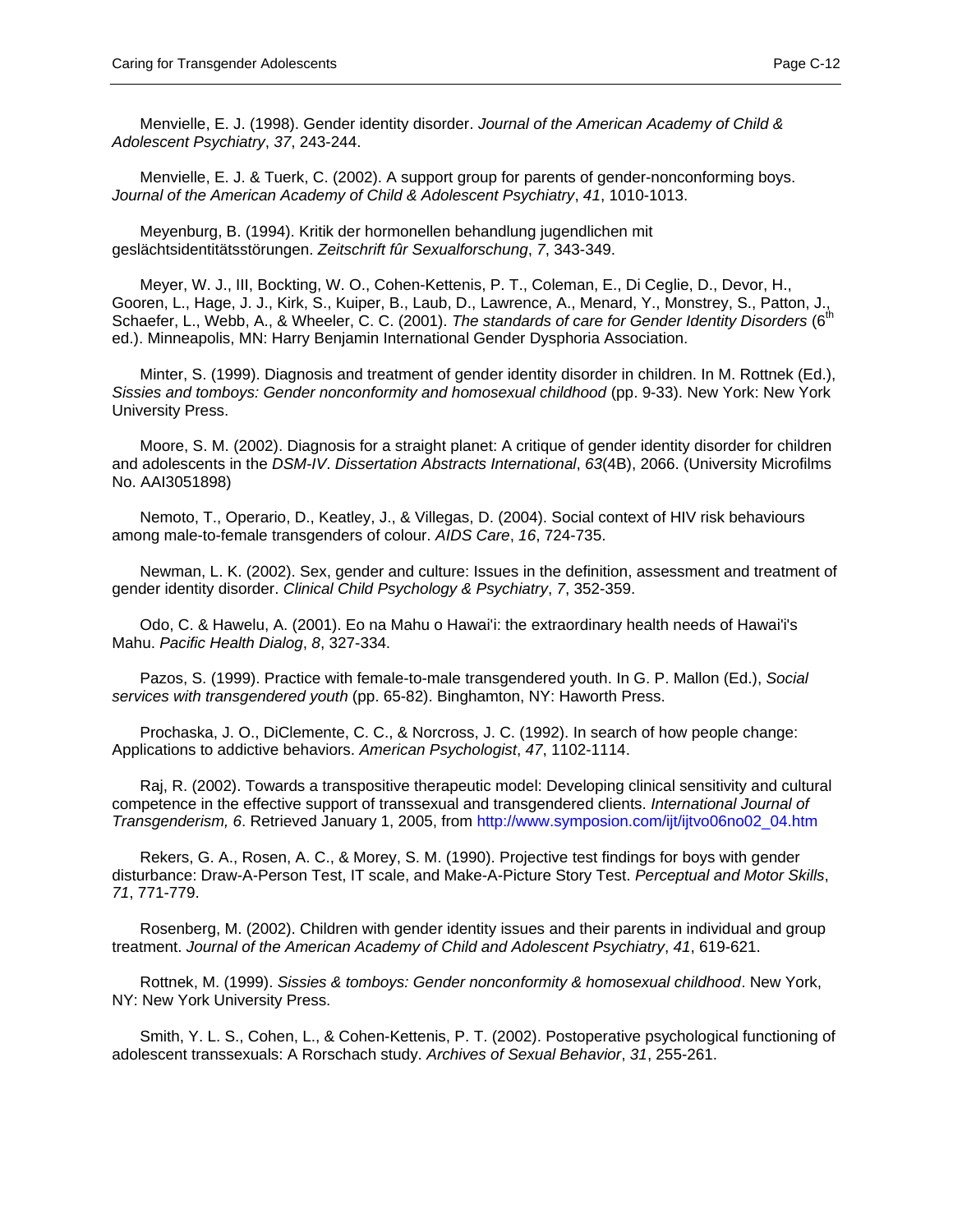Smith, Y. L. S., Van Goozen, S. H. M., & Cohen-Kettenis, P. T. (2001). Adolescents with gender identity disorder who were accepted or rejected for sex reassignment surgery: a prospective follow-up study. *Journal of the American Academy of Child and Adolescent Psychiatry*, *40*, 472-481.

Social Services and Community Safety Division - Justice Institute of British Columbia (2002). *Commercial sexual exploitation: Innovative ideas for working with children and youth*. New Westminster, BC: Justice Institute of British Columbia.

Tonkin, R. S. (2002). *Accenting the positive: A developmental framework for reducing risk and promoting positive outcomes among BC youth*. Vancouver, BC: McCreary Centre Society.

Tubman, M. & Bramly, L. (1998). *Out from the Shadows: International Summit of Sexually Exploited Youth – Final summit report*. Ottawa, ON: Save the Children.

Viner, R. M., Brain, C., Carmichael, P., & Di Ceglie, D. (2005). Sex on the brain: Dilemmas in the endocrine management of children and adolescents with gender identity disorder. *Archives of Disease in Childhood*, *90*, A77-A81.

White Holman, C. & Goldberg, J. M. (2006). *Social and medical advocacy with transgender people and loved ones: Recommendations for BC clinicians*. Vancouver, BC: Vancouver Coastal Health Authority.

Wilson, I., Griffin, C., & Wren, B. (2002). The validity of the diagnosis of gender identity disorder (child and adolescent criteria). *Clinical Child Psychology & Psychiatry*, *7*, 335-351.

Worth, H. (2000). Up on K Road on Saturday night: Sex, gender and sex work in Auckland. *Venereology: Interdisciplinary, International Journal of Sexual Health*, *13*, 15-24.

Wyss, S. E. (2004). 'This was my hell': the violence experienced by gender non-conforming youth in US high schools. *International Journal of Qualitative Studies in Education*, *17*, 709-730.

Zucker, K. J. (2004). Gender identity development and issues. *Child and Adolescent Psychiatric Clinics of North America*, *13*, 551-568.

Zucker, K. J. (2005). Measurement of psychosexual differentiation. *Archives of Sexual Behavior, 34*, 375-388.

Zucker, K. J. & Bradley, S. J. (1995). *Gender Identity Disorder and psychosexual problems in children and adolescents*. New York: Guilford Press.

Zucker, K. J., Deogracias, J. J., Johnson, L. L., Meyer-Bahlburg, H. F., Kessler, S. J., & Schober, J. M. (2005). *The Gender Identity Questionnaire for Adults and the Recalled Childhood Gender Questionnaire-Revised: Final analyses*. Poster presentation, Meeting of the International Academy of Sex Research, Ottawa, ONT.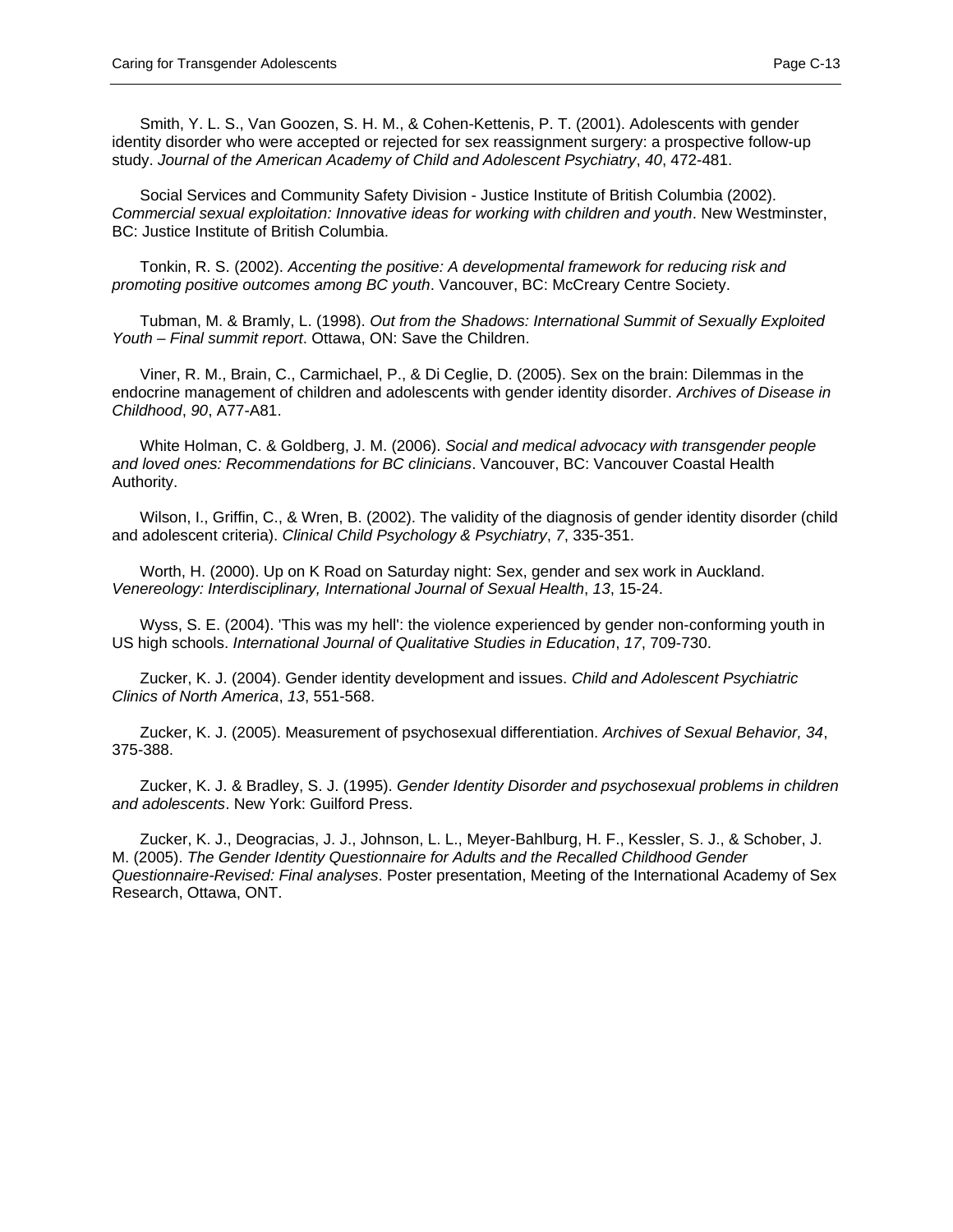# **Appendices**

- <span id="page-45-0"></span>**Appendix A: Resources**
- **Appendix B: Utrecht Gender Dysphoria Scale**
- **Appendix C: HEEADSSS**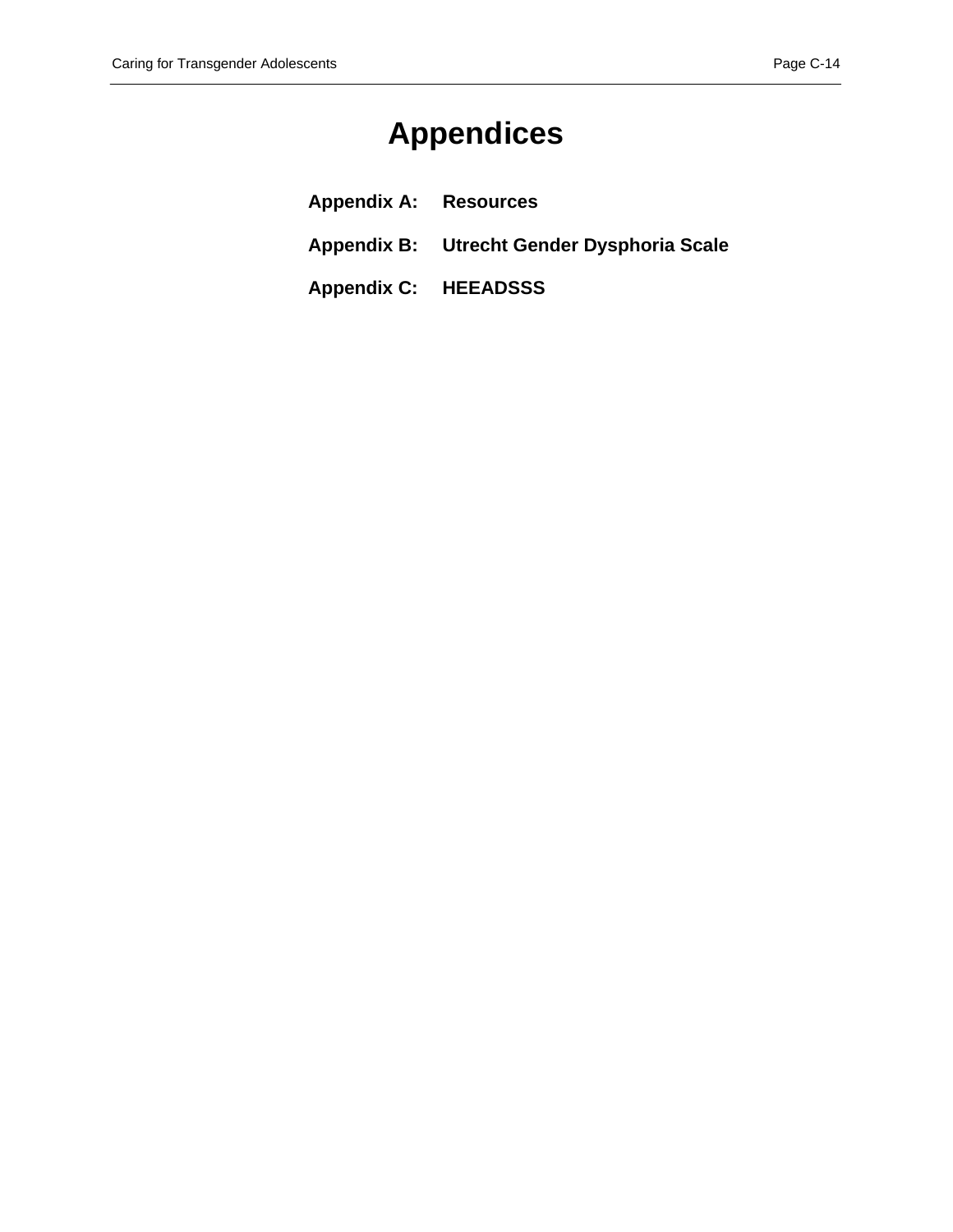# **Appendix A: Resources**

# **Transgender Health Program**

The Transgender Health Program is an anonymous and confidential free service for anyone in BC who has a transgender health question or concern.

Services for clinicians include:

- training in transgender health and transgender medicine
- assistance in care planning for transgender clients/patients and loved ones
- information about best practice guidelines and standards of care
- assistance with development of trans-inclusion policies and procedures
- information about transgender health research findings and implications for practice
- joint program planning and research initiatives

Services for transgender adolescents and family members include:

- information about transgender community groups and community resources
- a monthly social drop-in for transgender youth and partners/friends/siblings
- help finding health/social services, and assistance to navigate health/social service systems
- peer-based exploration of gender identity, gender expression, and life stresses in a nonjudgmental setting
- support and information for family members, partners, friends, and other loved ones
- free condoms and needle exchange
- outreach to transgender people working in the survival sex trade
- free training sessions for peer support volunteers
- information about practice guidelines, standards of care, and client/patient rights

The Transgender Health Program is an initiative of Vancouver Coastal Health.

For more information, contact:

Transgender Health Program #301-1290 Hornby Street, Vancouver, BC V6Z 1W2 Phone/TTY/TDD: 604-734-1514 or 1-866-999-1514 (toll-free in BC) Fax: 604-633-4241 Email: [transhealth@vch.ca](mailto:transhealth@vch.ca) Web:<http://www.vch.ca/transhealth>

## **Harry Benjamin International Gender Dysphoria Association**

[http://www.hbigda.org](http://www.hbigda.org/) 

The Harry Benjamin International Gender Dysphoria Association (HBIGDA) is a professional organization devoted to the understanding and treatment of gender identity disorders, with 350 members from around the world in fields such as psychiatry, endocrinology, surgery, psychology, sexology, counseling, sociology, and law. HBIGDA provides opportunities for scientific interchange among professionals through biennial conferences and publications, and develops and publishes Standards of Care for the treatment of gender identity disorders.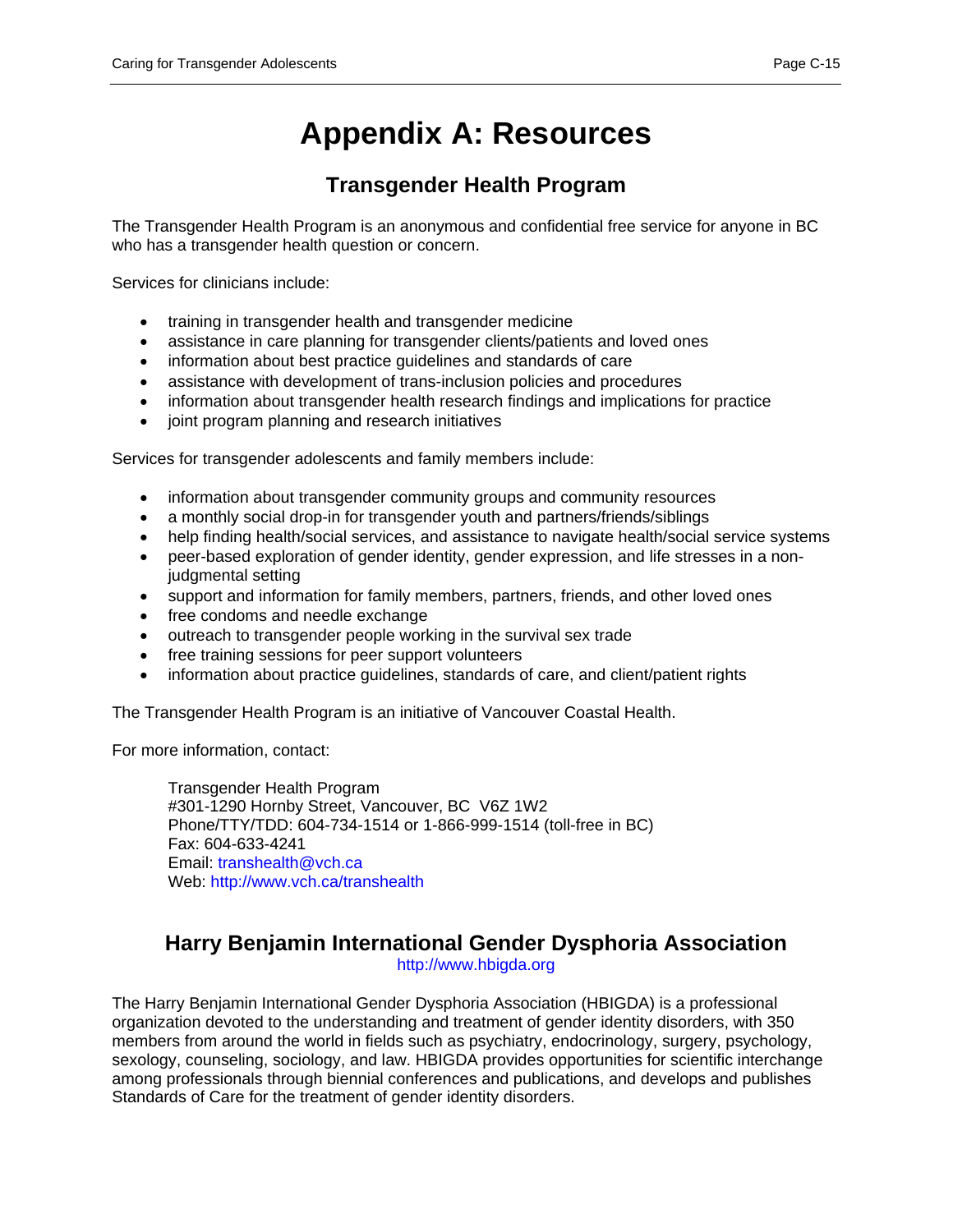# **Appendix B: Utrecht Gender Dysphoria Scale, Adolescent Version**

# **Female-to-Male Version**

Response categories are: agree completely, agree somewhat, neutral, disagree somewhat, disagree completely. Items 1, 2, 4-6 and 10-12 are scored from 5-1; items 3 and 7-9 are scored from 1-5.

- 1. I prefer to behave like a boy.
- 2. Every time someone treats me like a girl I feel hurt.
- 3. I love to live as a girl.
- 4. I continuously want to be treated like a boy.
- 5. A boy's life is more attractive for me than a girl's life.
- 6. I feel unhappy because I have to behave like a girl.
- 7. Living as a girl is something positive for me.
- 8. I enjoy seeing my naked body in the mirror.
- 9. I like to behave sexually as a girl.
- 10. I hate menstruating because it makes me feel like a girl.
- 11. I hate having breasts.
- 12. I wish I had been born as a boy.

# **Male-to-Female Version**

Response categories are: agree completely, agree somewhat, neutral, disagree somewhat, disagree completely. Items are all scored from 5-1.

- 1. My life would be meaningless if I would have to live as a boy.
- 2. Every time someone treats me like a boy I feel hurt.
- 3. I feel unhappy if someone calls me a boy.
- 4. I feel unhappy because I have a male body.
- 5. The idea that I will always be a boy gives me a sinking feeling.
- 6. I hate myself because I'm a boy.
- 7. I feel uncomfortable behaving like a boy, always and everywhere.
- 8. Only as a girl my life would be worth living.
- 9. I dislike urinating in a standing position.
- 10. I am dissatisfied with my beard growth because it makes me look like a boy.
- 11. I dislike having erections.
- 12. It would be better not to live than to live as a boy.

# **Scoring and Evaluation**

As can be expected most non-transsexuals score close to the minimum score, which is 12. Most transsexuals score close to the maximum score, which is 60. Problematic applicants in terms of eligibility for sex reassignment and in terms of treatment course tend to score in the middle range of the scale.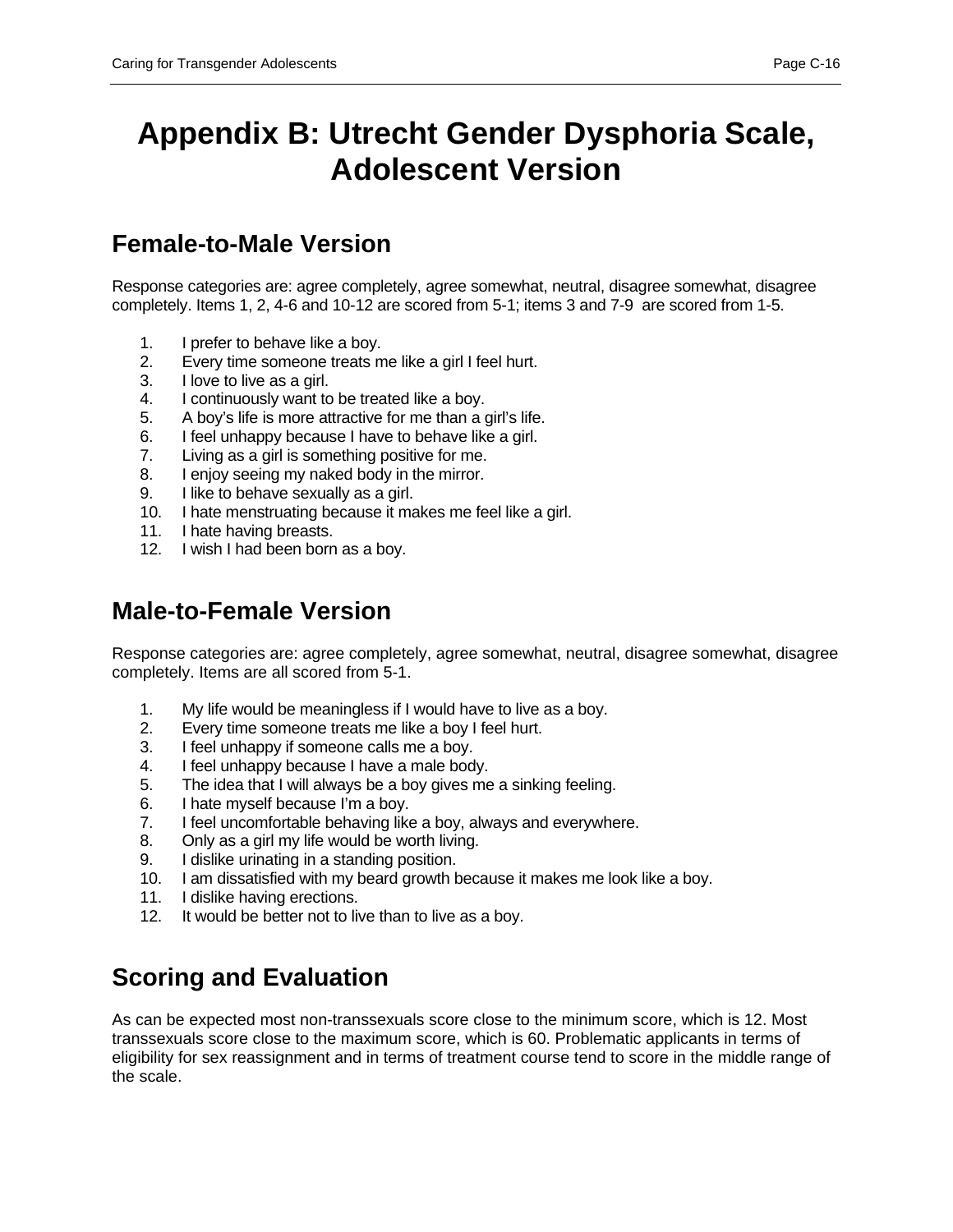# **Appendix C: HEEADSSS Psychosocial Evaluation**

HEEADSSS is a structured interview to evaluate **H**ome, Education/employment, Eating, peer-group **A**ctivities, **D**rugs, Sexuality, Suicide/depression, and **S**afety in adolescents (Goldenring & Rosen, 2004). Questions are divided into those that are considered essential and should be used in every evaluation, those that should be asked if time permits, and (for education/employment and eating) those that can be added as needed to facilitate more in-depth exploration.

|                          | <b>Essential</b>                                                                                                                                                                                                                                                                                                                                                                                    | <b>As Time Permits</b>                                                                                                                                                                                                                                                                                                                                                          | <b>Optional/As Required</b>                                                                                                                                                       |
|--------------------------|-----------------------------------------------------------------------------------------------------------------------------------------------------------------------------------------------------------------------------------------------------------------------------------------------------------------------------------------------------------------------------------------------------|---------------------------------------------------------------------------------------------------------------------------------------------------------------------------------------------------------------------------------------------------------------------------------------------------------------------------------------------------------------------------------|-----------------------------------------------------------------------------------------------------------------------------------------------------------------------------------|
| Home                     | . Who lives with you? Where do you live? Do you have your own<br>room?<br>• What are relationships like at home?<br>• To whom are you closest at home?<br>• To whom can you talk at home?<br>• Is there anyone new at home? Has someone left recently?<br>• Have you moved recently?<br>• Have you ever had to live away from home? (Why?)                                                          | • Have you ever run away? (Why?)<br>• Is there any physical violence at home?                                                                                                                                                                                                                                                                                                   |                                                                                                                                                                                   |
| Education/<br>employment | • What are your favorite subjects at school? Your least favorite<br>subjects?<br>• How are your grades? Any recent changes? Any dramatic<br>changes in the past?<br>• Have you changed schools in the past few years?<br>• What are your future education/employment plans/goals?<br>• Are you working? Where? How much?                                                                            | • Tell me about your friends at school.<br>• Is your school a safe place? (Why?)<br>• Have you ever had to repeat a class? Have you ever<br>had to repeat a grade?<br>• Have you ever been suspended? Expelled? Have you<br>ever considered dropping out?<br>• How well do you get along with the people at school/<br>work?<br>• Have your responsibilities at work increased? | • Do you feel connected to<br>your school? Do you feel<br>as if you belong?<br>• Are there adults at school<br>you feel you could talk to<br>about something<br>important? (Who?) |
| Eating                   | • What do you like and not like about your body?<br>• Have there been any recent changes in your weight?<br>• Have you dieted in the last year? How? How often?<br>• Have you done anything else to try to manage your weight?<br>• How much exercise do you get in an average day? Week?<br>. What do you think would be a healthy diet? How does that<br>compare to your current eating patterns? | . Do you worry about your weight? How often?<br>. Do you eat in front of the TV? Computer?<br>. Does it ever seem as though your eating is out of<br>control?<br>• Have you ever made yourself throw up on purpose to<br>control your weight?<br>• Have you ever taken diet pills?                                                                                              | • What would it be like if you<br>gained (lost) 10 pounds?                                                                                                                        |
| <b>Activities</b>        | . What do you and your friends do for fun? (With whom, where,<br>and when?)<br>. What do you and your family do for fun? (With whom, where,<br>and when?)<br>. Do you participate in any sports or other activities?<br>. Do you regularly attend a religious group, club, or other<br>organized activity?                                                                                          | • Do you have any hobbies?<br>• Do you read for fun? (What?)<br>. How much TV do you watch in a week? How about<br>video games?<br>• What music do you like to listen to?                                                                                                                                                                                                       |                                                                                                                                                                                   |

#### **Table C1: HEEADSSS Psychosocial Interview Structure**